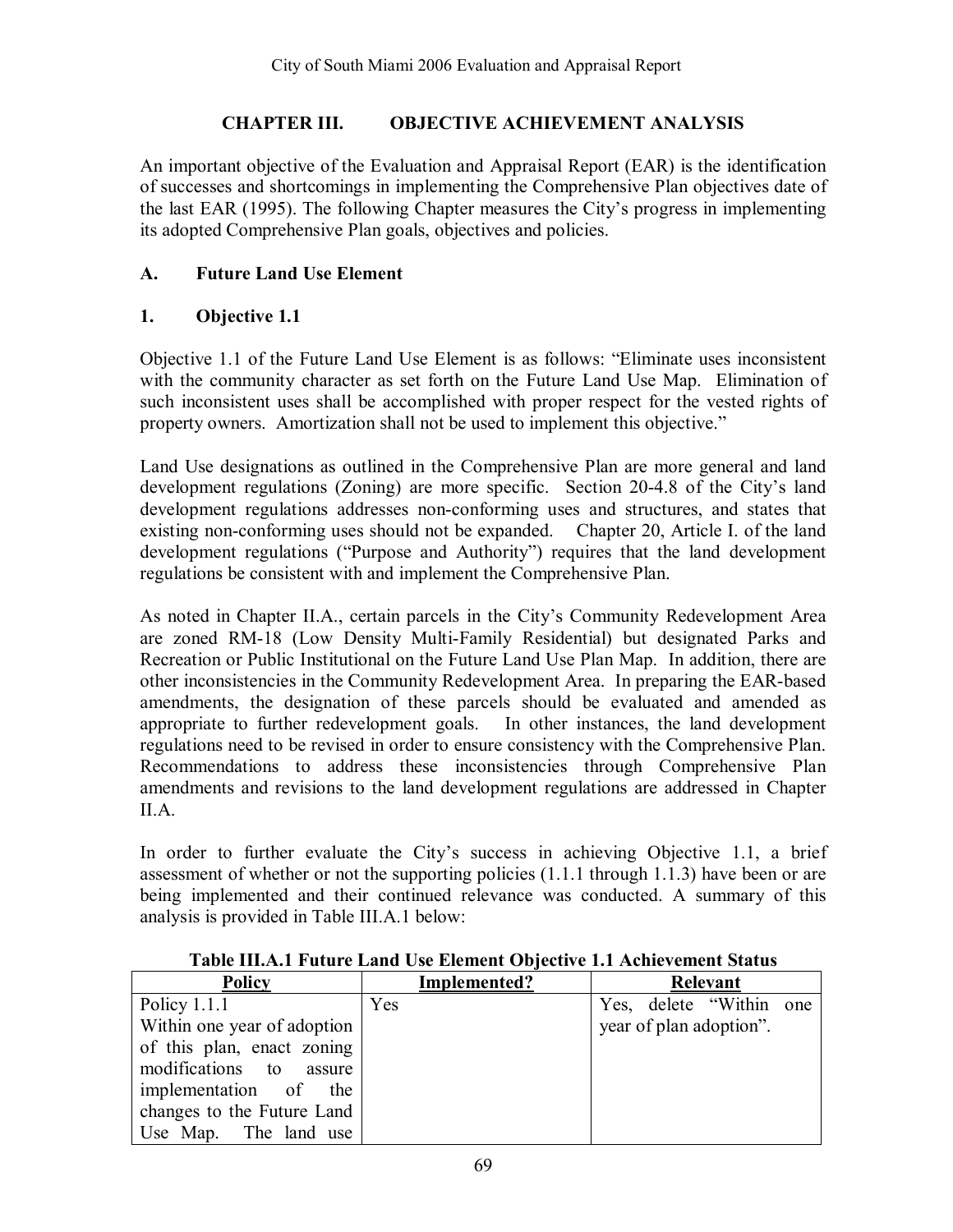| map policies and categories<br>are hereby incorporated by<br>reference in this policy.                                                                                                                                                                                                                                                               |     |                                                                                                                                                                                                                                                                                            |
|------------------------------------------------------------------------------------------------------------------------------------------------------------------------------------------------------------------------------------------------------------------------------------------------------------------------------------------------------|-----|--------------------------------------------------------------------------------------------------------------------------------------------------------------------------------------------------------------------------------------------------------------------------------------------|
| Policy $1.1.2$<br>In reviewing proposed<br>amendments to this plan<br>and the Zoning<br>Map,<br>compatibility with adjacent<br>uses shall be the major<br>determinant.                                                                                                                                                                               | Yes | Yes                                                                                                                                                                                                                                                                                        |
| Policy $1.1.3$<br>There shall be no additional<br>intrusion of the residential-<br>office land use category into<br>residential areas designated<br>on the Future Land Use<br>Map. Residential-office<br>land use zoning regulations<br>shall contain provisions to<br>protect the quality of life in<br>single-family residential<br>neighborhoods. | Yes | Yes, but the City will be<br>evaluating certain areas of<br>the City where residential-<br>office may be appropriate<br>(see Chapter II.A.) But,<br>policy should be restated<br>because all examples R-O<br>that have been built are<br>constructed at<br>a<br>more<br>residential scale. |

Objective 1.2 of the Future Land Use Element is as follows: "Preserve historic resources by experiencing no demolition or reconfiguration of the specified resources identified in Figure  $1.4$ ."

The City of South Miami's land development regulations include provisions for the designation of historic buildings, sites, and districts in the City, and the regulation of alterations to or the demolition of such buildings.<sup>44</sup> The City's seven member Historic Preservation Board is charged with recommending the designation of historic buildings, sites, or districts to the City Commission. In addition, the Historic Preservation Board advises the City Commission on the appropriateness for proposed alterations to historic buildings and sites.<sup>45</sup> In 2004, the City amended the land development regulations to create a Historic Preservation Overlay District. In 2005, the City of South Miami and its Historic Preservation Board were successful in designating Cambridge Lawns, a neighborhood of 31 small Tudor and Mediterranean style family homes built in the 1920-1930's and located in the area of Miller Road and SW 63 Avenue, as the City's first historic district. In addition, five buildings in the City have been designated historic: the Orr House located at 6491 Sunset Drive; the Sylvia Martin Building located at 6130 Sunset Drive; the Amster

 $\overline{a}$ <sup>44</sup> Chapter 20, Article V., Section 20-5.17, "Designation of Historic Sites", City of South Miami Code of *Ordinances*

<sup>&</sup>lt;sup>45</sup> Chapter 20, Article V1., Section 20-6.1, "Historic Preservation Board", City of South Miami Code of *Ordinances*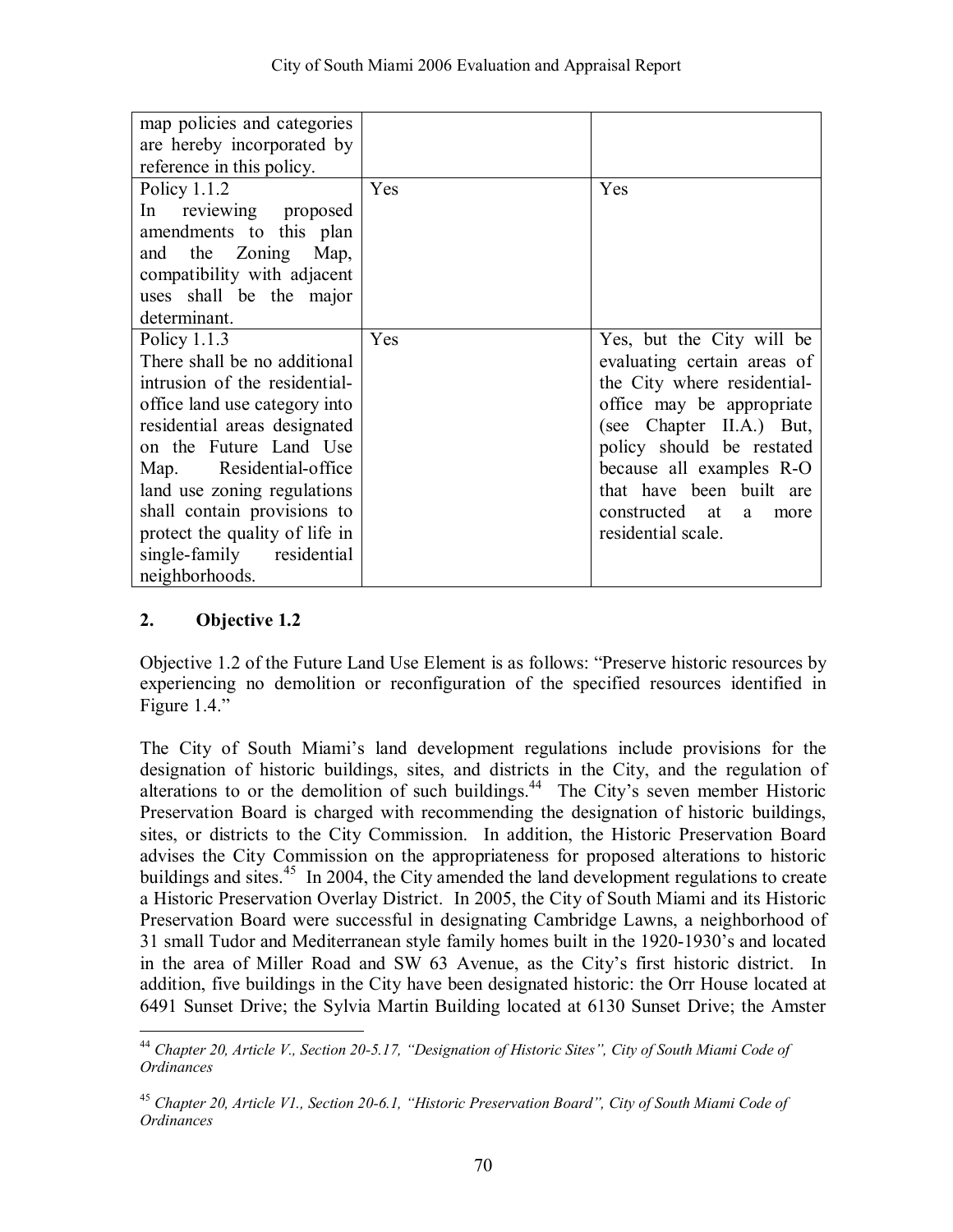Property located at 5900 Sunset Drive; the Marshall Williamson House located at 6500 SW 60 Avenue, and; a single family residence located at 5625 SW 62 Avenue. In August 2005, the City Commission applied the overlay a the first retail district  $-$  the Amster Property.

In order to further evaluate the Cityís success in achieving Objective 1.2, a brief assessment of whether or not the supporting policies (1.2.1 and 1.2.2) have been or are being implemented and their continued relevance was conducted. A summary of this analysis is provided in Table III.A.2 below:

| <b>Policy</b>                 | Implemented? | <b>Relevant</b> |
|-------------------------------|--------------|-----------------|
| Policy $1.2.1$                | <b>Yes</b>   | Yes             |
| The Environmental Review      |              |                 |
| and Preservation<br>– Board   |              |                 |
| shall review all<br>new       |              |                 |
| development proposals to      |              |                 |
| assure preservation of the    |              |                 |
| City's limited historic       |              |                 |
| resources.                    |              |                 |
| Policy $1.2.2$                | Yes          | Yes             |
| The historic character of     |              |                 |
| Sunset Drive, as evidenced    |              |                 |
| by its designation as an      |              |                 |
| historic roadway both to the  |              |                 |
| east and west of the City,    |              |                 |
| should be continued with      |              |                 |
| the City of South Miami via   |              |                 |
| State or federal designation. |              |                 |

### **Table III.A.2 Future Land Use Element Objective 1.2 Achievement Status**

### **3. Objective 1.3**

Objective 1.3 of the Future Land Use Element is as follows: "Assure adequate public facilities to serve new development. See policy for measurability."

The City ensures adequate public facilities to serve new development through its Concurrency Management System, as detailed in Chapter 20, *Land Development Code,*  Article IV *Other Regulations*, Section 20-4.1 *Adequate Public Facilities and Services*. Public facilities have been made available to serve new development and redevelopment in the City since the date of the last EAR.

In order to further evaluate the City's success in achieving Objective 1.3, a brief assessment of whether or not the supporting policy (1.3.1) has been or is being implemented and its continued relevance was conducted. A summary of this analysis is provided in Table III.A.3 below: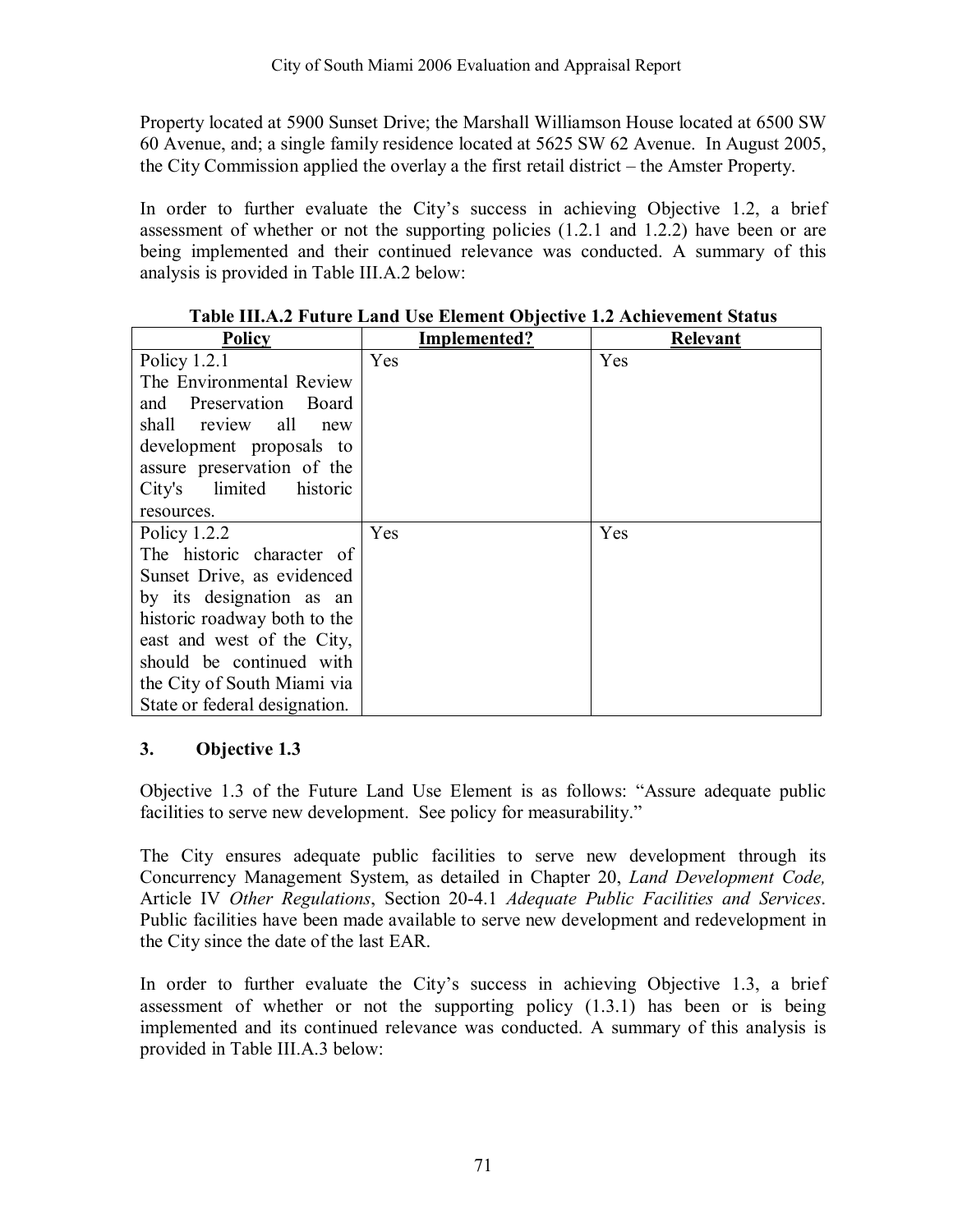| <b>Policy</b>                 | Implemented?                | <b>Relevant</b> |
|-------------------------------|-----------------------------|-----------------|
| Policy 1.34.1                 | through Section 20-<br>Yes, | Yes             |
| The development code shall    | Land Development<br>4.1,    |                 |
| include<br>that<br>language   | Code                        |                 |
| continues to require that the |                             |                 |
| developers shall provide      |                             |                 |
| drainage, sewer connections   |                             |                 |
| and other feasible public     |                             |                 |
| facilities in conformance     |                             |                 |
| with level-of-service         |                             |                 |
| standards and concurrent      |                             |                 |
| with the development.         |                             |                 |
| Development permits shall     |                             |                 |
| conditioned on<br>the<br>be   |                             |                 |
| provision of such facilities. |                             |                 |

**Table III.A.3 Future Land Use Element Objective 1.3 Achievement Status** 

Objective 1.4 of the Future Land Use Element is as follows: "Maintain and review a revised development code that includes innovative zoning techniques relative to the transition between residential and non-residential districts."

Chapter 20, Article III of the land development regulations ("Zoning Regulations"), Sand Section 20-3.1 ("Zoning Use Districts and Purposes") include provisions for transitions between districts. As noted in Chapter I.A., the City's Future Land Use Plan Map (Figure II.A.1) and zoning districts (Figure II.A.2) regulate the location of different uses in the City. As can be seen, the majority of the City's land area is designated and zoned for single family residential use. The downtown area (Hometown District) is designated and zoned for mixed use or transit oriented development, which provides for the mix of uses that are integral for vibrant town centers and transit systems. These areas are located proximate to major thoroughfares and transit facilities, which makes them an appropriate location for such developments. Multi-family residential development is a logical transition between these areas and single family neighborhoods, as are institutional and Residential Office uses. A review of the Future Land Use Plan Map and Zoning Maps indicates that such uses are generally well-located as a buffer between single family neighborhoods and more intense uses, and along major thoroughfares.

Nonetheless, an initial review of the Future Land Use Plan Map indicates that there are some general areas of the City in which Land Use Districts might be redesignated to more appropriately reflect their location or to increase compatibility with surrounding neighborhoods. In some cases, single family neighborhoods are located along busy roadways, which can lead to conflicts. Future expansions of the residential office and multi-family residential districts should be encouraged on such major roadways and streets, and prohibited on interior streets and neighborhoods. In amending the Future Land Use Plan Map and land development regulatios, special attention should be given to district boundaries in order to address potential conflicts and ensure appropriate transitions.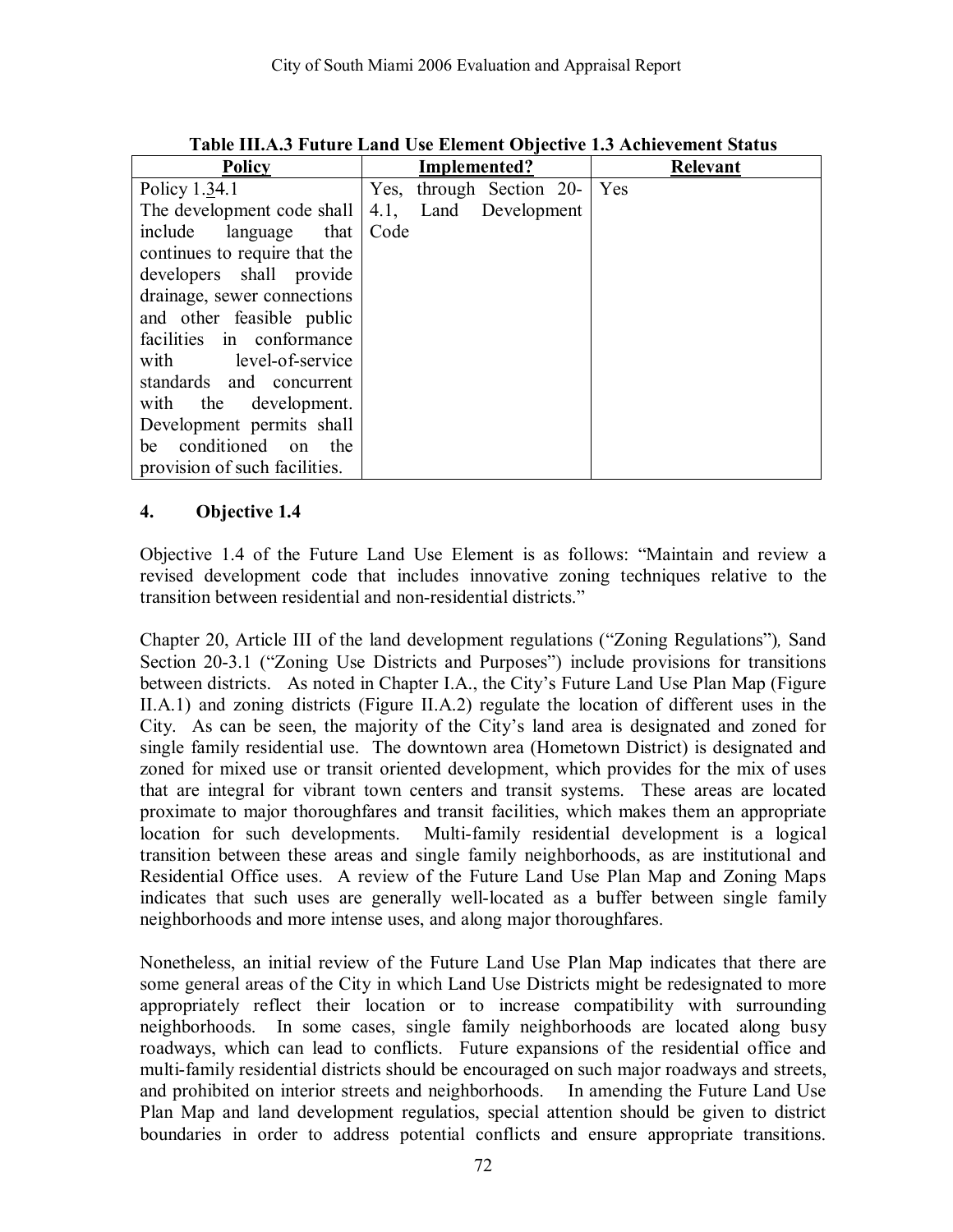Moreover, appropriate buffering and transition standards should be incorporated into the Comprehensive Plan's Interpretive Text for the Future Land Use Districts.

In order to further evaluate the City's success in achieving Objective 1.4, a brief assessment of whether or not the supporting policies (1.4.1 and 1.4.2) have been or are being implemented and their continued relevance was conducted. A summary of this analysis is provided in Table III.A.4 below:

| <b>Policy</b>                 | Implemented? | <b>Relevant</b> |
|-------------------------------|--------------|-----------------|
| Policy $1.4.1$                | Yes          | Yes             |
| The City shall utilize mixed  |              |                 |
| land use zoning categories    |              |                 |
| achieve<br>creative<br>to     |              |                 |
| the<br>development<br>1n      |              |                 |
| transition areas<br>between   |              |                 |
| commercial and residential    |              |                 |
| and to achieve the goals set  |              |                 |
| the<br>public<br>forth in     |              |                 |
| charrettes.                   |              |                 |
| Policy $1.45.2$               | Yes          | Yes             |
| the<br>As<br>part of<br>a     |              |                 |
| development code review,      |              |                 |
| refine provisions relative to |              |                 |
| open space, stormwater        |              |                 |
| management and on-site        |              |                 |
| traffic flow; give particular |              |                 |
| attention to on-site parking  |              |                 |
| requirements based upon       |              |                 |
| the policies that back-up the |              |                 |
| Future Land Use Map.          |              |                 |

**Table III.A.4 Future Land Use Element Objective 1.4 Achievement Status** 

### **5. Objective 1.5**

Objective 1.5 of the Future Land Use Element is as follows: "Recognizing the jurisdiction of Miami Dade Public School system, the City will continue its efforts to actively pursue the advancement of quality public school education programs and physical facilities for South Miami residents."

As noted in Chapter II.D, in February 2003 the City and Miami-Dade County Public Schools entered into the *Interlocal Agreement for Public School Facility Planning In Miami-Dade County*. This far-reaching collaborative agreement, which was mandated by Sections 163.31777 and 1013.33 of the Florida Statutes, allows for better coordination in the educational facilities decision making process. This Agreement requires an increased level of intergovernmental coordination that will further the achievement of this Objective. Please see Chapter II.D. for more information.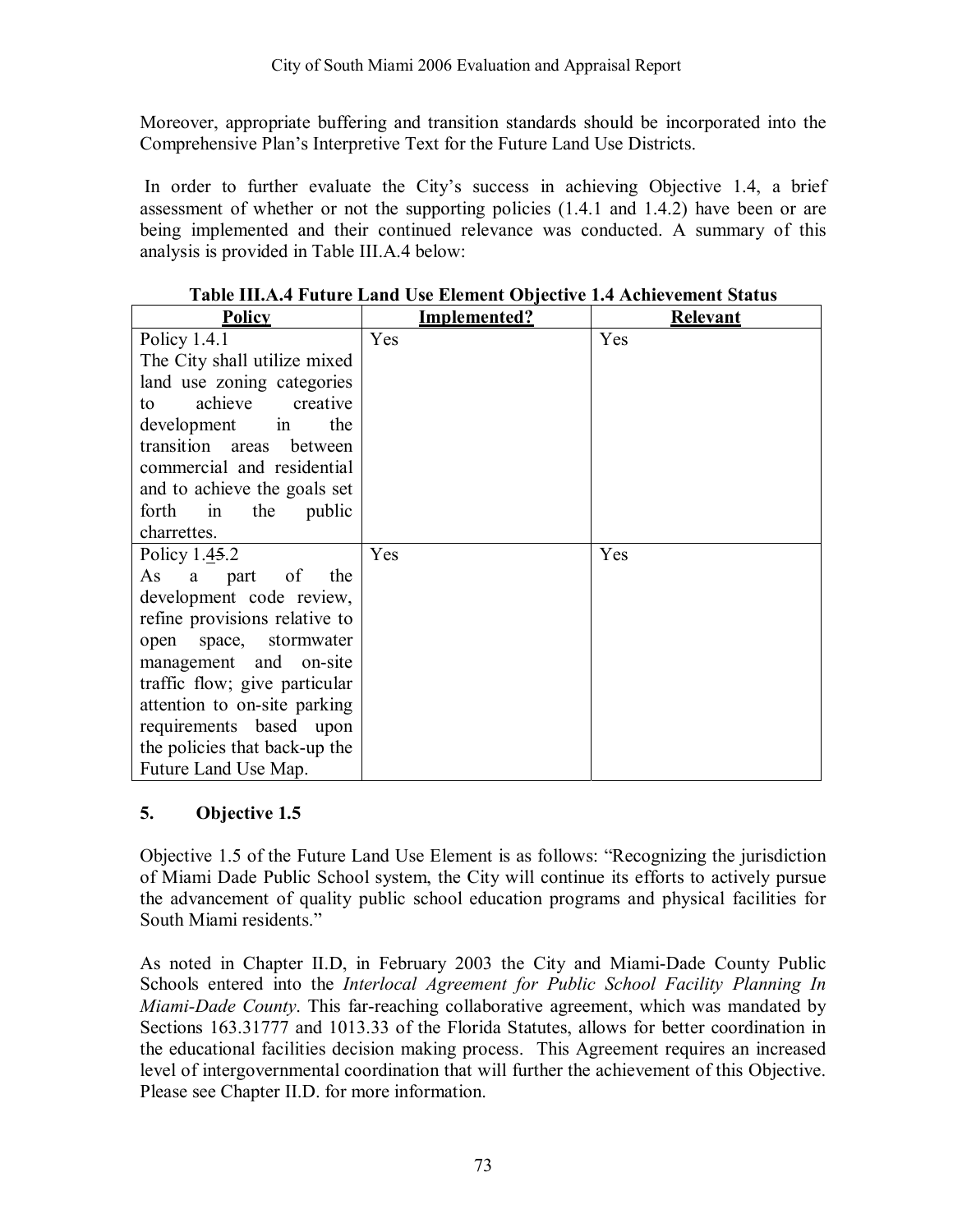In order to further evaluate the Cityís success in achieving Objective 1.5, a brief assessment of whether or not the supporting policies (5.1 and 5.2) have been or are being implemented and their continued relevance was conducted. A summary of this analysis is provided in Table III.A.5 below:

| <b>Policy</b>                  | Implemented?              | <b>Relevant</b> |
|--------------------------------|---------------------------|-----------------|
| Policy $1.5.1$                 | Yes                       | Yes             |
| The city shall participate     |                           |                 |
| the<br>Miami-Dade<br>with      |                           |                 |
| Public School System in        |                           |                 |
| of criteria<br>and<br>review   |                           |                 |
| standards<br>to<br>necessary   |                           |                 |
| adequate public<br>assure      |                           |                 |
| school capacity, including     |                           |                 |
| new schools and expansion      |                           |                 |
| of existing schools.           |                           |                 |
| Policy 1.5.2                   | Yes,<br>implemented<br>1n | Yes             |
| During<br>pre-development      | February 2003             |                 |
| program planning and site      |                           |                 |
| selection activities, the City |                           |                 |
| shall coordinate with the      |                           |                 |
| Miami-Dade Public Schools      |                           |                 |
| and continue to seek, where    |                           |                 |
| feasible<br>and<br>mutually    |                           |                 |
| collocate<br>acceptable, to    |                           |                 |
| schools with other public      |                           |                 |
| facilities, such as parks,     |                           |                 |
| libraries, and community       |                           |                 |
| the<br>extent<br>centers<br>to |                           |                 |
| possible.                      |                           |                 |

**Table III.A.5 Future Land Use Element Objective 1.1.56 Achievement Status** 

#### **6. Objective 2.1**

Objective 2.1 of the Future Land Use Element is as follows: "Discourage urban commercial sprawl by enhancing downtown South Miami as the prime retail and commercial service center, as specified in the Future Land Use Map. Measurability shall be no major commercial rezonings of single-family residential properties." There have been no major commercial rezonings of single-family properties in the City since 1995. It is recommended that the term "commercial" be amended to "non-residential".

As noted in Chapter II.A., Downtown South Miami, also known as the Hometown District, is one of the few true town centers located along the MetroRail, with a mix of retail, restaurant, and office uses located in a walkable and architecturally cohesive area. The Hometown District provides the City with a distinctive town center that sets it apart from many others.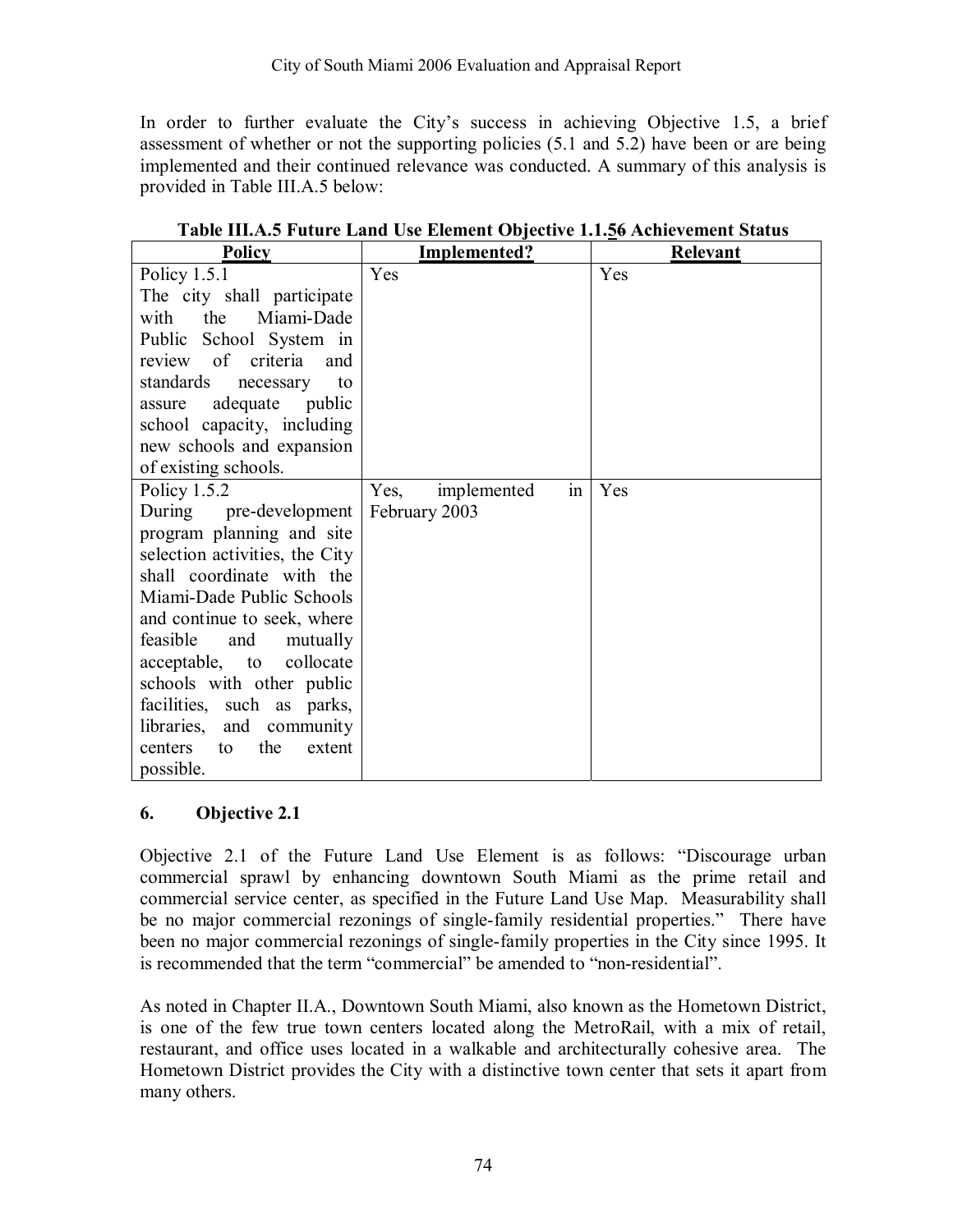In 1993, the City conducted the Hometown Plan<sup>46</sup> in order to further the continued development and redevelopment of the Hometown District as a cohesive town center for the City. The District encompasses a 55-acre area generally bounded by US-1 to the northwest, the City Limits to the east, and SW 74 Street to the south. In 1994, the Plan was expanded to include adjacent areas west of US-1 (Hometown  $Too^{47}$ ). The Hometown Too Plan addressed the areas generally bounded by US-1 to the southeast, SW 62 Avenue to the west, Miller Drive to the north, and Red Road to the east. This area includes the South Miami MetroRail Station and City Hall. Both Hometown Plans recommended strategies in order to: treat and reconstruct streets as pedestrian friendly public spaces; encourage the areas redevelopment as a cohesive whole; include a full mix of uses, including residential uses for a diverse range of income groups; adopt a districtwide approach to parking; preserve neighborhood identities and historic structures, and; to rejoin the neighborhoods west and east of US-1.

The City has made progress in implementing the Hometown Plans through the Future Land Use Plan Map's Commercial/Residential Mixed Use and Transit Oriented Development District designations, the land development regulations and the implementation of specific projects. In 1993 the City amended its land development regulations to include the Hometown District Overlay Ordinance. The purpose of this Overlay is to provide for the mixed-use commercial/residential development that is characteristic of traditional downtowns.

In order to further evaluate the City's success in achieving Objective 2.1, a brief assessment of whether or not the supporting policies (2.1.1 through 2.1.4) have been or are being implemented and their continued relevance was conducted. A summary of this analysis is provided in Table III.A.6 below:

| <b>Policy</b>                | Implemented? | <b>Relevant</b>          |
|------------------------------|--------------|--------------------------|
| Policy $2.1.1$               | Yes          | Yes, Hometown Intermodal |
| Prepare a sidewalk and       |              | Transportation<br>Study  |
| bikeway plan with special    |              | completed in 2002        |
| attention to downtown,       |              |                          |
| including expansion<br>- of  |              |                          |
| sidewalk connectivity,       |              |                          |
| provision of<br>signage      |              |                          |
| indicating bicycle routes,   |              |                          |
| and implementation of tree   |              |                          |
| planting projects<br>for     |              |                          |
| charrette planning areas and |              |                          |
| single-family residential    |              |                          |
| areas.                       |              |                          |

**Table III.A.6 Future Land Use Element Objective 2.1 Achievement Status** 

 $\overline{a}$ <sup>46</sup> *The Hometown Plan for Downtown South Miami, Florida, Dover Kohl & Partner, Holland & Knight, and* Barton-Aschman Associates for the City of South Miami and South Miami Hometown Inc., January 20, 1993. <sup>47</sup> *The Hometown Plan Area 2*, Dover Kohl & Partner, Holland & Knight, Judson & Partners, and Peter M.

Fernandez, PE, for the City of South Miami and South Miami Hometown Inc., November 11, 1994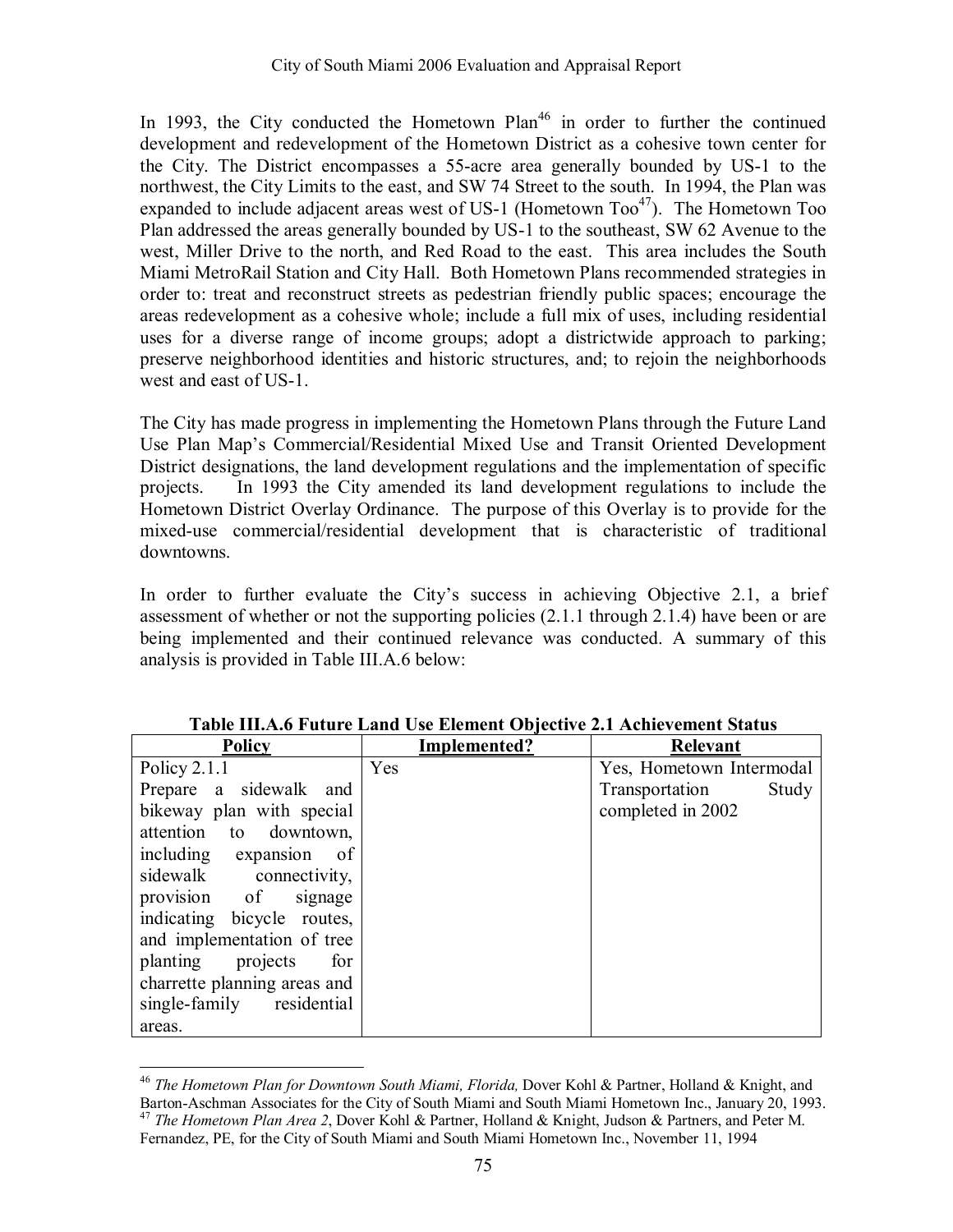| Policy $2.1.2$                                   | Yes                          | Yes, Downtown Parking       |
|--------------------------------------------------|------------------------------|-----------------------------|
| Continue<br>Monitor<br>to                        |                              | Study completed in 2004     |
| parking usage to determine                       |                              |                             |
| when and where additional                        |                              |                             |
| municipal parking<br>areas                       |                              |                             |
| should be provided.                              |                              |                             |
| Policy $2.1.3$                                   | Yes                          | Yes, no street widenings    |
| Oppose street widenings                          |                              | since 1995                  |
| that would either feed more                      |                              |                             |
| through traffic into<br>the                      |                              |                             |
| downtown area or adversely                       |                              |                             |
| its<br>pedestrian<br>impact                      |                              |                             |
| amenities<br>downtown<br>$\overline{\mathbf{m}}$ |                              |                             |
| South Miami.                                     |                              |                             |
| Policy $2.1.4$                                   | Yes, through Chapter 20,     | Transit<br>Oriented<br>Yes, |
| Discourage<br>urban                              | <b>Land Development Code</b> | districts<br>Development    |
| commercial<br>by<br>sprawl                       |                              | created                     |
| promoting growth in the                          |                              |                             |
| core area surrounding the                        |                              |                             |
| Metrorail transit station by                     |                              |                             |
| creating a district for new                      |                              |                             |
| growth which is contained                        |                              |                             |
| and transit-oriented, thereby                    |                              |                             |
| relieving the pressure for                       |                              |                             |
| commercial<br>rezonings                          |                              |                             |
| outside of this core area.                       |                              |                             |

Objective 3.1 of the Future Land Use Element is as follows: "Achieve over the next five years an increase in the tax base through new development and increased property values."

Since 1995 the value of commercial assessments in the City has almost doubled, from approximately \$250,000,000 to \$450,000,000, while residential assessments have increased from approximately \$300,000,000 to approximately \$550,000,000.48 In order to further evaluate the City's success in achieving Objective FLU-3.1, a brief assessment of whether or not the supporting policies (3.1.1 through 3.1.4) have been or are being implemented and their continued relevance was conducted. A summary of this analysis is provided in Table III.A.7 below:

 $\overline{a}$ <sup>48</sup> *City of South Miami Final Adopted Budget, 2005-2005*, City of South Miami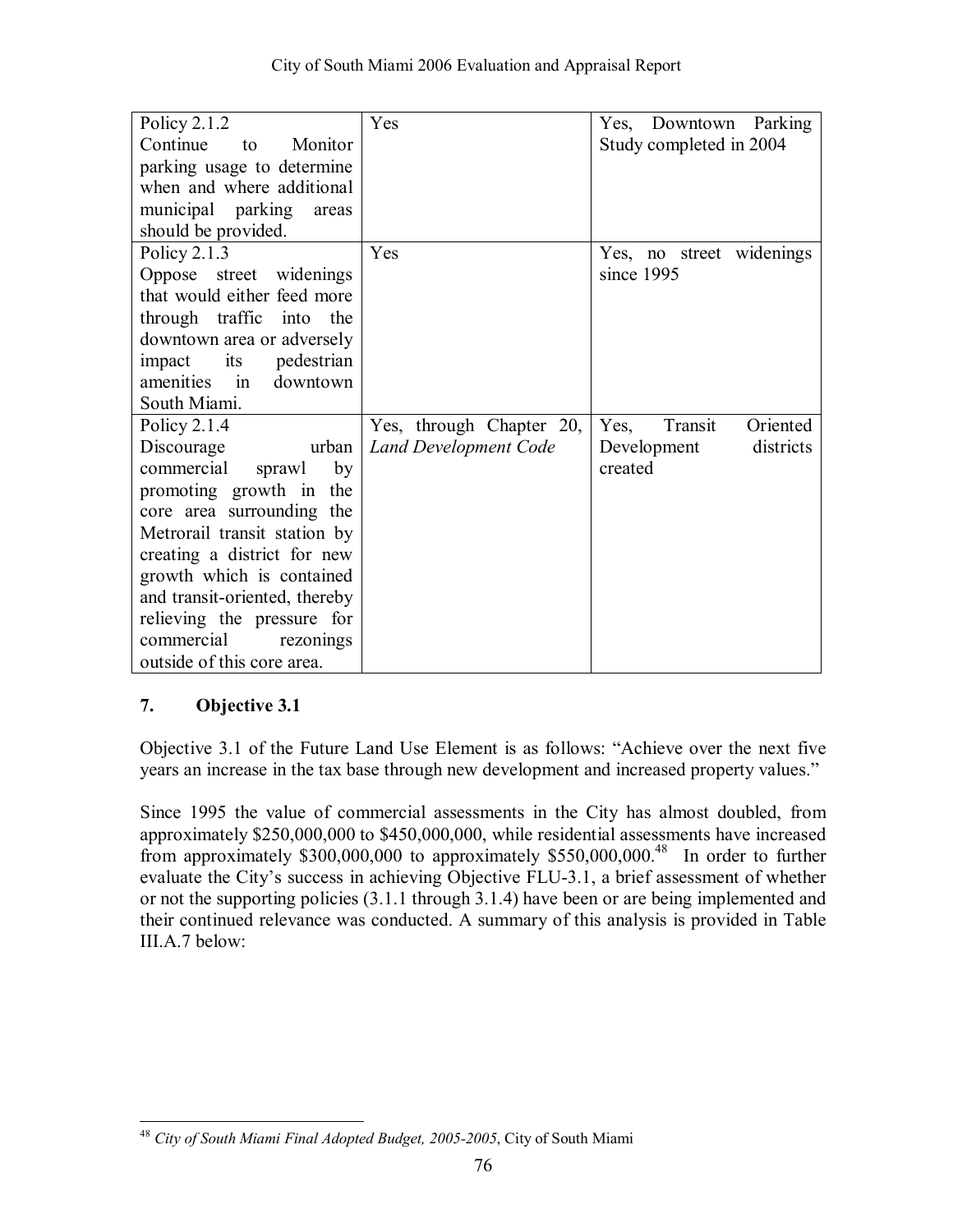| <b>Policy</b>                                               | Implemented?              | <b>Relevant</b> |
|-------------------------------------------------------------|---------------------------|-----------------|
| Policy 3.1.1                                                | Yes                       | Yes             |
| Zone for new development                                    |                           |                 |
| redevelopment<br>and<br>in                                  |                           |                 |
| accordance with the Future                                  |                           |                 |
| Land Use Map, including                                     |                           |                 |
| multi-story and mixed-use                                   |                           |                 |
| districts.                                                  |                           |                 |
| Policy $3.1.2$                                              | Yes, ongoing              | Yes             |
| Enforce the City's zoning                                   |                           |                 |
| and other land development                                  |                           |                 |
| regulations.                                                |                           |                 |
| Policy $3.1.3$                                              | Yes                       | Yes             |
| Pursue<br>traffic<br>policies,                              |                           |                 |
| policies<br>parking<br>and                                  |                           |                 |
| pedestrian amenity policies                                 |                           |                 |
| that enhance downtown,                                      |                           |                 |
| and thereby the tax base.                                   |                           |                 |
| Policy 3.1.4                                                | Yes, the TODD was created | Yes             |
| Create a Transit-Oriented<br>District                       | in 1996                   |                 |
| Development                                                 |                           |                 |
| within walking distance of<br>the Metrorail transit station |                           |                 |
| to permit new development                                   |                           |                 |
| in a bounded and                                            |                           |                 |
| delineated core area                                        |                           |                 |
|                                                             |                           |                 |
| * * *                                                       |                           |                 |
|                                                             |                           |                 |

**Table III.A.7 Future Land Use Element Objective 3.12 Achievement Status** 

Objective 4.1 of the Future Land Use Element is as follows: "Coordinate future land uses with topography, soil conditions and the availability of facilities and services. This objective is met if future land uses and development intensities are consistent with the Future Land Use Map and in compliance with other relevant development regulations of the City. $\degree$ 

Chapter 20, Article IV. of the City's land development regulations ("Procedures and Applications") outlines the City's development review and approval processes. Applications requesting a change to the City's Comprehensive Plan Future Land Use Map or zoning are subject to a stringent review process, and must demonstrate or provide for appropriate site characteristics and the availability of services. Public facilities have been made available to serve new development and redevelopment in the City since the date of the last EAR.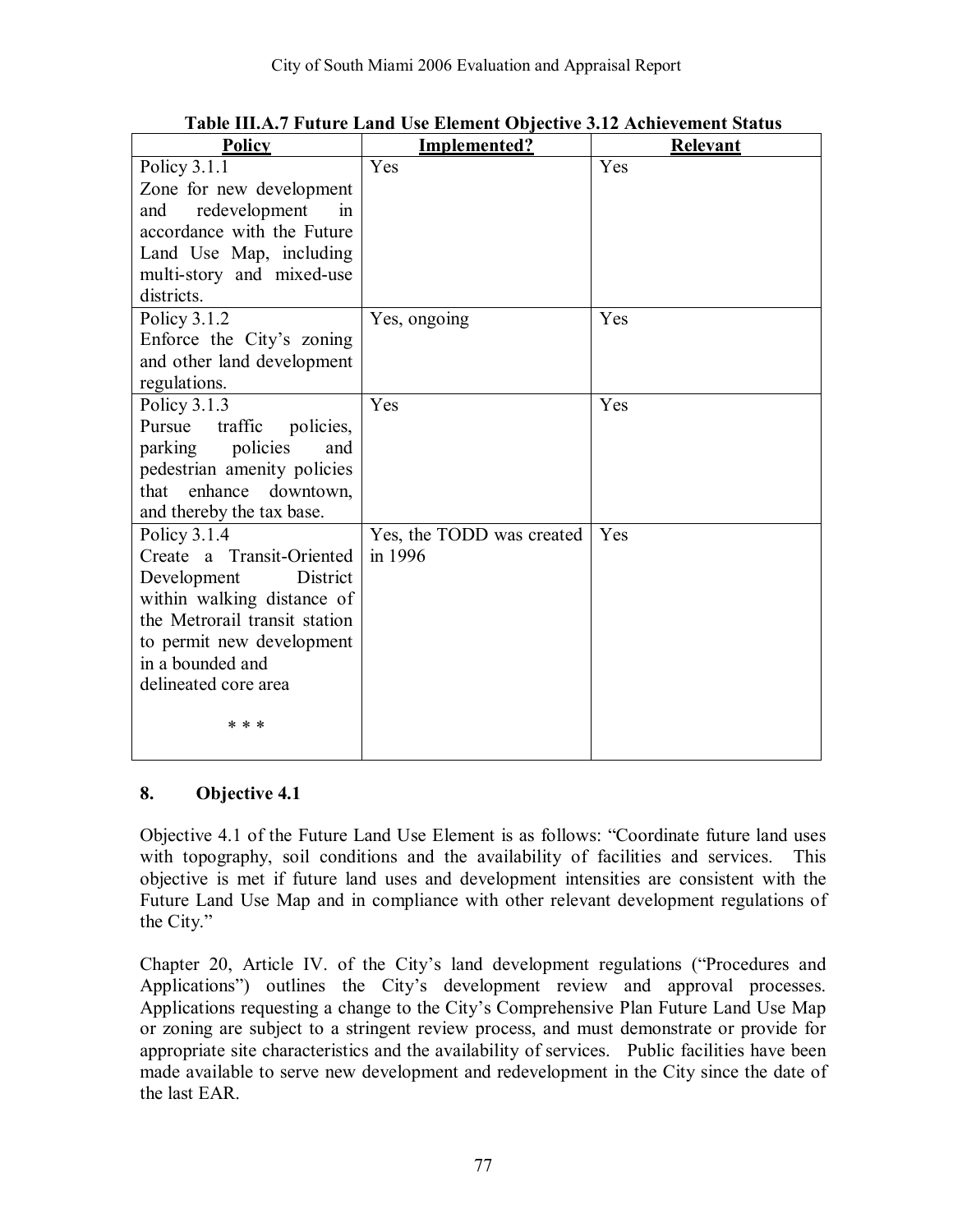In order to further evaluate the Cityís success in achieving Objective 4.1, a brief assessment of whether or not the supporting policy (4.1) has been or is being implemented and its continued relevance was conducted. A summary of this analysis is provided in Table III.A.8 below:

| Policy                        | Implemented?                | <b>Relevant</b> |
|-------------------------------|-----------------------------|-----------------|
| Policy 4.1                    | Yes, Nelson Homesites is    | Yes             |
| Maintain the single-family    | zoned RS-1, Tranquility     |                 |
| land use and zoning in west   | Estates is zoned RS-3,      |                 |
| central South Miami in        | while the remainder of the  |                 |
| protect the<br>order to       | areas listed are zoned RS-2 |                 |
| wellfields that abut the City |                             |                 |
| Ludlam<br>Road,<br>near       |                             |                 |
| Nelson<br>specifically,       |                             |                 |
| Homesites subdivision,        |                             |                 |
| Estates<br>Tranquility        |                             |                 |
| subdivision, Linden Acres     |                             |                 |
| subdivision, Sunset Circle    |                             |                 |
| subdivision, the unplatted    |                             |                 |
| area immediately west of      |                             |                 |
| Sunset Circle, South Side     |                             |                 |
| Estates subdivision and the   |                             |                 |
| parcel area immediately       |                             |                 |
| south of South Side Estates.  |                             |                 |

| Table III.A.8 Future Land Use Element Objective 4.1 Achievement Status |  |
|------------------------------------------------------------------------|--|
|------------------------------------------------------------------------|--|

#### **9. Objective 4.2**

Objective 4.2 of the Future Land Use Element is as follows: "Preserve natural resources" whenever possible. Natural resources shall be defined as specific communities of regional ecological significance."

There are three acres of City-owned pineland located at 6609 SW 60 Street. The subject property was designated as a Natural Forest Community by the Miami-Dade County's Department of Environmental Resources Management (DERM) in 1989 and is under protection as a preserve area. The City will continue to coordinate with DERM in preserving this resource. The only wetlands in the City are located along the City's canal system, and are maintained and monitored by Miami-Dade County. Their location in the canal right-or-ways affords their protection. The City will continue to coordinate with DERM in preserving these wetlands. There are no other significant natural resource areas in the City.

In order to further evaluate the City's success in achieving Objective 4.2, a brief assessment of whether or not the supporting policies (4.2.1 and 4.2.2) have been or are being implemented and their continued relevance was conducted. A summary of this analysis is provided in Table III.A.9 below: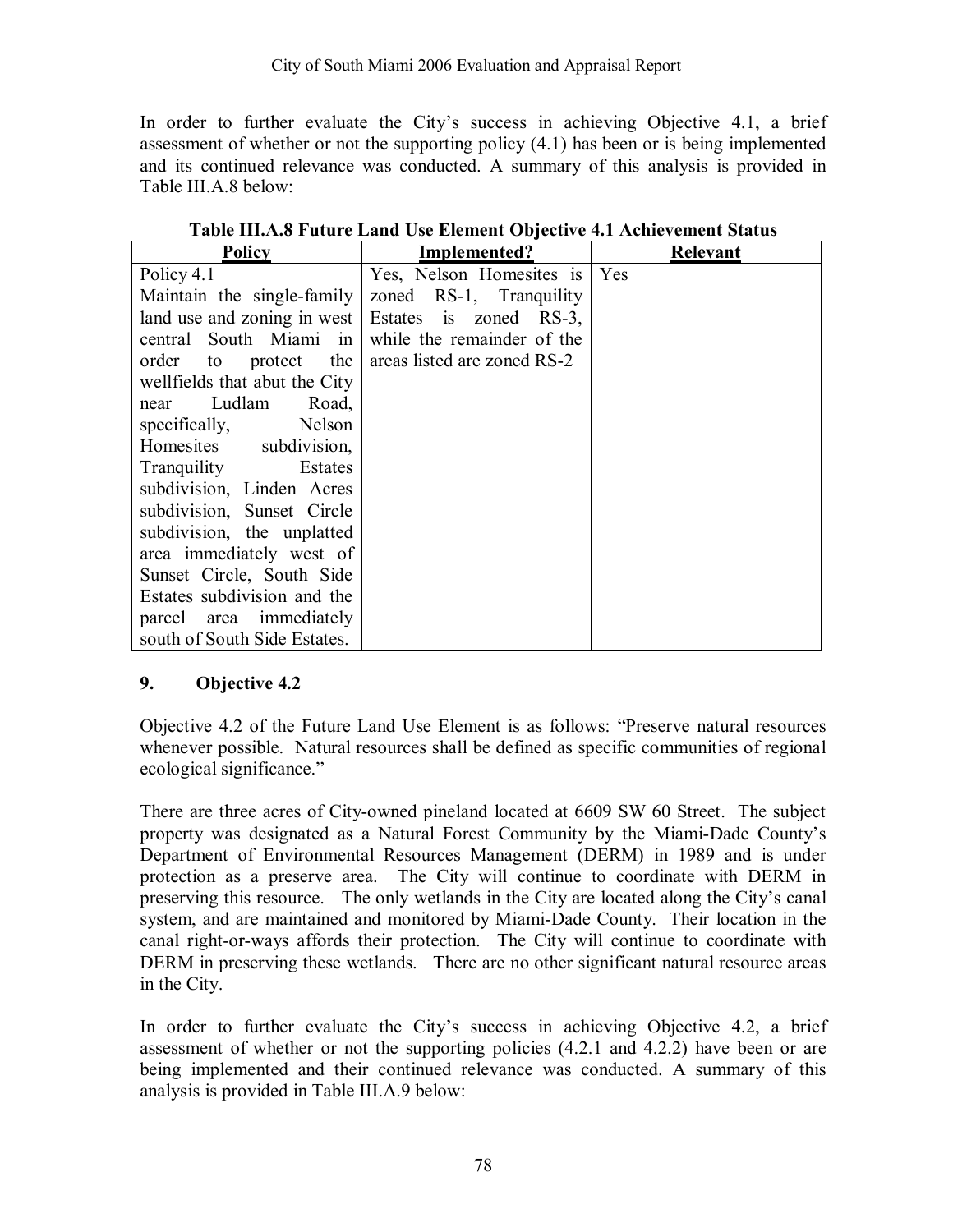| <b>Policy</b>                 | Implemented? | Relevant     |
|-------------------------------|--------------|--------------|
| Policy 4.2.1                  | Yes          | Yes, ongoing |
| The Environmental Review      |              |              |
| and Preservation<br>Board     |              |              |
| all<br>shall<br>review<br>new |              |              |
| development applications to   |              |              |
| assure realistic protection   |              |              |
| and enhancement of natural    |              |              |
| features, particularly water  |              |              |
| bodies, and tree stands.      |              |              |
| Policy 4.2.23                 | Yes          | Yes          |
| The City shall assist the     |              |              |
| Metropolitan Dade County      |              |              |
| Department<br>οf              |              |              |
| Environmental<br>resource     |              |              |
| the<br>Management<br>in       |              |              |
| protection and preservation   |              |              |
| of the Girl Scout Park as a   |              |              |
| "natural forest community",   |              |              |
| for as long as the park is    |              |              |
| designated by DERM as a       |              |              |
| "natural forest community."   |              |              |

**Table III.A.9 Future Land Use Element Objective 4.2 Achievement Status** 

Objective 4.3 of the Future Land Use Element is as follows: "Assist the County in making land available for sewer facilities as required; can not be measurable in advance of County plans." In order to implement this Objective on an on-going basis, the City requires utility easements through the subdivision process.

Approximately 1/3 of South Miami, including the Hometown and Transit Oriented Development districts, is provided with sewer services through the Miami-Dade Water and Sewer Department (WASD). The remainder of the City, including most of the single family residential neighborhoods, is on septic tanks. Most of the City is underlain with Rockdale Fine solids, which drain well and are appropriate for septic tanks. The Brewer Canal area, however, is underlain by Perrine marl soils, which are less suited for septic tanks. Miami-Dade County Water and Sewer Department oversees the development of all sewer facilities within the City. The City coordinates with WASD on an ongoing basis in the delivery of sewer services within the City. The need to extend sewer services in the Brewer Canal area remains. The City could assist the County by requiring utility easements or locations, through the subdivision process.

In order to further evaluate the City's success in achieving Objective 4.3, a brief assessment of whether or not the supporting policy (4.3.1) has been or is being implemented and its continued relevance was conducted. A summary of this analysis is provided in Table III.A.10 below: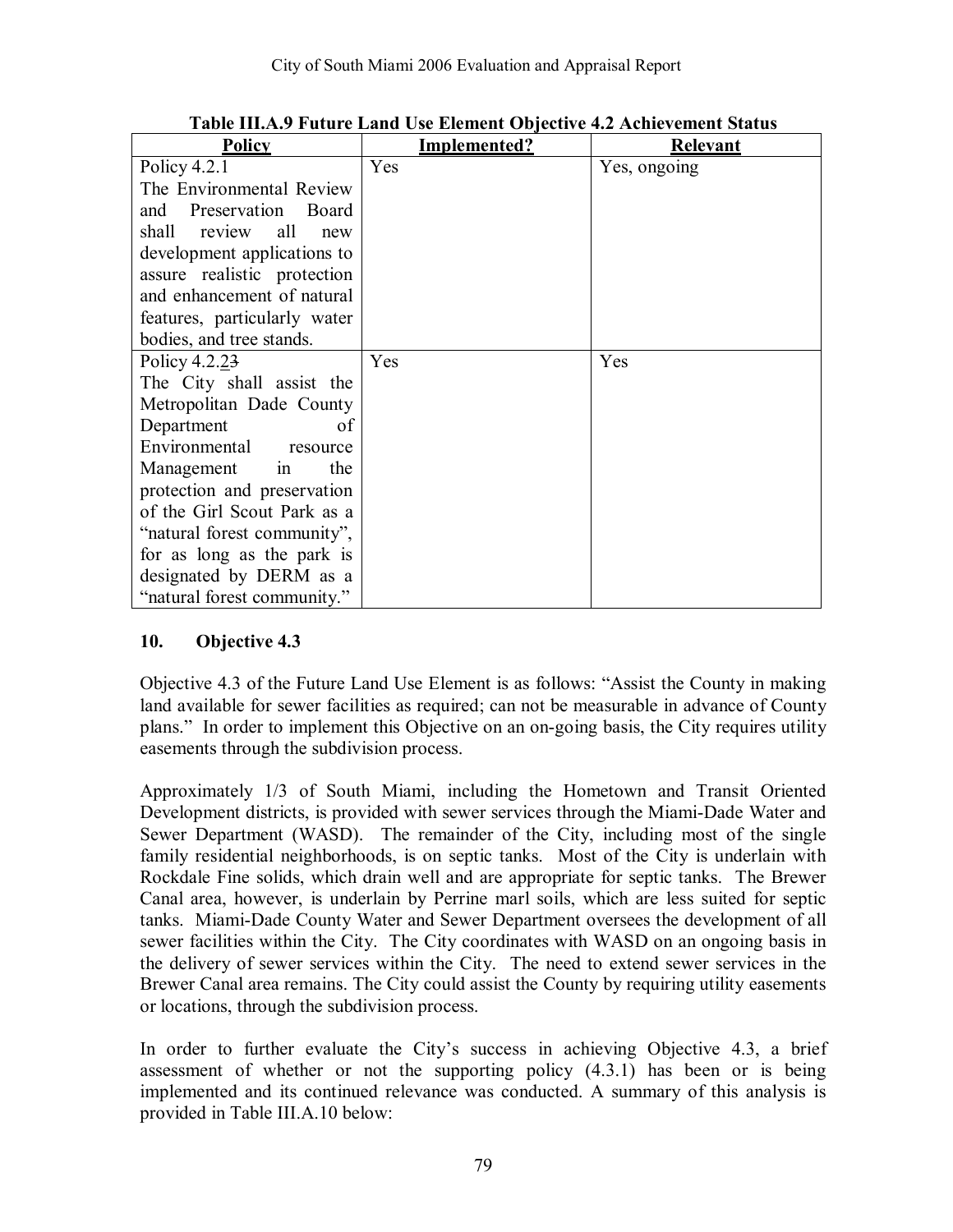| <b>Policy</b>                                       | Implemented?                                             | Relevant |
|-----------------------------------------------------|----------------------------------------------------------|----------|
| Policy $4.3.1$                                      | Yes, the City and WASD   Yes                             |          |
|                                                     | Reserve land for pump work cooperatively in the          |          |
|                                                     | stations if required by the effort to extend sewer lines |          |
|                                                     | County's extension of sewer   as implemented through the |          |
| lines, which in turn is $a \mid M-DWASD$ procedures |                                                          |          |
| water quality protection                            |                                                          |          |
| program.                                            |                                                          |          |

**Table III.A.10 Future Land Use Element Objective 4.3 Achievement Status** 

Objective 4.4 of the Future Land Use Element is as follows: "Preserve floodplain areas via floodplain management and limiting development within the Special Flood Hazard Area.<sup>7</sup>

The areas of the City of South Miami that are located south of US-1 and along Brewer Canal are located within the 100-year floodplain, and federally designated as a Special Flood Hazard Area. In 1992, the City adopted Ordinance No. 32-92-1596, "Flood Damage Prevention Ordinance", which codifies the City's on-going participation in the National Flood Insurance Program, and requires that buildings in the area be elevated and floodproofed. The City, through its website and public information programs, provides information to residents and businesses located in these zones.

In order to further evaluate the City's success in achieving Objective 4.4, a brief assessment of whether or not the supporting policies (4.4.1 through 4.4.3) have been or are being implemented and their continued relevance was conducted. A summary of this analysis is provided in Table III.A.11below:

| <b>Policy</b>                | Implemented?                                           | <b>Relevant</b>   |
|------------------------------|--------------------------------------------------------|-------------------|
| Policy $4.4.1$               | designated for Yes<br>No area                          |                   |
| In coordination with the     | Oriented<br>Transit                                    |                   |
| Transit-Oriented             | Development is located in                              |                   |
| Development District,        | the Special Flood Hazard                               |                   |
| permit<br>intense<br>more    | Area                                                   |                   |
| development only in those    |                                                        |                   |
| areas which are located      |                                                        |                   |
| outside of the Special Flood |                                                        |                   |
| Hazard Area.                 |                                                        |                   |
| Policy 4.4.2                 | No, the City has not enacted                           | No, delete Policy |
| $density$ and<br>Building    | a transfer of development                              |                   |
|                              | intensity may be transferred   rights program. It will |                   |
| areas within the<br>from     | continue to participate in                             |                   |
| Special Flood Hazard Area,   | National<br>the<br>Flood                               |                   |
| order<br>1n                  | to permit   Insurance Program                          |                   |
| development within<br>the    |                                                        |                   |
| Transit-Oriented             |                                                        |                   |
| Development District, while  |                                                        |                   |

**Table III.A.11 Future Land Use Element Objective 4.4 Achievement Status**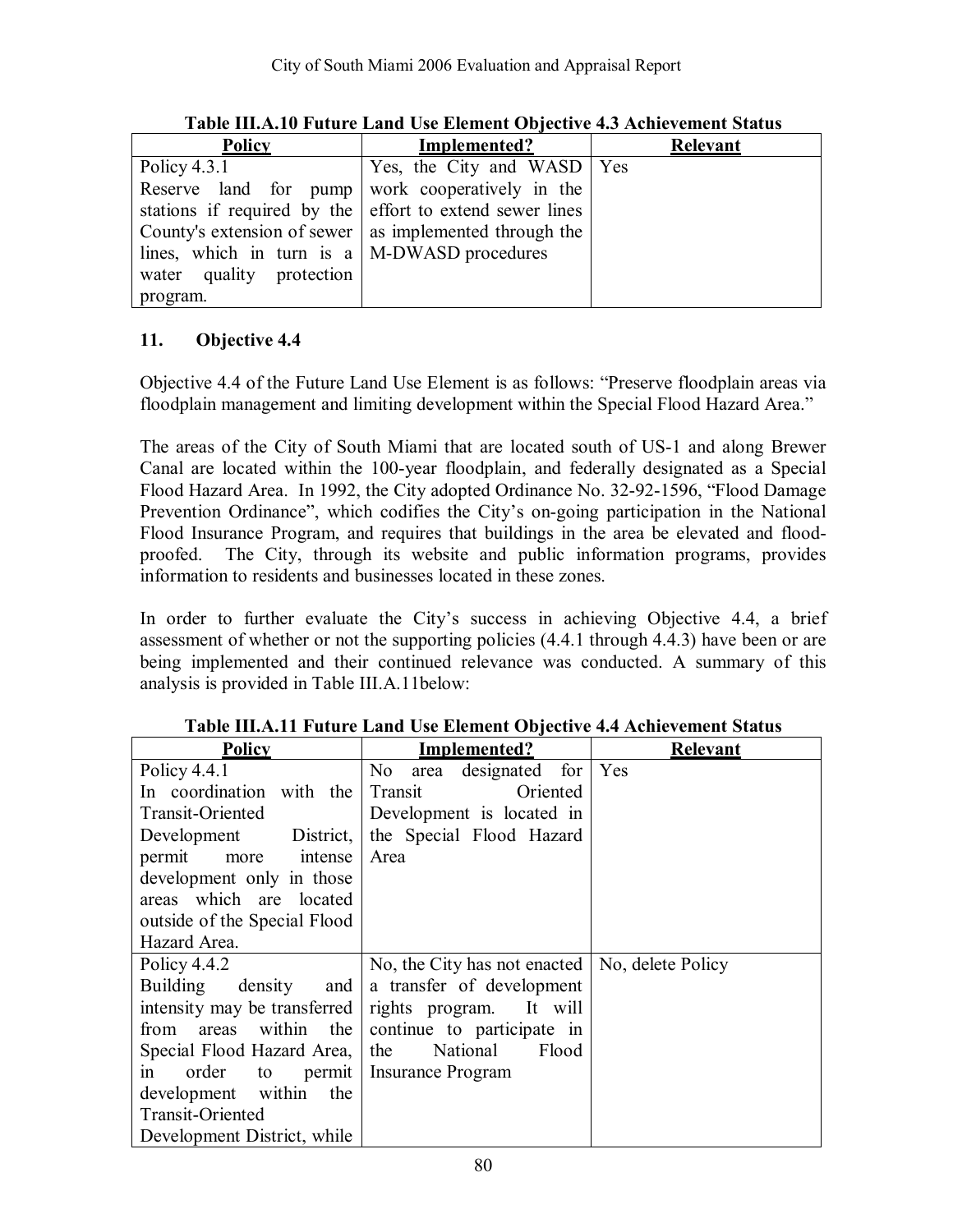| reducing the permitted<br>intensities within<br>the<br>Special Flood Hazard<br>Areas. |                |                   |
|---------------------------------------------------------------------------------------|----------------|-------------------|
| Policy $4.4.3$                                                                        | N <sub>o</sub> | No, delete Policy |
| Develop a Transit-Oriented                                                            |                |                   |
| Development District and                                                              |                |                   |
| floodplain overlay map in                                                             |                |                   |
| conjunction with<br>new                                                               |                |                   |
| regulatory mechanisms to                                                              |                |                   |
| implement the preservation                                                            |                |                   |
| of the floodplain<br>and                                                              |                |                   |
| encourage development                                                                 |                |                   |
| within the Transit-Oriented                                                           |                |                   |
| Development District.                                                                 |                |                   |

Objective 5.1 of the Future Land Use Element is as follows: "Implement the creation of the South Miami Community Redevelopment Area and the South Miami Community Redevelopment Agency, and work with citizens and stakeholders to improve the quality of life for citizens, businesses and property owners in the Redevelopment Area.<sup>7</sup>

In 1998 the City established the South Miami Community Redevelopment Area (SMCRA) in order to serve as a catalyst for the redevelopment of the 189 acre redevelopment area bounded by the City limits to the east and northeast, SW 62 Street to the north, SW 62 Avenue to the west, and SW 72 Street to the south (Figure II.A.1). This area encompasses residential neighborhoods that demonstrate some blighted conditions as well as the aforementioned Hometown and Transit Oriented Development Districts. The South Miami Gardens public housing complex, which contains 58 units on seven acres, is also located in this area.

Since its inception, the SMCRA has made inroads in achieving its mission is to prevent and eliminate slum and blighted conditions in the City through community-based initiatives to promote commercial, residential and public redevelopment through more than 35 programs. Specific projects and programs include: the Church Street Reconstruction Project; the Infrastructure Master Plan; the Street Beautification Program; the Community-Oriented Policing Initiative; the Single Family Infill Program; the Multi-Family Housing Master Plan; the Residential Rehabilitation Grant Program; the Commercial Building Rehabilitation Program; Transportation Improvements, and; the Park Improvements Program. 49

In order to further evaluate the City's success in achieving Objective 5.1, a brief assessment of whether or not the supporting policies (5.1.1 through 5.1.4) have been or are

 $\overline{a}$ 49 www.cityofsouthmiami.net/SMCRA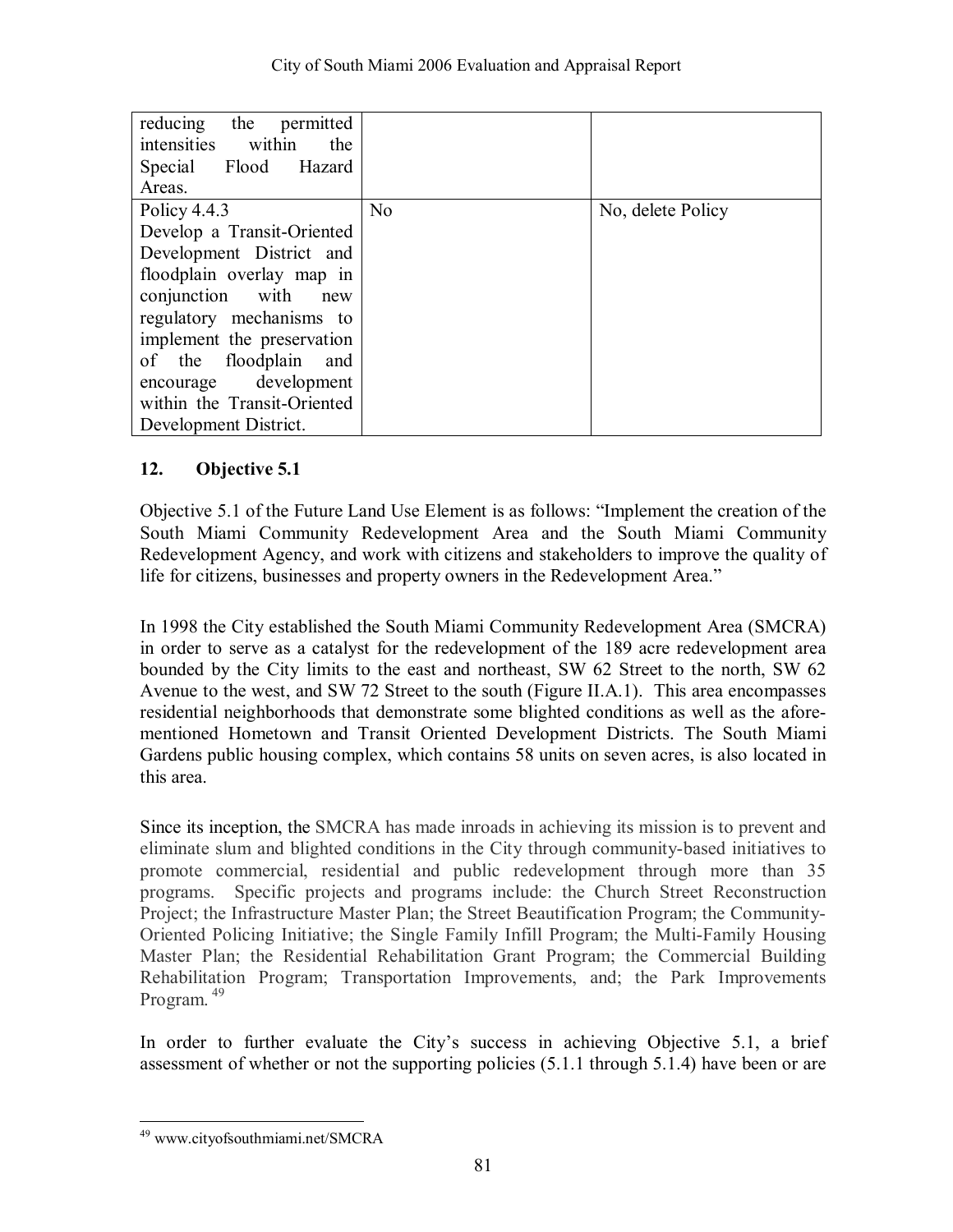being implemented and their continued relevance was conducted. A summary of this analysis is provided in Table III.A.12 below:

| <b>Policy</b>                   | Implemented?                  | Relevant                      |
|---------------------------------|-------------------------------|-------------------------------|
| Policy $5.1.1$                  | Yes, the area is as described | Yes, but Policy should be     |
| Prepare and adopt a South       | in this policy                | revised to reference that SW  |
| Miami<br>Community              |                               | $62nd$ Street is the northern |
| Redevelopment Plan for the      |                               | boundary                      |
| area generally bounded by       |                               |                               |
| SW $62nd$ Ave. to the north,    |                               |                               |
| Red Rd. to the east, Sunset     |                               |                               |
| Dr. to the south, and SW        |                               |                               |
| $62nd$ Ave. to the west.        |                               |                               |
| Policy 5.1.2                    | Yes, a TIF was created over   | Yes                           |
| Implement a tax increment       | 5 years ago with the City     |                               |
| finance (TIF) district in       | receiving over \$3,400,000    |                               |
| order to provide planning       | through FY 03-04              |                               |
| implementation<br>and           |                               |                               |
| funding for<br>the<br>South     |                               |                               |
| Miami<br>Community              |                               |                               |
| Redevelopment Area and          |                               |                               |
| Agency                          |                               |                               |
| Policy 5.1.3                    | Yes, ongoing                  | Yes                           |
| Continue the collaborative      |                               |                               |
| holistic<br>planning<br>and     |                               |                               |
| process by providing staff      |                               |                               |
| and resources to the South      |                               |                               |
| Miami<br>Community              |                               |                               |
| Redevelopment Agency.           |                               |                               |
| Policy 5.1.4                    | Yes, ongoing                  | Yes                           |
| Implement priority SMCRP        |                               |                               |
| programs<br>and<br>projects,    |                               |                               |
| including but not limited to:   |                               |                               |
| "in-fill"<br>housing,           |                               |                               |
| construction of multifamily     |                               |                               |
| units,<br>substantial           |                               |                               |
| rehabilitation<br>of<br>housing |                               |                               |
| (HUD)<br>Complex),<br>and       |                               |                               |
| streetscape<br>and              |                               |                               |
| infrastructure                  |                               |                               |
| improvements.                   |                               |                               |

**Table III.A.12 Future Land Use Element Objective 5.1 Achievement Status**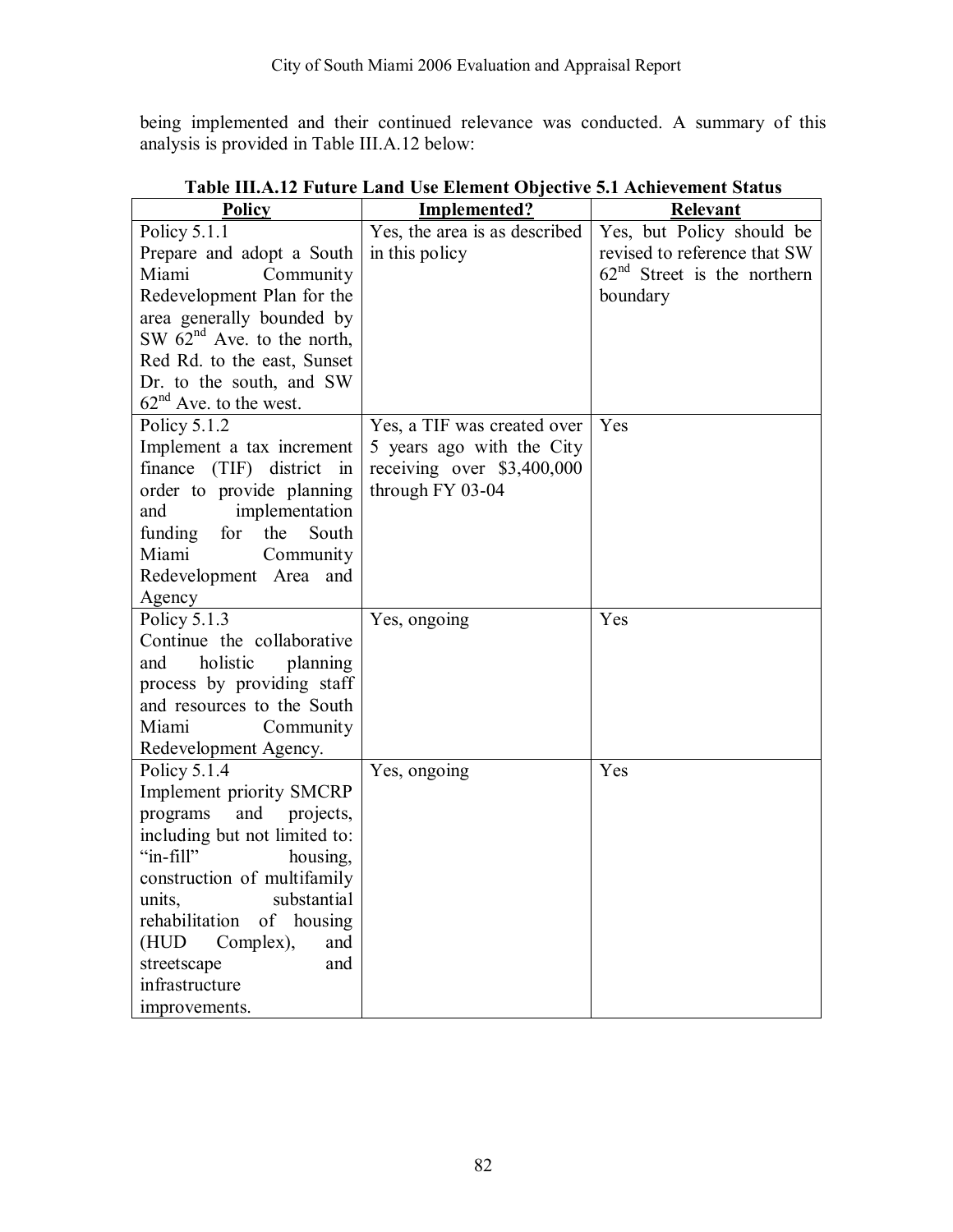Objective 5.2 of the Future Land Use Element is as follows: "Maximize resources for redevelopment by utilizing applicable federal, state, local and private incentive/funding programs."

The City has taken advantage of a number of programs including its status as a 501c3 and the Tax Increment Financing programs. In Fiscal Year (FY) 2005 the South Miami Community Redevelopment Agency received revenues of \$780,527. Total revenues of \$29,000,000 are projected through  $2020$ .<sup>50</sup>

In order to further evaluate the City's success in achieving Objective 5.2, a brief assessment of whether or not the supporting policies (5.2.1 and 5.2.2) have been or are being implemented and their continued relevance was conducted. A summary of this analysis is provided in Table III.A.13 below:

| <b>Policy</b>                  | Implemented? | <b>Relevant</b> |
|--------------------------------|--------------|-----------------|
| Policy $5.2.1$                 | Yes          | Yes             |
| Designate the South Miami      |              |                 |
| <b>Community Redevelopment</b> |              |                 |
| Area as an Urban Infill and    |              |                 |
| Redevelopment<br>Area,         |              |                 |
| pursuant to F.S.<br>Stat.      |              |                 |
| 163.2514.                      |              |                 |
| Policy 5.2.2                   | Yes          | Yes             |
| Obtain<br>planning<br>and      |              |                 |
| implementation funding for     |              |                 |
| Miami<br>the<br>South          |              |                 |
| Community Redevelopment        |              |                 |
| Area from grants available     |              |                 |
| through the Urban Infill and   |              |                 |
| Redevelopment Area grant       |              |                 |
| program, the Community         |              |                 |
| Development Block Grant        |              |                 |
| other<br>and<br>program,       |              |                 |
| appropriate grant programs.    |              |                 |

**Table III.A.13 Future Land Use Element Objective 5.2 Achievement Status** 

 $\overline{a}$ <sup>50</sup> *City of South Miami Community Redevelopment Area Phase II Plan Supplement*, Iler Planning Group for the City of South Miami, December 30, 2004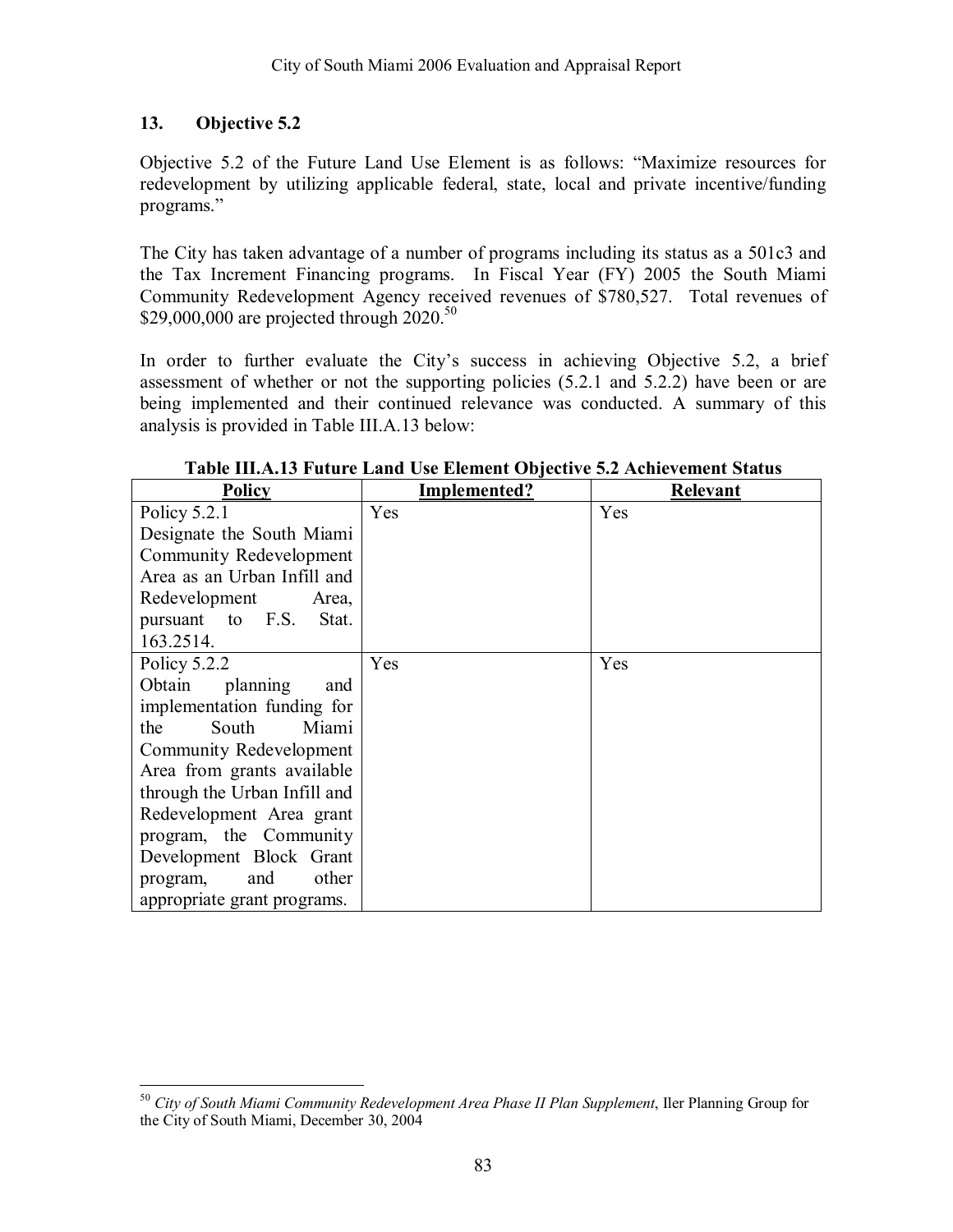### **III.B. Transportation Element**

#### **1. Objective 1.1**

Objective 1.1 of the Transportation Element is as follows: "Undertake only those improvements that both facilitate traffic flow and reduce adverse traffic impact on the neighborhoods thereby making neighborhood streets safer. Measurability shall be no major street widenings. See Objective 1.5 for non-motorized transportation systems and 1.3 for convenient and efficient motorized transportation."

The City of South Miami is within the Urban Infill Area and has extraordinary transit service due to the Metrorail. Although vehicular traffic continues to increase and worsen on the major arterials bisecting the City, the City has taken initiatives to avoid direct impacts on the local street system. No widenings have taken place but street improvements have been made (including traffic calming). Examples are the SW 64<sup>th</sup> Street and SW 59<sup>th</sup> Place street improvements projects. A City Trolley system is in place in order to further reduce traffic impacts.

In order to further evaluate the City's success in achieving Objective 1.1, a brief assessment of whether or not the supporting policies (1.1.1 and 1.1.2) have been or are being implemented and their continued relevance was conducted. A summary of this analysis is provided in Table III.B.1 below:

| <b>Policy</b>               | Implemented?              | Relevant |
|-----------------------------|---------------------------|----------|
| Policy $1.1.1$              | Yes                       | Yes      |
| Utilize the following level |                           |          |
| service standards:<br>of    |                           |          |
| "F"<br>Principal Arterials  |                           |          |
| Minor Arterials "F" Miller  |                           |          |
| Drive "F"                   |                           |          |
|                             |                           |          |
| * * *                       |                           |          |
|                             |                           |          |
| Policy $1.1.2$              | Yes, see Chapter 20, Land | Yes      |
| Continue to utilize the     | Development Code          |          |
| development plan review     |                           |          |
| process to control roadway  |                           |          |
| access points and on-site   |                           |          |
| traffic flow.               |                           |          |

**Table III.B.1 Transportation Element Objective 1.1 Achievement Status** 

### **2. Objective 1.2**

Objective 1.2 of the Transportation Element is as follows: "Achieve coordination of the Future Land Use Plan and this element. See policies for measurability."

This Objective has been achieved through Chapter 163, F.S. consistency requirements and further achieved through consistency with the City Code, specifically Chapter 20, *Land*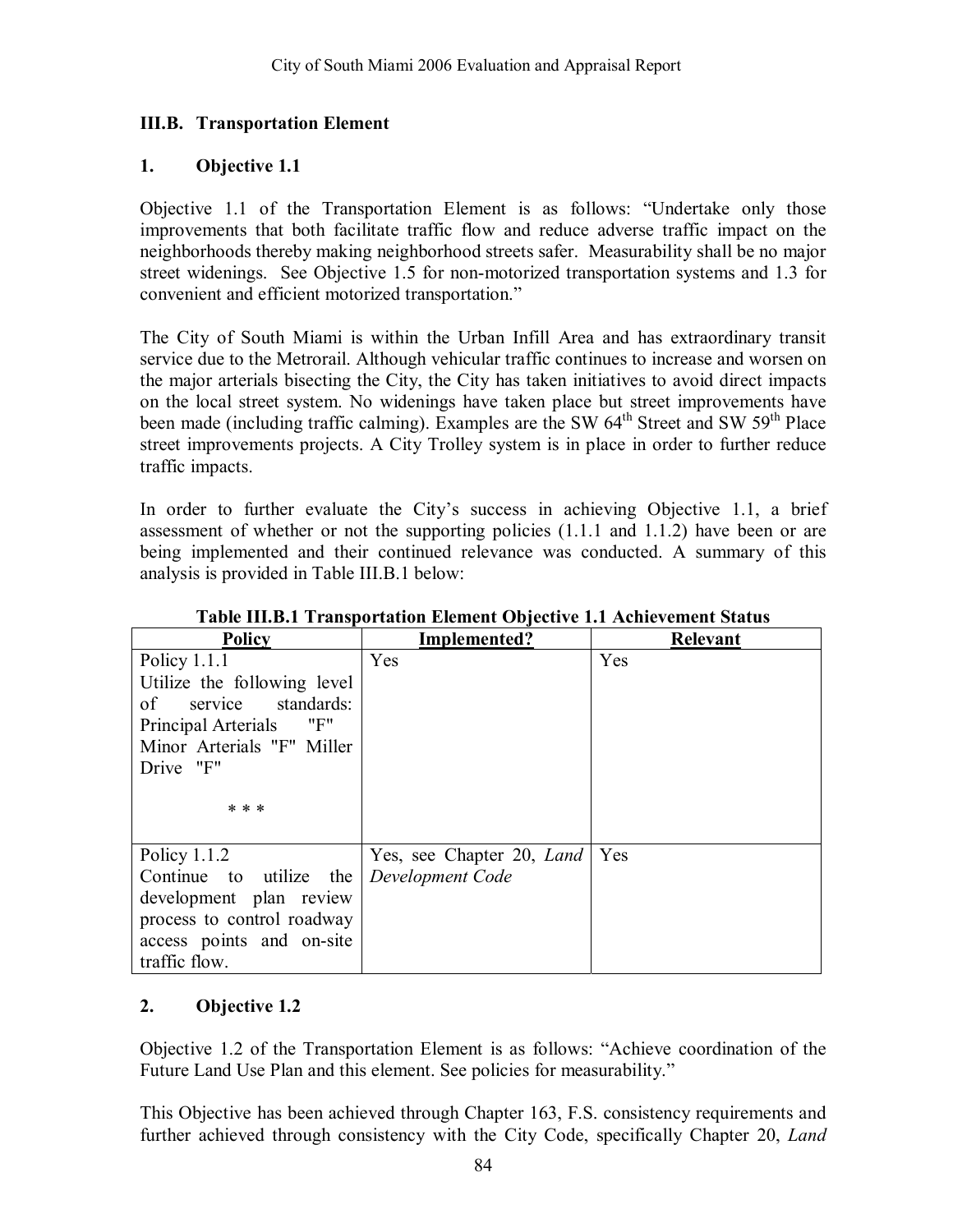*Development Code*. As stated previously, the City of South Miami is located along the MetroRail line, and is the location of the South Miami MetroRail Station. In 1996, in order to encourage transit-oriented development in areas adjacent to the station, the City enacted the Transit Oriented Development District into the City's land development regulations<sup>51</sup>, and the Transit Oriented Development District in the Comprehensive Plan. These districts are identified in Figures II.A.1. and II.A.2. The intent of the Transit Oriented Development Districts is to provide for the development of office, retail and residential uses in multistory and mixed-use projects that are characteristic of transit-oriented developments, and supportive of transit. A series of development bonuses are provided to encourage residential development, higher densities and lessened automobile dependence into development and redevelopment projects. Currently, parking bonuses include a five percent reduction in parking requirements when an arcade is provided, and a 20 percent parking reduction when more than three uses are provided within a project.

In order to further evaluate the City's success in achieving Objective 1.2, a brief assessment of whether or not the supporting policies (1.2.1 and 1.2.2) have been or are being implemented and their continued relevance was conducted. A summary of this analysis is provided in Table III.B.2 below:

| <b>Policy</b>                 | Implemented?             | Relevant |
|-------------------------------|--------------------------|----------|
| Policy $1.2.1$                | Yes                      | Yes      |
| Avoid any major street        |                          |          |
| widenings, in conformance     |                          |          |
| with the Land Use Plan        |                          |          |
| recommendations that call     |                          |          |
| for<br>protecting<br>and      |                          |          |
| both<br>the<br>enhancing      |                          |          |
| residential neighborhoods     |                          |          |
| and downtown.                 |                          |          |
| Policy $1.2.2$                | Yes, through Chapter 20, | Yes      |
| Continue to review<br>and     | Zoning                   |          |
| refine the land development   |                          |          |
| code to assure adequate on-   |                          |          |
| site parking and traffic flow |                          |          |
| through site plan reviews.    |                          |          |

**Table III.B.2 Transportation Element Objective 1.2 Achievement Status** 

### **3. Objective 1.3**

Objective 1.3 of the Transportation Element is as follows: "Coordinate City transportation planning with regional agencies to facilitate convenient and efficient motorized transportation. See policies for measurability."

The City continues to coordinate with Miami-Dade County Transit, MPO and Public Works and FDOT. The Strategic Regional Policy Plan for South Florida includes a

 $\overline{a}$ <sup>51</sup> Chapter 20, Article VIII., "Transit Oriented Development District", City of South Miami Code of *Ordinances*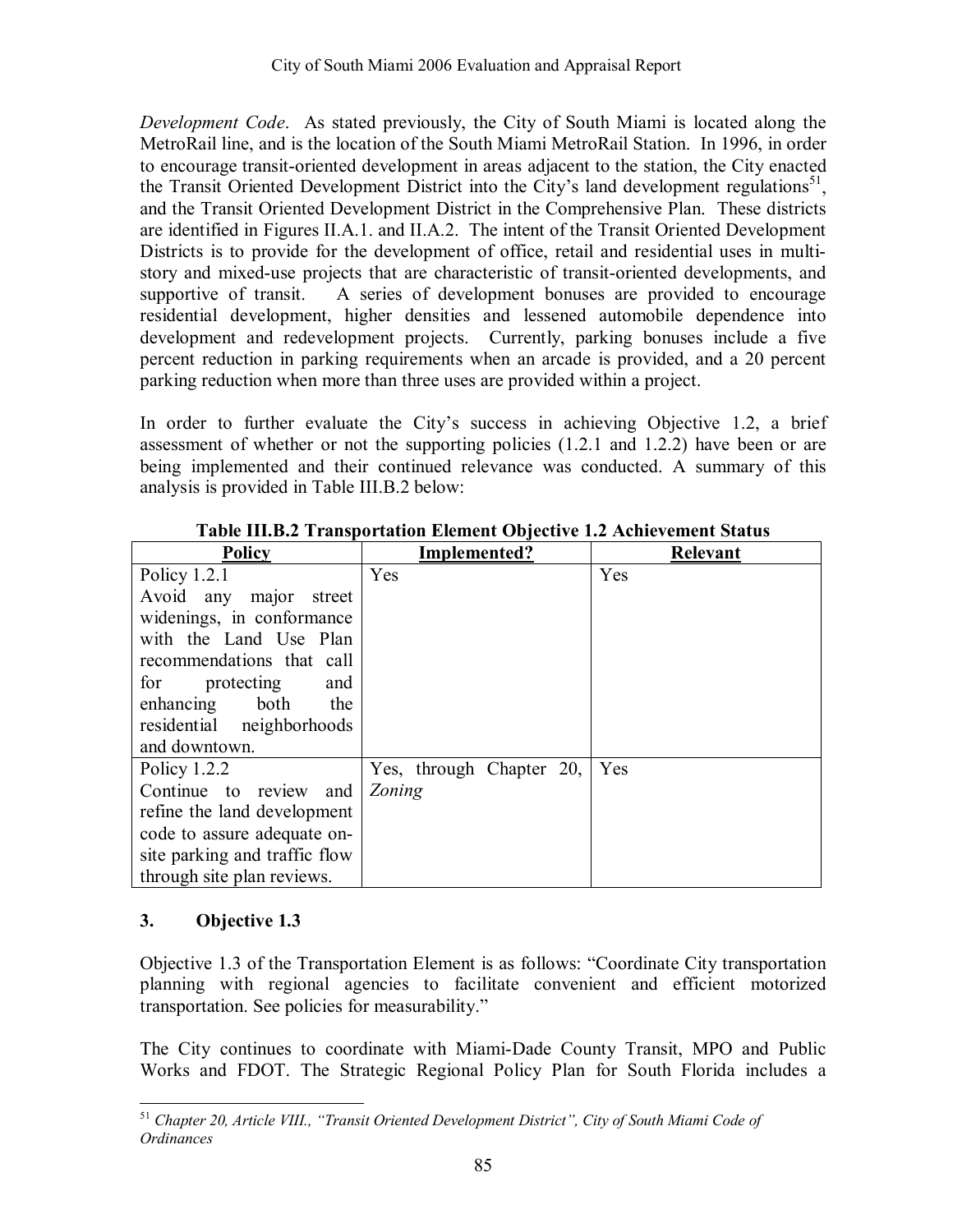transportation component and references The 2020 Florida Transportation Plan. In April 2004 the City of adopted its Five Year People's Transportation Plan, which documents the manner in which the City will utilize its share of the County's People Transportation Fund. Between 2004 and 2008 the City estimates that it will receive a total of \$1,520,850 in funding. Of this amount, the City has earmarked \$977,614 (64 percent) of its funds for traffic calming in neighborhoods in order to reduce adverse neighborhood impacts. A total of \$242,485 (16 percent) is earmarked for transit related projects that will increase multimodal transportation alternatives throughout the City, while the remaining \$300,900 (20 percent) is earmarked for roadway improvement projects.<sup>52</sup>

In order to further evaluate the City's success in achieving Objective 1.3, a brief assessment of whether or not the supporting policies (1.3.1 and 1.3.4) have been or are being implemented and their continued relevance was conducted. A summary of this analysis is provided in Table III.B.3 below:

| <b>Policy</b>                                             | <b>Implemented?</b>                                    | <b>Relevant</b>                                       |
|-----------------------------------------------------------|--------------------------------------------------------|-------------------------------------------------------|
| Policy 1.3.1                                              | Yes,<br>Objective<br>see                               | Yes                                                   |
| Work with the MPO and                                     | discussion                                             |                                                       |
| other regional transportation                             |                                                        |                                                       |
| planning officials to secure                              |                                                        |                                                       |
| changes in their plans to                                 |                                                        |                                                       |
| widen State and County                                    |                                                        |                                                       |
| roadways within City of                                   |                                                        |                                                       |
| South Miami.                                              |                                                        |                                                       |
| Policy 1.3.2                                              | Yes, Miami-Dade Transit in                             | Yes,<br>delete<br>update<br>or                        |
| By 1999, undertake facility                               | coordination with the City                             | reference to the date                                 |
| and program improvements                                  | has redeveloped the bus                                |                                                       |
| to enhance use of Metrorail                               | transit terminal area of the                           |                                                       |
| including<br>and<br>buses                                 | Metrorail parking facility                             |                                                       |
| the<br>adequate<br>access<br>to                           |                                                        |                                                       |
| Metrorail<br><b>Station</b><br>to                         |                                                        |                                                       |
| facilitate convenient<br>and                              |                                                        |                                                       |
| efficient<br>"motorized"                                  |                                                        |                                                       |
| transportation.                                           |                                                        | Yes                                                   |
| Policy 1.3.3                                              | with<br>and<br>Yes,<br>ongoing<br>Miami-Dade Transit   |                                                       |
| Work with the MPO to                                      |                                                        |                                                       |
| achieve bus service to major                              |                                                        |                                                       |
| employment concentrations.                                |                                                        | delete                                                |
| Policy 1.3.4                                              | Yes, partially, the South<br>Miami Trolley service has | Yes,<br>update<br>or                                  |
| By 1998, establish a shuttle<br>service system to include | established<br>and<br>been<br><sup>is</sup>            | reference to "By 1998" and<br>change "establish a" to |
| major<br>commercial<br>and                                | currently in service Fridays                           | "Expand"                                              |
| institutional sites<br>the<br>$\overline{\mathbf{m}}$     | and<br>the<br>and<br>Saturdays                         |                                                       |
|                                                           |                                                        |                                                       |
| Transit-Oriented                                          | Sunday of every month                                  |                                                       |

**Table III.B.3 Transportation Element Objective 1.3 Achievement Status** 

 $\overline{a}$ <sup>52</sup> *City of South Mimi People's Transportation Plan, 5-Year Plan (2003-2008)*, City of South Miami Public Works & Engineering Department, April 20, 2004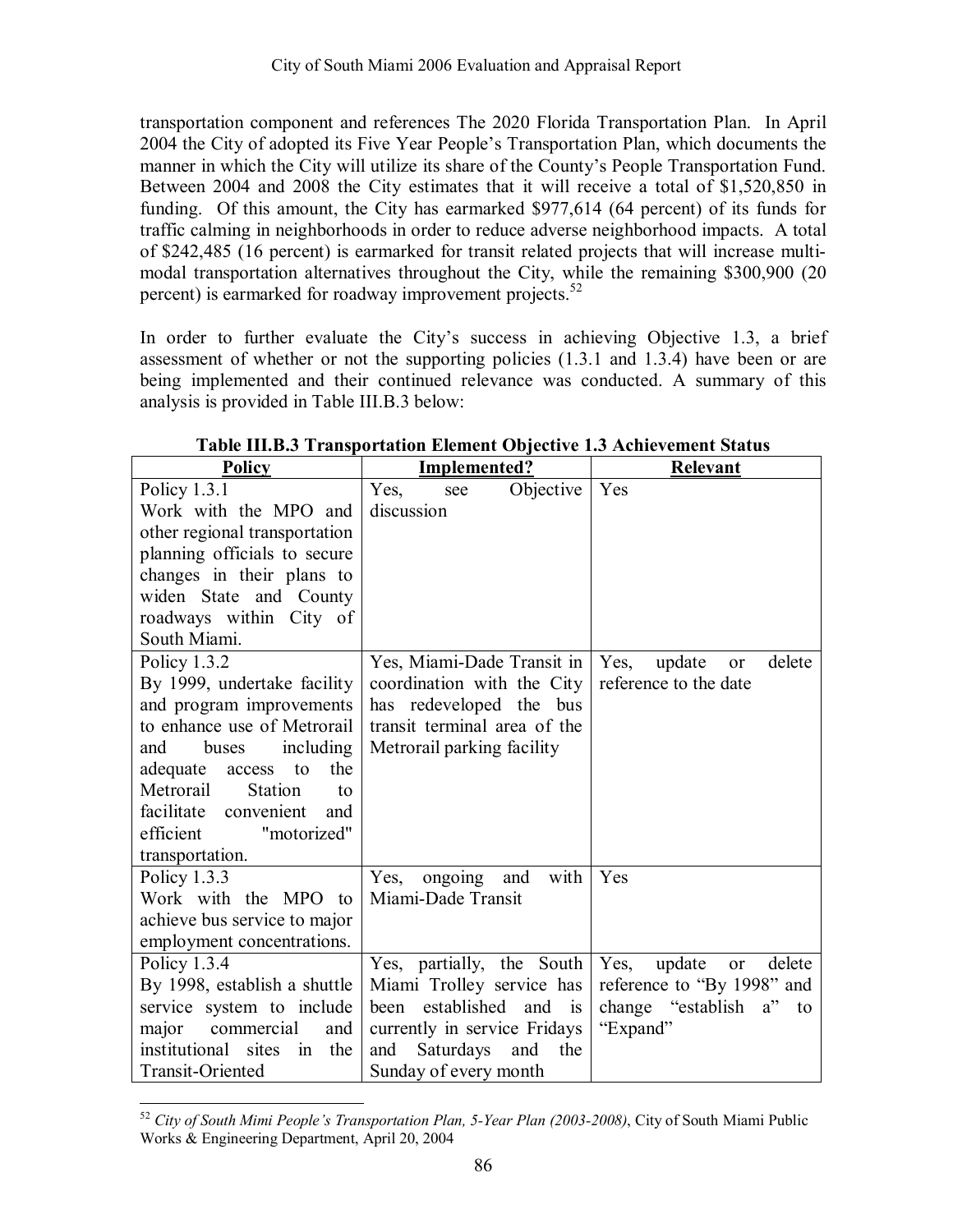| Development District in    |  |
|----------------------------|--|
| conjunction with the South |  |
| Miami Metrorail transit    |  |
| station.                   |  |

Objective 1.4 of the Transportation Element is as follows: "Protect existing street rights-ofway including access points."

The City continues to protect existing roadway rights-of-way through enforcement of the City and County minimum standards for public and private rights-of-way, as detailed in the Chapter 17, "Streets" and Chapter 20, "Zoning", of the City's Code of Ordinances.

In order to further evaluate the City's success in achieving Objective 1.4, a brief assessment of whether or not the supporting policies (1.4.1 and 1.4.2) have been or are being implemented and their continued relevance was conducted. A summary of this analysis is provided in Table III.B.4 below:

| <b>Policy</b>                | Implemented? | Relevant                    |
|------------------------------|--------------|-----------------------------|
| Policy $1.4.1$               | Yes          | Yes, but add "and allow for |
| Although no collector or     |              | intersection<br>minor       |
| arterial widenings<br>are    |              | improvements"               |
| recommended by the City at   |              |                             |
| this time, use development   |              |                             |
| plan reviews and other       |              |                             |
| means to protect existing    |              |                             |
| rights-of-way, in order to   |              |                             |
| further<br>prohibit any      |              |                             |
| pavement widening.           |              |                             |
| Policy $1.4.2$               | Yes          | Yes                         |
| Use the site plan and plat   |              |                             |
| process to control curb cuts |              |                             |
| on public streets.           |              |                             |

**Table III.B.4 Transportation Element Objective 1.4 Achievement Status** 

### **5. Objective 1.5**

Objective 1.5 of the Transportation Element is as follows: "Continue to refine and develop detailed plans for new sidewalks and additional bikeways, and begin implementation."

In 2002, the City adopted the Hometown Intermodal Transportation Study in order to evaluate transportation needs in the City's Hometown Districts. According to this Study, the City had a surplus of 268 parking spaces in the Hometown and Transit Oriented Development Districts, the City's primary commercial and mixed-use districts. The Study recommended increased public awareness of the availability and location of parking facilities in the City, and to allow for more clearly defined linkages between parking and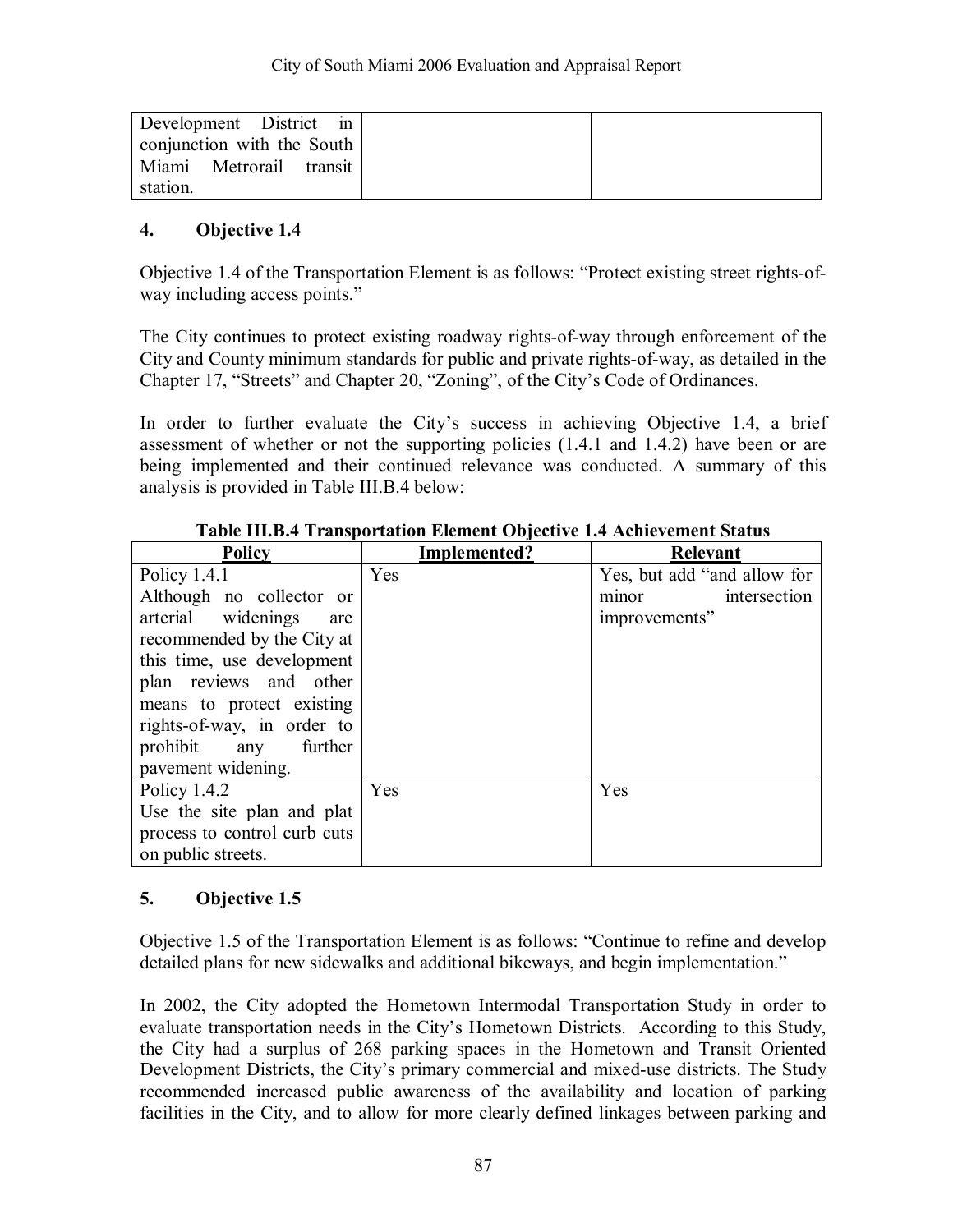destinations.<sup>53</sup> In April 2004, a more detailed parking study of the Hometown District only was conducted. The "Downtown Parking Study" determined that the Hometown District itself had a deficit of 1,600 parking spaces.

In order to further evaluate the City's success in achieving Objective 1.5, a brief assessment of whether or not the supporting policy (1.5.1) has been or is being implemented and its continued relevance was conducted. A summary of this analysis is provided in Table III.B.5 below:

| <b>Policy</b>                            | Implemented?                  | Relevant                  |
|------------------------------------------|-------------------------------|---------------------------|
| Policy $1.5.1$                           | Yes, ongoing through the Yes, | interconnectivity         |
| Continue to refine and Metropolitan      | Planning                      | between<br>transportation |
| update a detailed bikeway   Organization |                               | modes continues to<br>be  |
| plan including access to the             |                               | relevant                  |
| Metrorail Station<br>and                 |                               |                           |
| adequate on-site storage                 |                               |                           |
| requirements<br>through                  |                               |                           |
| development code site plans              |                               |                           |
| requirements.                            |                               |                           |

### **Table III.B.5 Transportation Element Objective 1.5 Achievement Status**

### **6. Objective 1.6**

Objective 1.6 of the Transportation Element is as follows:  $\gamma$ By 1996, establish a transportation concurrency exception area in conjunction with the approved Miami-Dade County transportation concurrency management area which includes the Metrorail transit station and all development located east of the Palmetto Expressway. The City of South Miami is located in the County management area.<sup>"</sup>

The City of South Miami is located within Miami-Dade County's Urban Infill Area (UIA), which was designated as a Transportation Concurrency Exemption Area in 1996, and is exempt from transportation concurrency requirements. The City has therefore not had to delay or prohibit development or redevelopment due to transportation concurrency issues between 1996 and 2005.

In order to further evaluate the Cityís success in achieving Objective 1.6, a brief assessment of whether or not the supporting policies (1.6.1 through 1.6.7) have been or are being implemented and their continued relevance was conducted. A summary of this analysis is provided in Table III.B.6 below:

|  |  | Table III.B.6 Transportation Element Objective 1.6 Achievement Status |  |
|--|--|-----------------------------------------------------------------------|--|
|--|--|-----------------------------------------------------------------------|--|

| Policy         | Implemented?                                                   | Relevant     |
|----------------|----------------------------------------------------------------|--------------|
| Policy $1.6.1$ | Yes, for City larger scale   Yes, delete reference to "By"     |              |
|                | A proposed development projects the City continues 1996" also, | Traffic<br>a |

 $\overline{a}$ <sup>53</sup> *The City of South Miami Hometown Intermodal Transportation Study*, Kimley-Horn and Associates, Inc. for the City of South Miami, August 2002.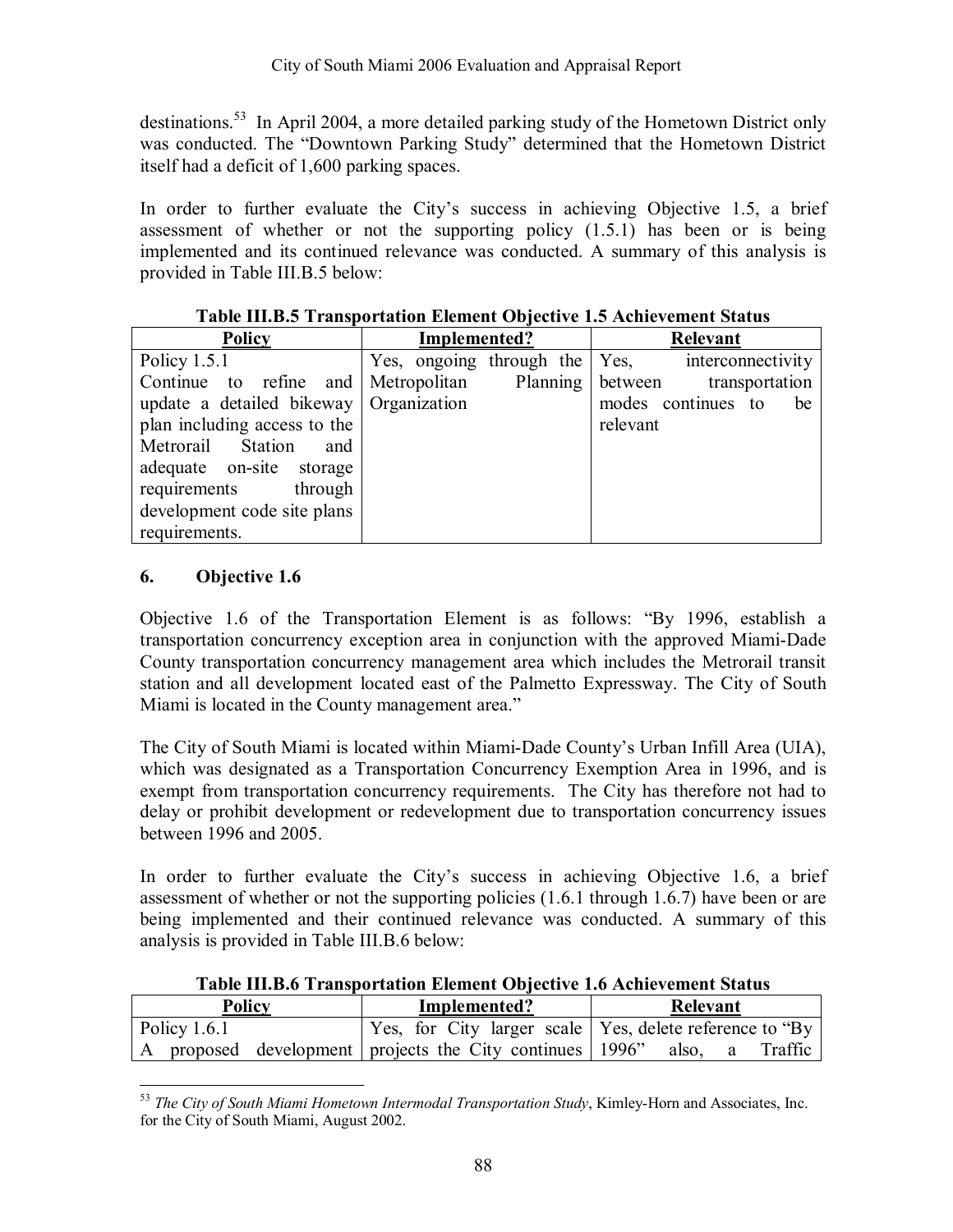| denied<br>will<br>be<br>not<br>a<br>concurrency approval for<br>transportation<br>facilities<br>provided<br>that<br>the<br>development is otherwise<br>consistent with<br>adopted<br>comprehensive plan and it<br>meets the following criteria                                                                                                 | to requirement a Traffic<br>Impact Analysis or Traffic<br><b>Management Analysis</b> | Management Analysis<br>$\overline{1}$<br>required for all projects<br>over 20,000 square feet or<br>100 units |
|------------------------------------------------------------------------------------------------------------------------------------------------------------------------------------------------------------------------------------------------------------------------------------------------------------------------------------------------|--------------------------------------------------------------------------------------|---------------------------------------------------------------------------------------------------------------|
| to<br>Section<br>pursuant<br>163.3180 of the Florida<br>Statutes:<br>* * *                                                                                                                                                                                                                                                                     |                                                                                      |                                                                                                               |
|                                                                                                                                                                                                                                                                                                                                                |                                                                                      |                                                                                                               |
| Policy $1.6.2$<br>The City of South Miami<br>include<br>shall<br>its<br>in<br>concurrency management<br>program appropriate rules<br>that address this policy and<br>consistent<br>with<br>are<br>requirements contained in<br>Chapter 163, Part II of<br>Florida Statutes.                                                                    | Yes                                                                                  | Yes                                                                                                           |
| Policy $1.6.3$<br>The<br>proposed<br>Redevelopment and Infill<br>District [RID] will<br>be<br>included in the adopted<br>Future Land Use<br>Map.<br>Boundary changes<br>will<br>require an amendment to<br>this plan.                                                                                                                          | Yes, but amended based on<br>Florida Statutes to be Urban<br>Infill.                 | Yes                                                                                                           |
| Policy $1.6.4$<br>The City of South Miami<br>will continue to update the<br>City's<br>adopted<br>Comprehensive<br>Plan<br>as<br>specific<br>information<br>becomes available from the<br>Metropolitan<br>Planning<br>Organization, Metropolitan<br>Dade County government<br><b>State</b><br>of<br>Florida<br>and<br>departments and agencies. | Yes                                                                                  | Yes                                                                                                           |
| Policy $1.6.5$<br>Regarding<br>the<br>Future<br>Traffic Circulation Map, the                                                                                                                                                                                                                                                                   | Yes, there have been no<br>widenings on the City's<br>portion of these roads         | Yes                                                                                                           |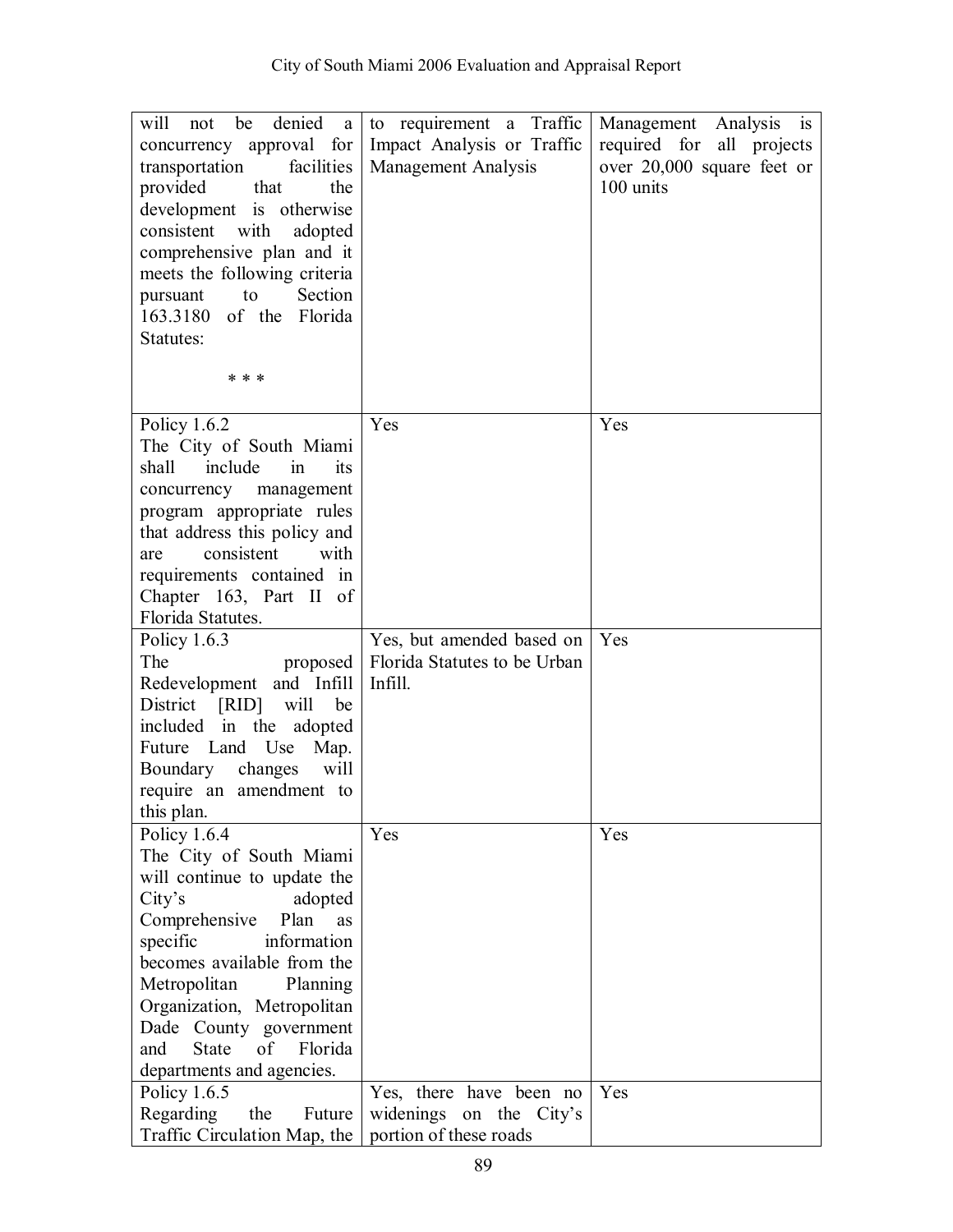| City of South Miami will<br>work to secure changes in<br>the County's recent re-<br>designation of SW 56 Street<br>(Miller Road) and SW 67<br>Avenue (Ludlum Drive) to<br>prevent any road widenings,<br>pursuant to Policy $1.2.1$ ,<br>and in order to achieve<br>consistency with the Metro-<br>Dade County CDMP.<br>Policy 1.6.6<br>Interim Policy: The City of<br>South Miami shall complete<br>the following tasks within<br>three months of August<br>4,1998 in order to be found<br>compliance<br>by<br>the<br>1n<br>of<br>Florida<br>Department<br><b>Community Affairs:</b><br>An analysis of the existing<br>transportation system<br>* * * | Yes, the City's land use<br>data was provided, along<br>with other jurisdictions, for<br>inclusion<br>in<br>the<br><b>MPO</b><br><b>Transportation Plan Update</b> | N <sub>o</sub> |
|--------------------------------------------------------------------------------------------------------------------------------------------------------------------------------------------------------------------------------------------------------------------------------------------------------------------------------------------------------------------------------------------------------------------------------------------------------------------------------------------------------------------------------------------------------------------------------------------------------------------------------------------------------|--------------------------------------------------------------------------------------------------------------------------------------------------------------------|----------------|
| Policy 1.6.7<br>Interim Policy: The City of<br>South Miami shall complete<br>the following tasks within<br>six months of August 4,<br>1998, in order to be found<br>compliance<br>by<br>the<br>$\sin$<br>of<br>Florida<br>Department<br>Community Affairs:<br>* * *                                                                                                                                                                                                                                                                                                                                                                                    | Yes                                                                                                                                                                | N <sub>o</sub> |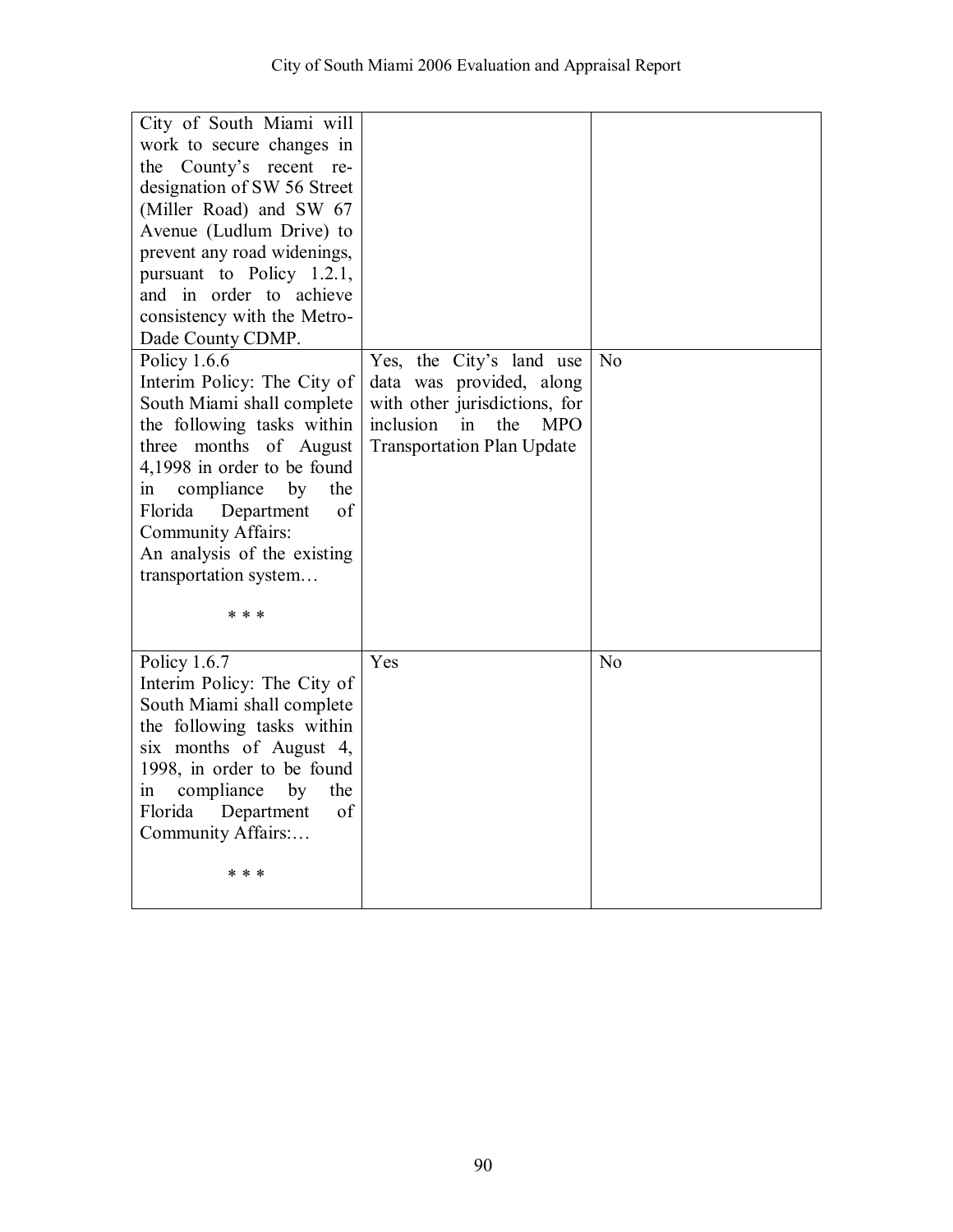### **III.C. Housing Element**

### **1. Objective 1.1**

Objective 1.1 of the Housing Element is as follows: "Through technical assistance, the City shall assist the private sector in providing the 60 to 70 "in-fill" housing units that the City can accommodate by 1999; see Objective 1.3 for affordable housing." Between 1990 and 2000, the number of housing units in the SMCRA increased by 158 units, from 596 to 754 (27%). In 1998 the City established the South Miami Community Redevelopment Area (SMCRA) in order to serve as a catalyst for the redevelopment of the 189 acre redevelopment area bounded by the City limits to the east and northeast, SW 62 Street to the north, SW 62 Avenue to the west, and SW 72 Street to the south (Figure II.A.1). In 1999 the City adopted the Redevelopment Plan for the area outlining the structure and priorities of the SMCRA. The December 2001 South Miami Community Redevelopment Area Multi-Family Housing Study identified six priority areas for redevelopment of the residential areas, and specific recommendations to redevelop projects. In addition, in December 2004 the SMCRA Board adopted the Phase II Supplement to the 1999 Plan in order to update the Redevelopment Plan and extend the SMCRA through 2020. The 2004 Plan states calls for the development of five infill housing units in the SMCRA per year.<sup>54</sup>

In order to further evaluate the City's success in achieving Objective 1.1, a brief assessment of whether or not the supporting policies (1.1.1 through 1.1.3) have been or are being implemented and their continued relevance was conducted. A summary of this analysis is provided in Table III.C.1 below:

| <b>Policy</b>               | Implemented?                      | Relevant |
|-----------------------------|-----------------------------------|----------|
| Policy $1.1.1$              | Yes, ongoing                      | Yes      |
| Utilize the Future Land Use |                                   |          |
| Plan and zoning map to      |                                   |          |
| assure a diversity<br>of    |                                   |          |
| housing types.              |                                   |          |
| Policy 1.1.2                | Yes, ongoing                      | Yes      |
| Continue a municipal        |                                   |          |
| application<br>development  |                                   |          |
| that<br>review process      |                                   |          |
| minimizes delay yet assures |                                   |          |
| quality control.            |                                   |          |
| Policy $1.1.3$              | 1999<br>Yes,<br>through the       | Yes      |
| Develop legislation for the | Redevelopment Plan<br>and         |          |
| identified study area in    | 2004 Phase II update. As          |          |
| $II$ to<br>Charrette        | address recommended in<br>Chapter |          |

**Table III.C.1 Housing Element Objective 1.1 Achievement Status** 

 $\overline{a}$ <sup>54</sup> *City of South Miami Community Redevelopment Area Phase II Plan Supplement*, Iler Planning Group for the City of South Miami, December 30, 2004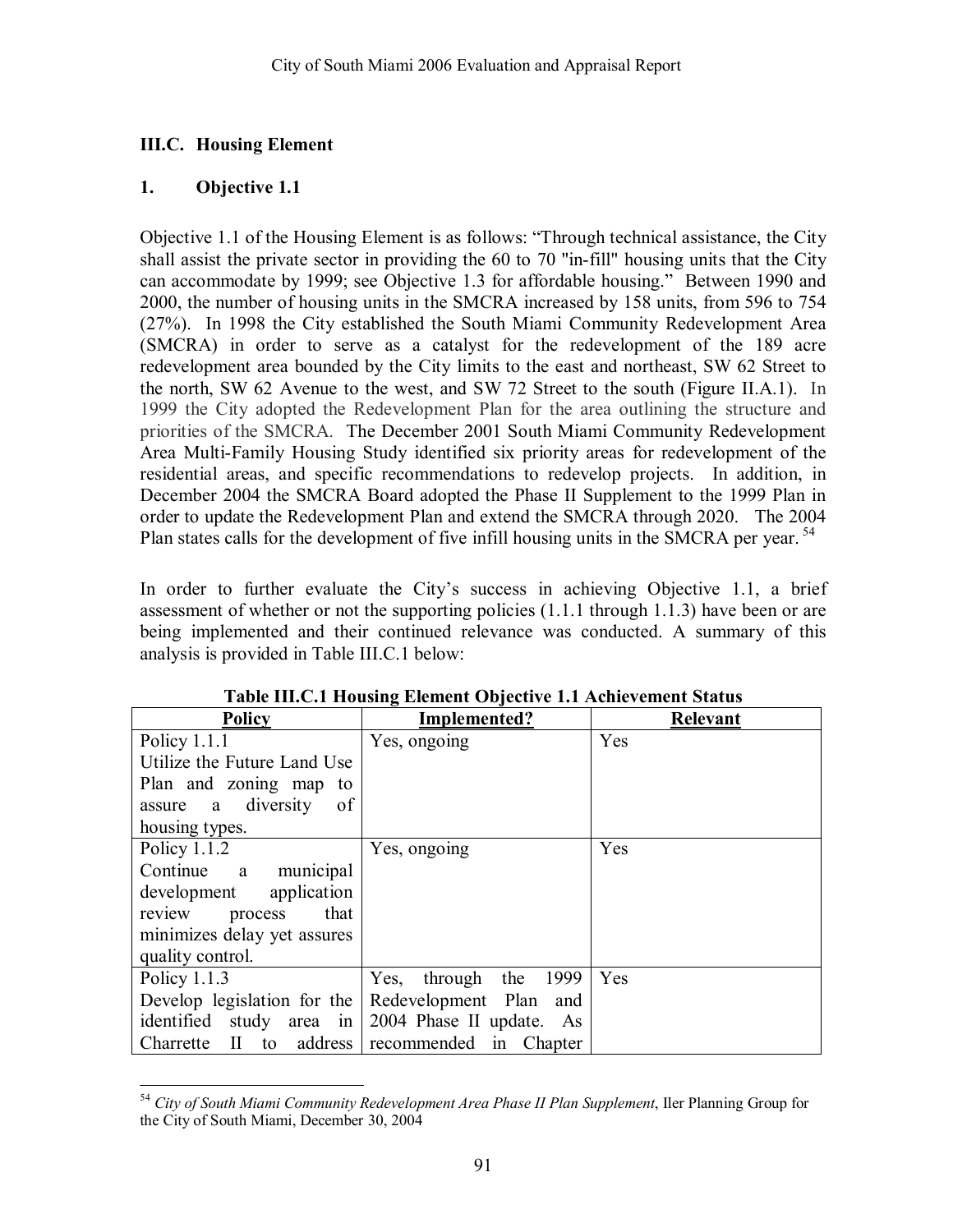|            | housing options, promote II.A., the Comprehensive  |
|------------|----------------------------------------------------|
|            | owner-occupied housing   Plan and Land development |
|            | enhancements, and to regulations need to be        |
|            | increase private home amended in order to further  |
| ownership. | redevelopment goals.                               |

Objective 1.2 of the Housing Element is as follows: "By the year 1999, to eliminate all substandard housing in the City."

The Shimberg Center for Affordable Housing defines substandard units as those that have one or more of the following characteristics: no heating fuel; incomplete kitchen and/or plumbing, and/or overcrowded units. In addition, substandard units may have code violations and/or structural issues. Addressing these conditions is an important component of housing programs. According to the Shimberg Center, in 2000, 250 units (6 %) used no heating fuel; seven units (.2%) lacked complete kitchen facilities, and; 16 units (.4%) lacked complete plumbing facilities. An overcrowded unit is one in which there is more than one person per room. In 2000, 363 (8%) of the City's households resided in overcrowded units.

As noted in II.A.1.b., in 1998 the City established the South Miami Community Redevelopment Area (SMCRA) in order to serve as a catalyst for the redevelopment of the 189 acre redevelopment area bounded by the City limits to the east and northeast, SW 62 Street to the north, SW 62 Avenue to the west, and SW 72 Street to the south (Figure II.A.1). This area encompasses residential neighborhoods that demonstrate some blighted and substandard housing conditions, and the South Miami Gardens public housing complex, which contains 58 units on seven acres.

In December 2004 the SMCRA Board adopted the Phase II Supplement to the 1999 Redevelopment Plan for this area. According to this Plan, in 2002 over 32 percent of the residents of the Redevelopment Area were below the poverty level, compared with 17 percent of the residents in the City as a whole. Moreover, 62 percent of the Redevelopment Area's residents were renters, compared to 37 percent in the City as a whole. Significant percentages of the Redevelopment Areaís residents paid more than 30 percent of their annual income in housing costs in 2002. Furthermore, the Area contains the City's most significant concentration of substandard and blighted housing conditions.<sup>55</sup> The City will continue to address affordable housing and redevelopment needs in its Community Redevelopment Area through 2015 and 2025 through such SMCRA initiatives as the Residential Rehabilitation Grant Program.

In order to further evaluate the City's success in achieving Objective 1.2, a brief assessment of whether or not the supporting policies (1.2.1 through 1.2.3) have been or are being implemented and their continued relevance was conducted. A summary of this analysis is provided in Table III.C.2 below:

 $\overline{a}$ <sup>55</sup> *City of South Miami Community Redevelopment Area Phase II Plan Supplement*, Iler Planning Group for the City of South Miami, December 30, 2004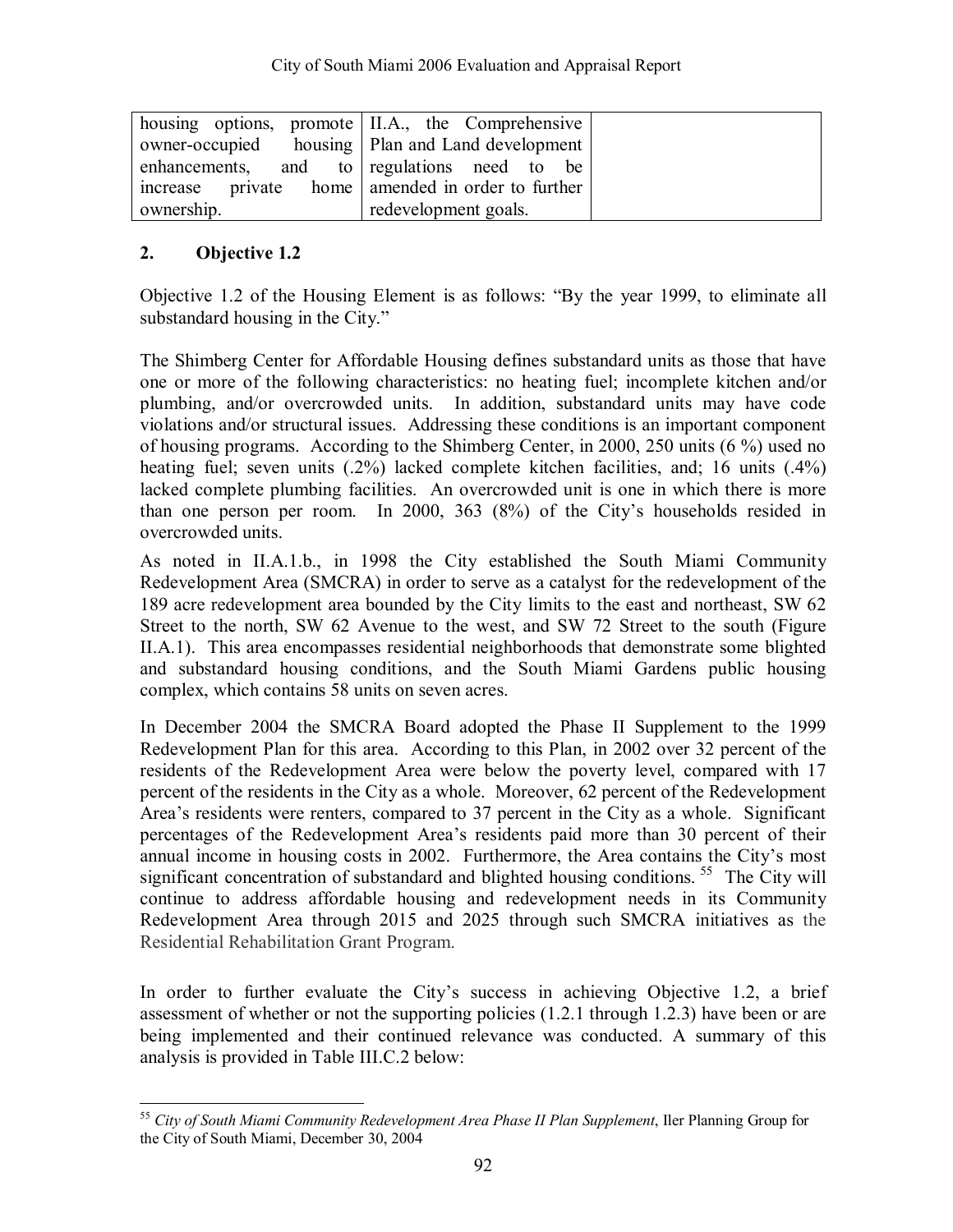| <b>Policy</b>                     | <b>Implemented?</b>       | <b>Relevant</b> |
|-----------------------------------|---------------------------|-----------------|
| Policy $1.2.1$                    | Yes, but ongoing          | Yes             |
| Enforce the City codes to         |                           |                 |
| correction<br>achieve<br>of       |                           |                 |
| substandard housing.              |                           |                 |
| Policy $1.2.2$                    | Yes                       | Yes             |
| Provide referrals to County       |                           |                 |
| HUD for use of County             |                           |                 |
| Community Development             |                           |                 |
| Block Grant funds for             |                           |                 |
| housing rehabilitation loans.     |                           |                 |
| Policy $1.2.3$                    | Yes,<br>ongoing<br>mainly | Yes             |
| Establish procedures<br>for       | through Charrettes        |                 |
| systematic<br>review<br>and       |                           |                 |
| public input regarding each       |                           |                 |
| of<br>the<br>remaining            |                           |                 |
| neighborhoods identified in       |                           |                 |
| the City. Develop a master        |                           |                 |
| plan for new development          |                           |                 |
| and redevelopment which           |                           |                 |
| strengthens the individual        |                           |                 |
| identity<br><sub>of</sub><br>each |                           |                 |
| neighborhood and the City         |                           |                 |
| as a whole.                       |                           |                 |

**Table III.C.2 Housing Element Objective 1.2 Achievement Status** 

Objective 1.3 of the Housing Element is as follows: "To create and maintain affordable housing for all current and anticipated future residents of the City, specifically supporting programs which will result in the construction of 150 units of affordable housing by the year 2005 and 150 additional units of affordable housing by the year 2010 (reducing the current/future deficit of affordable housing by  $25\%$ ).<sup>77</sup>

The City has approved plans for both public and private sector proposals for affordable housing. The latest CRA Phase II Plan Supplement (dated December 30, 2004), shows that Madison Square, South Miami Gardens and the NE CRA Mixed-Use Site will provide affordable housing units. To date, the total number of that type have not been finalized. Nonetheless, implementation of these programs will further the achievement of this Objective. Information which would allow precise measurement of this Objective in accordance with the numerical target does not exist as of the date of this report.

In order to further evaluate the Cityís success in achieving Objective 1.3, a brief assessment of whether or not the supporting policies (1.3.1 through 1.3.7) have been or are being implemented and their continued relevance was conducted. A summary of this analysis is provided in Table III.C.3 below: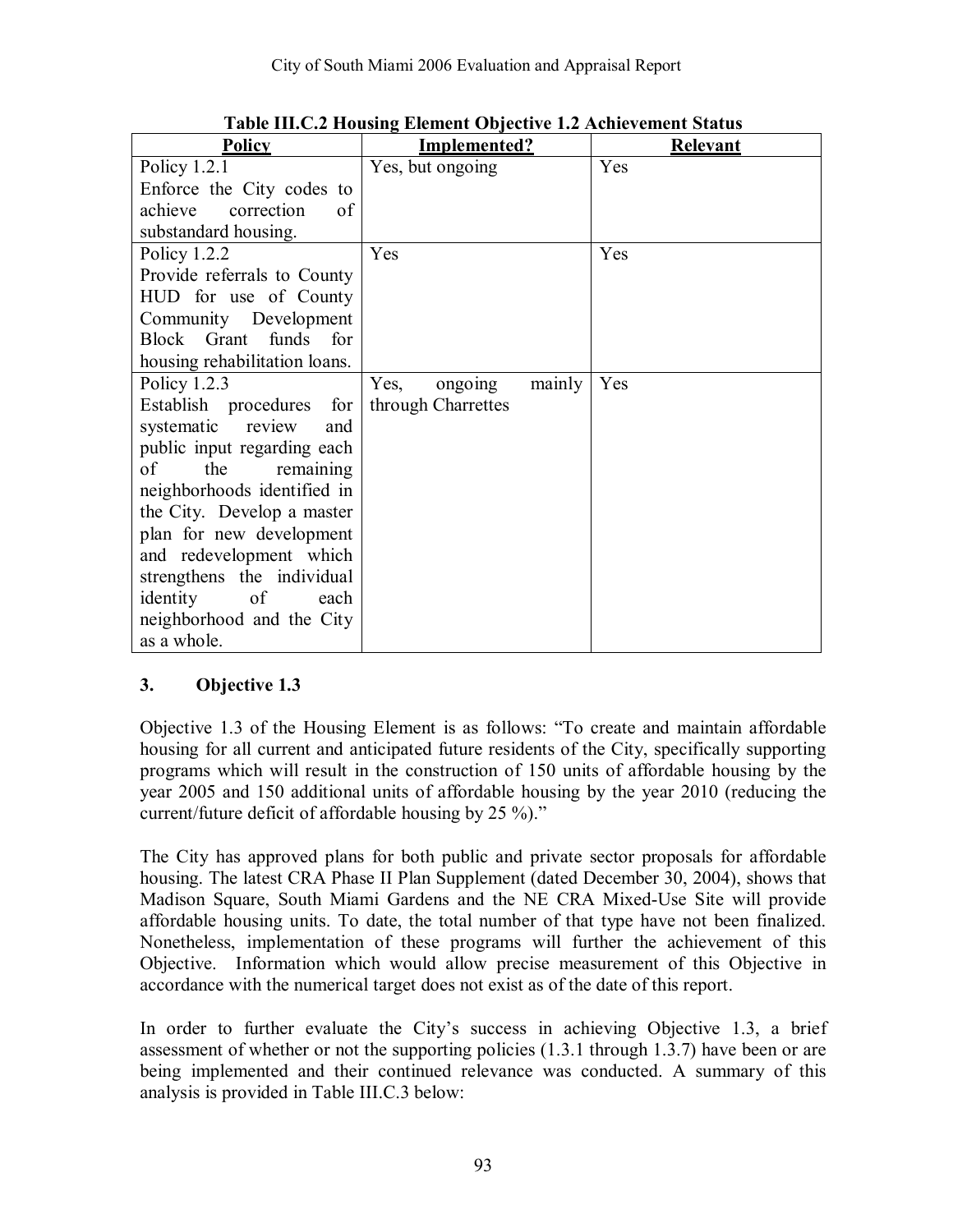| <b>Policy</b>                                      | Implemented?                   | <b>Relevant</b> |
|----------------------------------------------------|--------------------------------|-----------------|
| Policy $1.3.1$                                     | Yes,<br>through the<br>FLU     | Yes             |
| Utilize the Future Land Use                        | policies and Chapter 20,       |                 |
| Plan<br>and<br>zoning<br>map,                      | <b>Land Development Code</b>   |                 |
| of<br>making special use                           |                                |                 |
| mixed-use<br>districts,<br>to                      |                                |                 |
| provide for areas which                            |                                |                 |
| promote very-low-income,                           |                                |                 |
| low-income, and moderate-                          |                                |                 |
| income households, while                           |                                |                 |
| attempting to avoid the                            |                                |                 |
| of<br>concentration<br>these                       |                                |                 |
| households in specific areas                       |                                |                 |
| of the City.                                       |                                |                 |
| Policy 1.3.2                                       | Yes                            | Yes             |
| Utilize<br>existing Federal,                       |                                |                 |
| State, County, and private                         |                                |                 |
| which<br>assist<br>programs                        |                                |                 |
| individuals<br>with<br>home                        |                                |                 |
| ownership<br>through such                          |                                |                 |
| means as subsidies, loans,                         |                                |                 |
| loan guarantees, counseling,                       |                                |                 |
| or through other similar                           |                                |                 |
| means, including<br>such<br>programs as the County |                                |                 |
| Surtax mortgage program.                           |                                |                 |
| Policy 1.3.3                                       | Yes, project is ongoing and    | Yes             |
| The<br>City's<br>Community                         | in conjunction with Miami-     |                 |
| Redevelopment<br>Agency                            | Dade<br>County<br>Housing      |                 |
| will continue to implement                         | Agency. Target of five         |                 |
| additional phases of its New                       | units per year in accordance   |                 |
| Housing Program in order                           | with the SMCRA plans           |                 |
| to acquire vacant property                         | would result in fifty new      |                 |
| and provide<br>financial                           | units by $2015$ .              |                 |
| assistance to construct at                         |                                |                 |
| least 50<br>affordable<br>new                      |                                |                 |
| housing units.                                     |                                |                 |
| Policy 1.3.4                                       | Yes, the City has worked       | Yes             |
| The<br>City's<br>Community                         | continues<br>and<br>to<br>with |                 |
| Redevelopment<br>Agency                            | private developers within      |                 |
| additional<br>provide<br>will                      | the CRA and beyond             |                 |
| incentives<br>private<br>to                        |                                |                 |
| developers<br>construct<br>to                      |                                |                 |
| with<br>projects<br>affordable                     |                                |                 |
| housing units.                                     |                                |                 |
| Policy 1.3.5                                       | Target of five units per year  | Yes             |
| The City will support and                          |                                |                 |

## **Table III.C.3 Housing Element Objective 1.3 Achievement Status**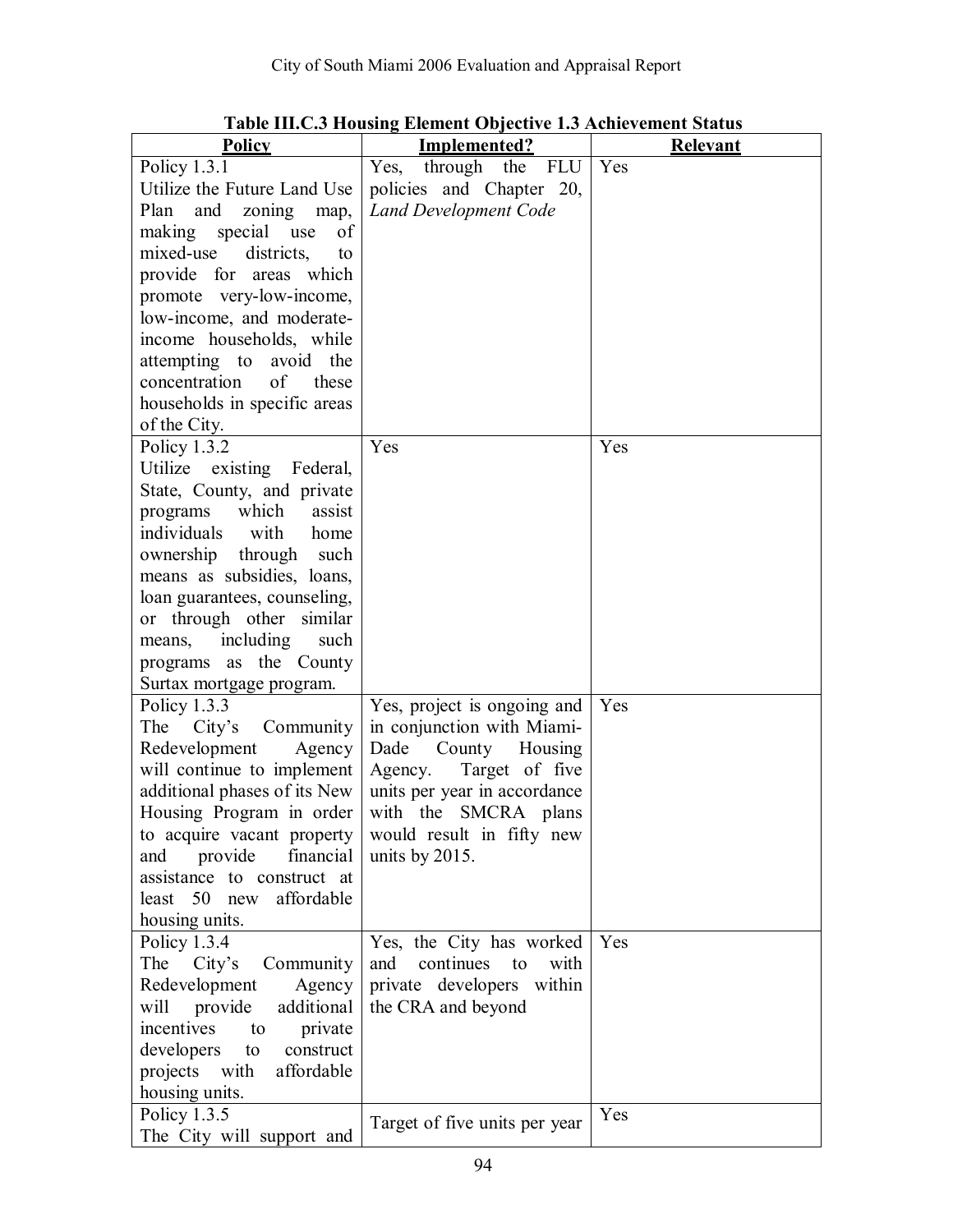| assist the efforts of private    | accordance with<br>the<br>1n   |     |
|----------------------------------|--------------------------------|-----|
| organizations including the      | <b>SMCRA</b><br>plans.<br>The  |     |
| Habitat for Humanity to          | SMCRA works with both          |     |
| least<br>construct<br>at<br>five | the private and public         |     |
| affordable housing units per     | sectors to gain maximum        |     |
| year.                            | leverage of assets in order    |     |
|                                  | achieve<br>its<br>to<br>goals. |     |
|                                  | Funding<br>for<br>the          |     |
|                                  | implementation<br>of<br>its    |     |
|                                  | is<br>programs<br>primarily    |     |
|                                  | generated by the SMCRA's       |     |
|                                  | tax<br>increment<br>finance    |     |
|                                  | district and is augmented by   |     |
|                                  | grants and in-kind services    |     |
|                                  | from the public and private    |     |
|                                  | through<br>sectors             |     |
|                                  | partnerships.                  |     |
|                                  |                                |     |
|                                  |                                |     |
|                                  |                                |     |
| Policy 1.3.6                     | Yes,<br>the<br>proposed        | Yes |
| The City and the County          | Hometown Station is one        |     |
| will<br>jointly<br>support       | example of this joint effort   |     |
| development in the Rapid         |                                |     |
| Transit Zone in order to         |                                |     |
| mixed-<br>encourage              |                                |     |
| use/residential multi-family     |                                |     |
| projects<br>containing           |                                |     |
| affordable housing units.        |                                |     |
| Policy 1.3.7                     | Yes, through the SFRPC         | Yes |
| The City will work with the      | Strategic Regional Policy      |     |
| South<br>Florida<br>Regional     | Plan                           |     |
| Planning Council to help         |                                |     |
| implement a regional policy      |                                |     |
| affordable<br>produce<br>to      |                                |     |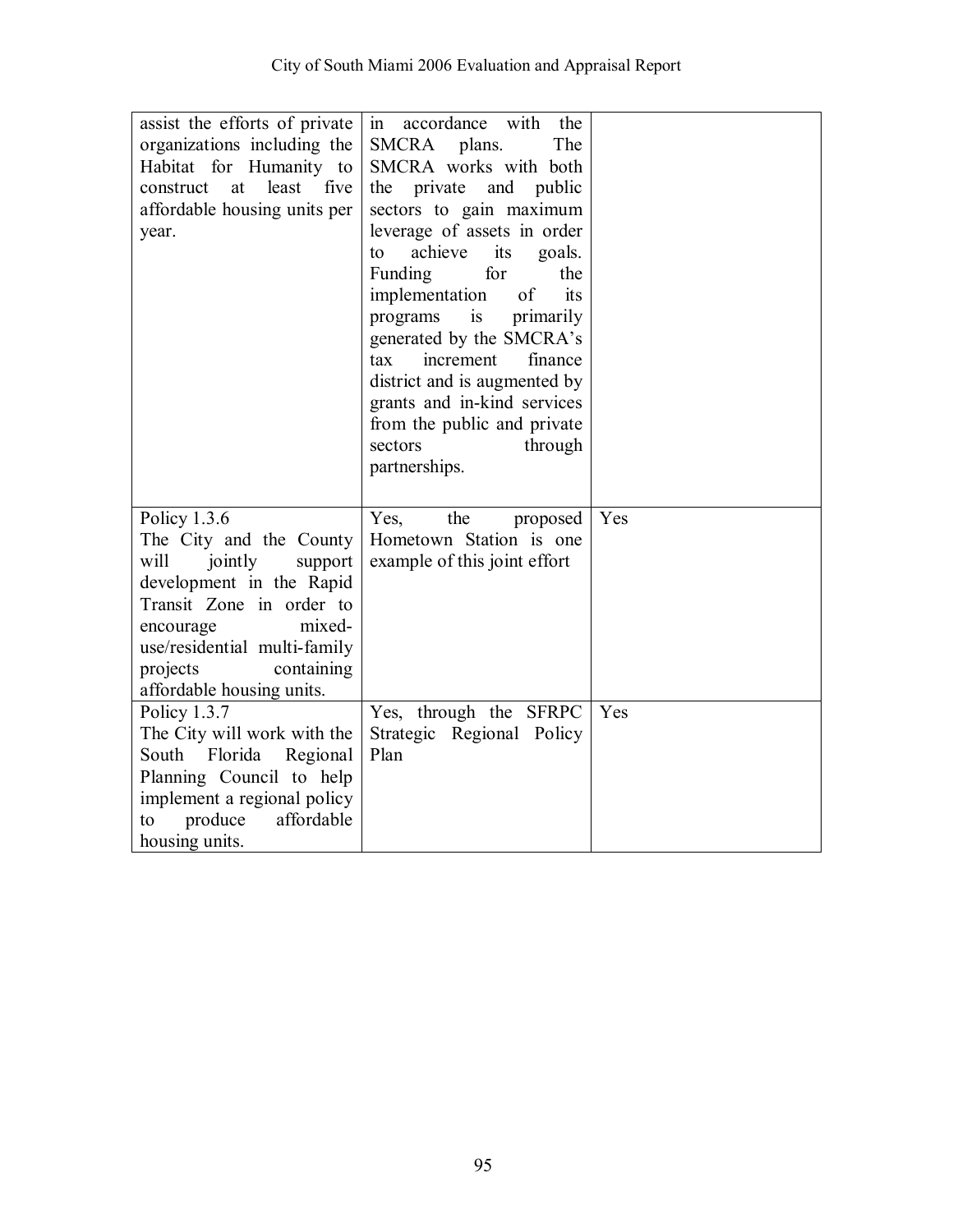Objective 1.4 of the Housing Element is as follows: "Operate sensitive historic preservation programs."

The City of South Miami's land development regulations include provisions for the designation of historic buildings, sites, and districts in the City, and the regulation of alterations to or the demolition of such buildings.<sup>56</sup> The City's seven member Historic Preservation Board is charged with recommending the designation of historic buildings, sites, or districts to the City Commission. In addition, the Historic Preservation Board advises the City Commission on the appropriateness for proposed alterations to historic buildings and sites.<sup>57</sup> In 2004, the City amended the land development regulations to create a Historic Preservation Overlay District. In 2005, the City of South Miami and its Historic Preservation Board were successful in designating Cambridge Lawns, a neighborhood of 31 small Tudor and Mediterranean style family homes built in the 1920-1930's and located in the area of Miller Road and SW 63 Avenue, as the City's first historic district. In addition, five buildings in the City have been designated historic: the Orr House located at 6491 Sunset Drive; the Sylvia Martin Building located at 6130 Sunset Drive; the Amster Property located at 5900 Sunset Drive; the Marshall Williamson House located at 6500 SW 60 Avenue, and; a single family residence located at 5625 SW 62 Avenue. Also, the historic overlay was applied to the Amster Property in August 2005.

In order to further evaluate the Cityís success in achieving Objective 1.4, a brief assessment of whether or not the supporting policy (1.4.1) has been or is being implemented and its continued relevance was conducted. A summary of this analysis is provided in Table III.C.4 below:

| <b>Policy</b>                | -<br>Implemented? | <b>Relevant</b> |
|------------------------------|-------------------|-----------------|
| Policy $1.4.1$               | Yes               | Yes             |
| City's<br>Historic<br>The    |                   |                 |
| Preservation Board [HPB]     |                   |                 |
| shall perform the requisite  |                   |                 |
| historic preservation        |                   |                 |
| activities for South Miami   |                   |                 |
| in conformance with the      |                   |                 |
| current City ordinances;     |                   |                 |
| none of the four properties  |                   |                 |
| noted on Figure 1.4 shall be |                   |                 |
| demolished.                  |                   |                 |

**Table III.C.4 Housing Element Objective 1.4 Achievement Status** 

 $\overline{a}$ <sup>56</sup> Chapter 20, Article V., Section 20-5.17, "Designation of Historic Sites", City of South Miami Code of *Ordinances*

<sup>&</sup>lt;sup>57</sup> Chapter 20, Article V1., Section 20-6.1, "Historic Preservation Board", City of South Miami Code of *Ordinances*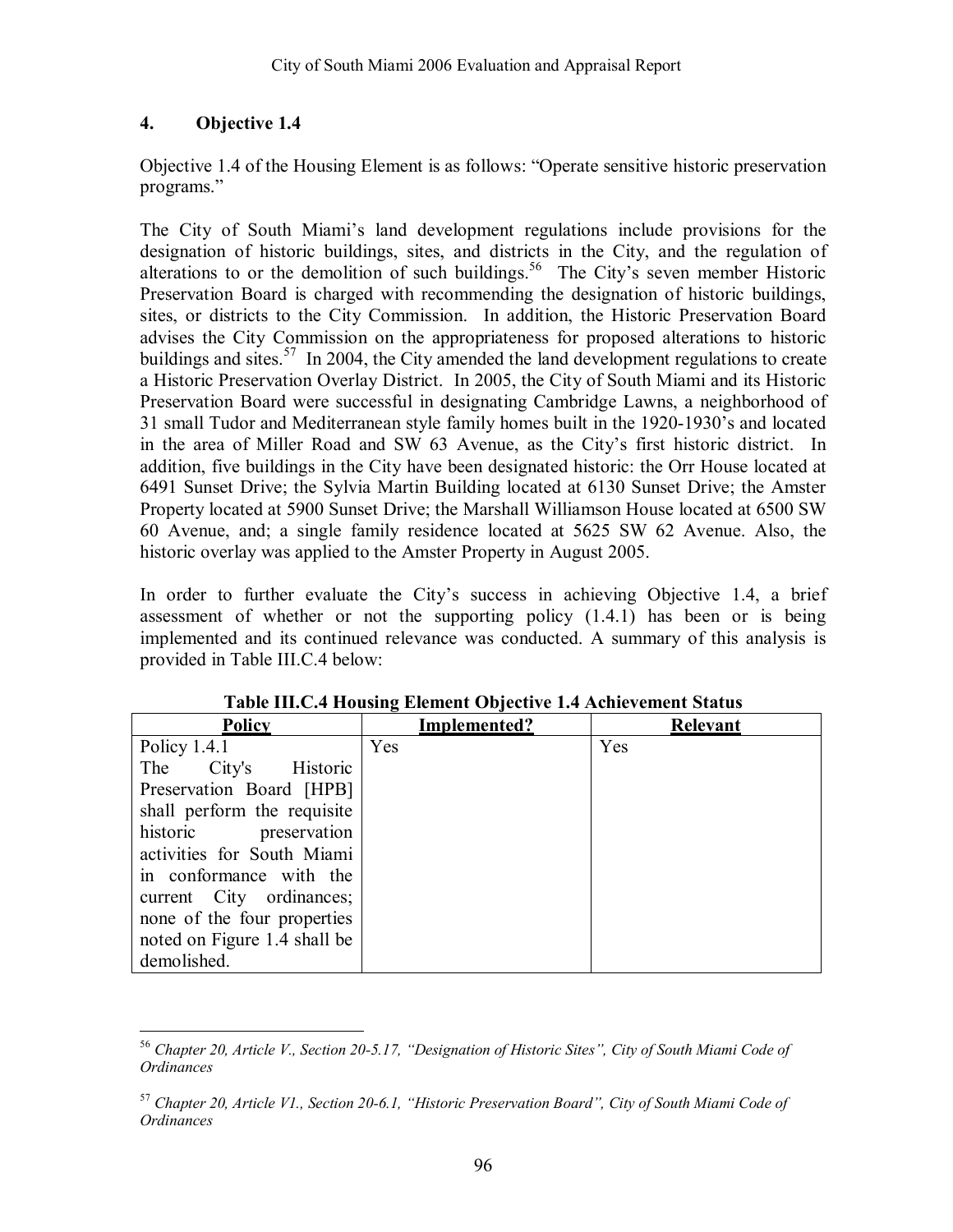### **III.D. Infrastructure Element**

#### **1. Objective 1.1**

Objective 1.1 of the Infrastructure Element is as follows: "The City's Public Works Department shall technically assist the County in providing adequate sewage disposal in conformance with regional environmental policies; and, the City will urge County to extend sewers into the Brewer Canal corridor by 1999."

Approximately 1/3 of South Miami, including the Hometown and Transit Oriented Development districts, is provided with sewer services through the Miami-Dade Water and Sewer Department (WASD). The remainder of the City, including most of the single family residential neighborhoods, is on septic tanks. Most of the City is underlain with Rockdale Fine solids, which drain well and are appropriate for septic tanks. The Brewer Canal area, however, is underlain by Perrine marl soils, which are les suited for septic tanks. Miami-Dade County Water and Sewer Department oversees the development of all sewer facilities within the City. The City coordinates with WASD on an ongoing basis in the delivery of sewer services within the City. Because the County has not extended sewer lines in the Brewer Canal area, this Objective has not been achieved.

In order to further evaluate the Cityís success in achieving Objective 1.1, a brief assessment of whether or not the supporting policies (1.1.1 through 1.1.4) have been or are being implemented and their continued relevance was conducted. A summary of this analysis is provided in Table III.D.1 below:

| Policy                        | Implemented?               | <b>Relevant</b>               |
|-------------------------------|----------------------------|-------------------------------|
| Policy $1.1.1$                | N <sub>0</sub>             | Yes, according to the data    |
| The City shall cooperate      |                            | in the Comprehensive Plan     |
| with the County on any        |                            | $2/3$ of the City is still on |
| program to extend the         |                            | septic systems, and the need  |
| sanitary sewer system to      |                            | to extend sewer lines in the  |
| those houses still served by  |                            | Brewer Canal area remains.    |
| septic tanks and with lot     |                            |                               |
| sizes of less than one acre   |                            |                               |
| particularly in the Brewer    |                            |                               |
| Canal area north of Sunset    |                            |                               |
| Drive.                        |                            |                               |
| Policy $1.1.2$                | Yes                        | Yes, but a more definitive    |
| Continue the City policy of   |                            | "extension"<br>policy<br>1S   |
| requiring all major new       |                            | needed                        |
| development to tie<br>- into  |                            |                               |
| sanitary sewers, if feasible. |                            |                               |
| Policy $1.1.3$                | Yes, the Miami-Dade Water  | Yes, infiltration<br>greatly  |
| Cooperate with the County     | and Sewer Department in    | increases the demand on the   |
| on any program to reduce      | conjunction with DERM      | sewer system and treatment    |
| groundwater infiltration into | has an existing program to | facilities                    |
| the existing sewer lines.     | address infiltration       |                               |

**Table III.D.1 Infrastructure Element Objective 1.1 Achievement Status**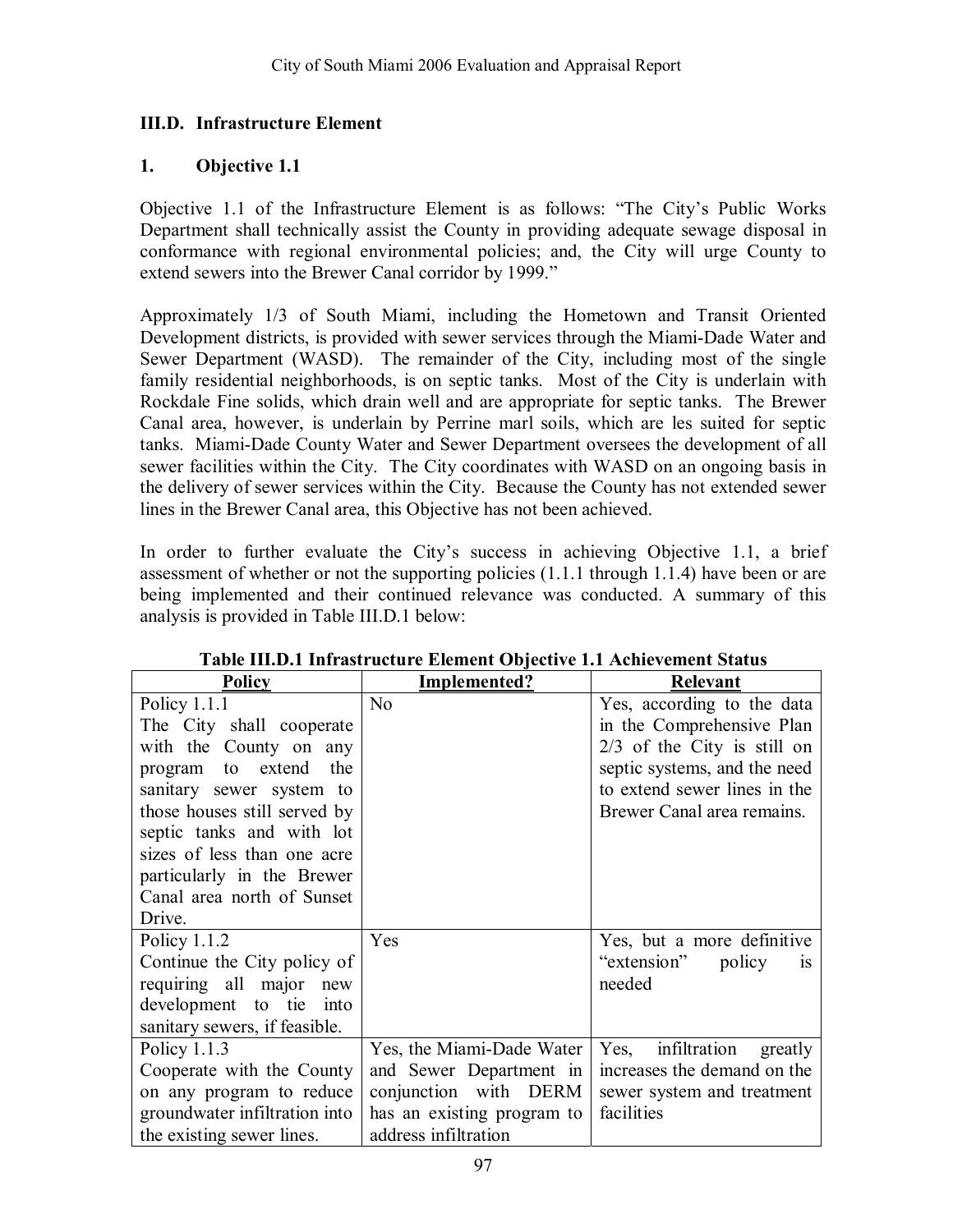| Policy $1.1.4$                                      | Yes, City has met its Level   Yes                |  |
|-----------------------------------------------------|--------------------------------------------------|--|
|                                                     | Sanitary sewer level-of- of Service standard for |  |
| service for sewered areas sanitary sewers since the |                                                  |  |
| shall be as follows: the date of the last EAR       |                                                  |  |
| project flow plus<br>the                            |                                                  |  |
| maximum day flow (the                               |                                                  |  |
| average of the five highest                         |                                                  |  |
| daily flows) of the                                 |                                                  |  |
| preceding calendar year                             |                                                  |  |
| shall not exceed 98 percent                         |                                                  |  |
| of the County treatment                             |                                                  |  |
| system's rated capacity.                            |                                                  |  |
| Otherwise, septic tanks                             |                                                  |  |
| shall be the level-of-service.                      |                                                  |  |

Objective 1.2 of the Infrastructure Element is as follows: "Maintain solid waste collection services to all residents and businesses within the City at the current level of service (see policy for measurability)."

The City's collection services are as follows: Commercial Garbage – daily; Residential Garbage – twice a week; Residential Trash twice a week; and, Residential Bulk Trash – once a week. The City's Public Works Department transports collections to the County transfer station located at 2900 SW 72 Avenue.

As noted above, Miami-Dade County provides the disposal facilities for solid waste collected in the City. According to the Countyís 2003 Evaluation and Appraisal Report, the Countyís existing solid waste disposal system has the capacity to meet solid waste disposal demand through 2011. The County has programmed \$75.83 million in capital solid waste disposal projects to address existing and projected demand, and to further expand capacity. The City has met its Level of Service Standard for solid waste between the date of adoption and 2005, and has not had to delay or prohibit development or redevelopment due to solid waste collection capacity issues. The City therefore does not anticipate any problems in meeting its solid waste Level of Service standard by 2015 or 2025. The City has met its solid waste collection Level of Service standard since the date of the last EAR.

In order to further evaluate the City's success in achieving Objective 1.2, a brief assessment of whether or not the supporting policies (1.2.1 through 1.2.3) have been or are being implemented and their continued relevance was conducted. A summary of this analysis is provided in Table III.D.2 below: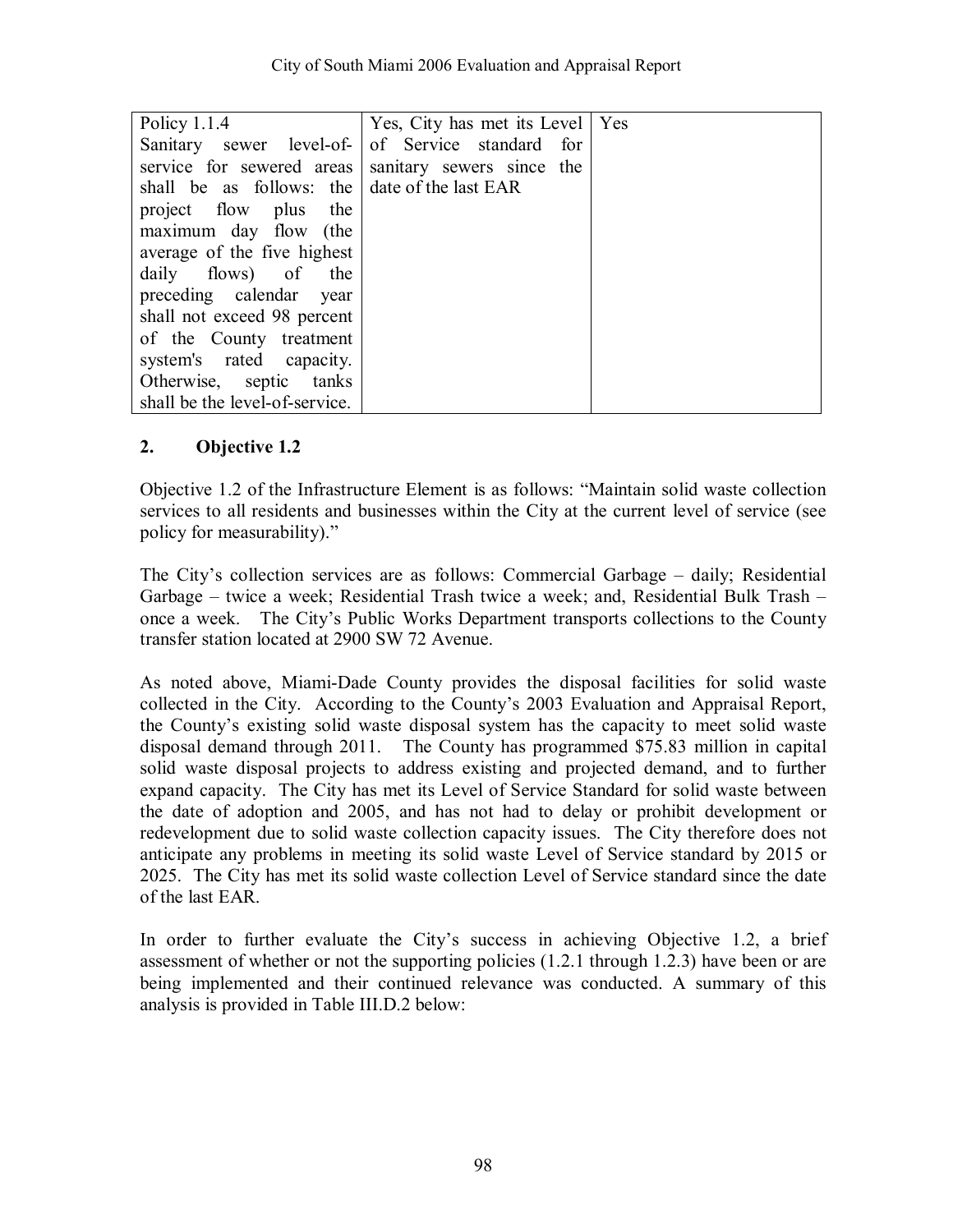| <b>Policy</b>                                               | Implemented?                           | Relevant |
|-------------------------------------------------------------|----------------------------------------|----------|
| Policy 1.2.1                                                | Yes, County has sufficient             | Yes      |
| Pursuant<br>the<br>City's<br>to                             | capacity through 2011, and             |          |
| interlocal agreement with                                   | will extend such capacity              |          |
| Metropolitan Dade County                                    | through programmed capital             |          |
| for use of the County Solid                                 | projects                               |          |
| Waste<br>Management                                         |                                        |          |
| System, the County shall                                    |                                        |          |
| that<br>the<br>insure<br>System,                            |                                        |          |
| includes<br>which<br>County-                                |                                        |          |
| owned solid waste disposal                                  |                                        |          |
| facilities<br>and,<br>those                                 |                                        |          |
| under<br>operated<br>contract                               |                                        |          |
| with<br>the<br>County<br>for                                |                                        |          |
| disposal, for a minimum of                                  |                                        |          |
| five<br>collectively<br>years,                              |                                        |          |
| maintain an amount of solid                                 |                                        |          |
| disposal<br>capacity<br>waste                               |                                        |          |
| sufficient to accommodate                                   |                                        |          |
| waste flows committed to                                    |                                        |          |
| the System through long-                                    |                                        |          |
| term interlocal agreements                                  |                                        |          |
| with<br>contracts<br>0r                                     |                                        |          |
| municipalities and private                                  |                                        |          |
| haulers.<br>waste<br>and                                    |                                        |          |
| anticipated non-committed                                   |                                        |          |
| waste flows.                                                | Yes                                    | Yes      |
| Policy 1.2.2<br>Monitor the demand at the                   |                                        |          |
|                                                             |                                        |          |
| County transfer facility to<br>assure adequate capacity for |                                        |          |
| the City.                                                   |                                        |          |
| Policy $1.2.3$                                              | the<br>Partially,                      | Yes      |
| The City and County shall                                   | County<br>recycling rate as a whole is |          |
| formalize<br>30<br>a<br>percent                             | approximately 20% (2001)               |          |
| recycling program.                                          | but the program has been               |          |
| formalized.                                                 |                                        |          |

**Table III.D.2 Infrastructure Element Objective 1.2 Achievement Status** 

Objective 1.3 of the Infrastructure Element is as follows:  $\text{``By 2001, approve an}$ environmentally sensitive program of drainage improvements to correct deficiencies." The City's Public Works Department has implemented this Objective by overseeing the City's participation in, and compliance with, the National Stormwater Pollutant Discharge Elimination (NPDES) Program, and through the implementation of the Citywide Drainage Improvements Program. Specifically, four drainage improvement projects are currently in the City's Capital Budget as part of the Citywide Drainage Improvement Program.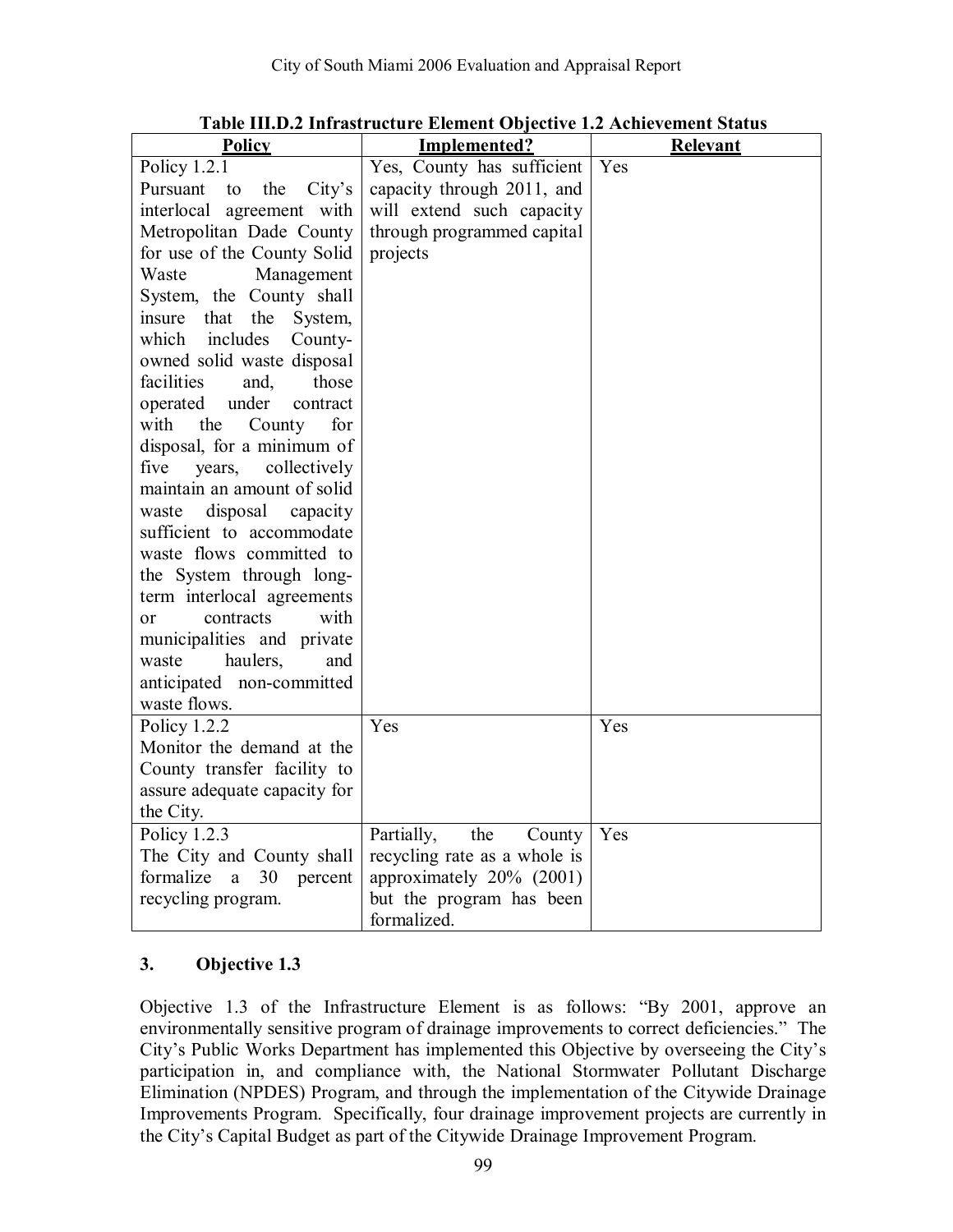In order to further evaluate the City's success in achieving Objective 1.3, a brief assessment of whether or not the supporting policy (1.3.1) has been or is being implemented and its continued relevance was conducted. A summary of this analysis is provided in Table III.D.3 below:

| Policy                     | Implemented? | Relevant                    |
|----------------------------|--------------|-----------------------------|
| Policy $1.1.3$             | Yes          | Yes, ongoing. Revise to     |
| By 2001, undertake an      |              | reflect that this Policy is |
| engineering assessment of  |              | being achieved through the  |
| the drainage system to     |              | implementation of the       |
| determine<br>where         |              | Citywide Stormwater         |
| improvements are required  |              | Drainage Improvement        |
| to avoid major ponding and |              | Program and DERM data       |
| direct outfall problems.   |              | and requirements.           |
|                            |              |                             |

**Table III.D.3 Infrastructure Element Objective 1.3 Achievement Status** 

#### **4. Objective 1.4**

Objective 1.4 of the Infrastructure Element is as follows: "Cooperate with the County in order for them to upgrade all substandard water mains and laterals within the City by 1999."

The City coordinates with the County in the identification of needed improvements to water mains and laterals located in the City. Through the Concurrency Management Program developers provide water installation as projects are constructed. Since the date of the last EAR the County has completed water line improvements along South Dixie Highway. A new transmission line was provided along Sunset Drive in 1993. Nonetheless, Miami-Dade County did not upgrade all substandard water mains and laterals in the City by 1999.

Despite the fact that it does not have a Utilities Department, the City has taken a proactive role in ensuring safe drinking water and fire protection to its residents, and therefore in achieving this Objective, by obtaining a \$1,000,000 grant from the State of Florida Department of Environmental Protection's Drinking Water Fund for water distribution system improvements. The City will turn over the proposed water distribution system (pipes) to the Miami-Dade Water and Sewer Department upon completion.

Construction for Phase 1A of the project includes the construction of approximately 4,300 lineal feet (0.8 miles) of 8-inch diameter pipes. The pipes are being constructed along the following City streets:

- 1. SW 74th Street from SW 67th Avenue to SW 68th Avenue
- 2. SW 77th Terrace from SW 67th Avenue to SW 69th Avenue
- 3. SW 67th Court from cul-de-sac to SW 80th Street
- 4. SW 78th Terrace from SW 68th Avenue to SW 69th Avenue
- 5. SW 68th Avenue from SW 78th Terrace to SW 80th Avenue
- 6. SW 69th Avenue from SW 76th Terrace to SW 80th Avenue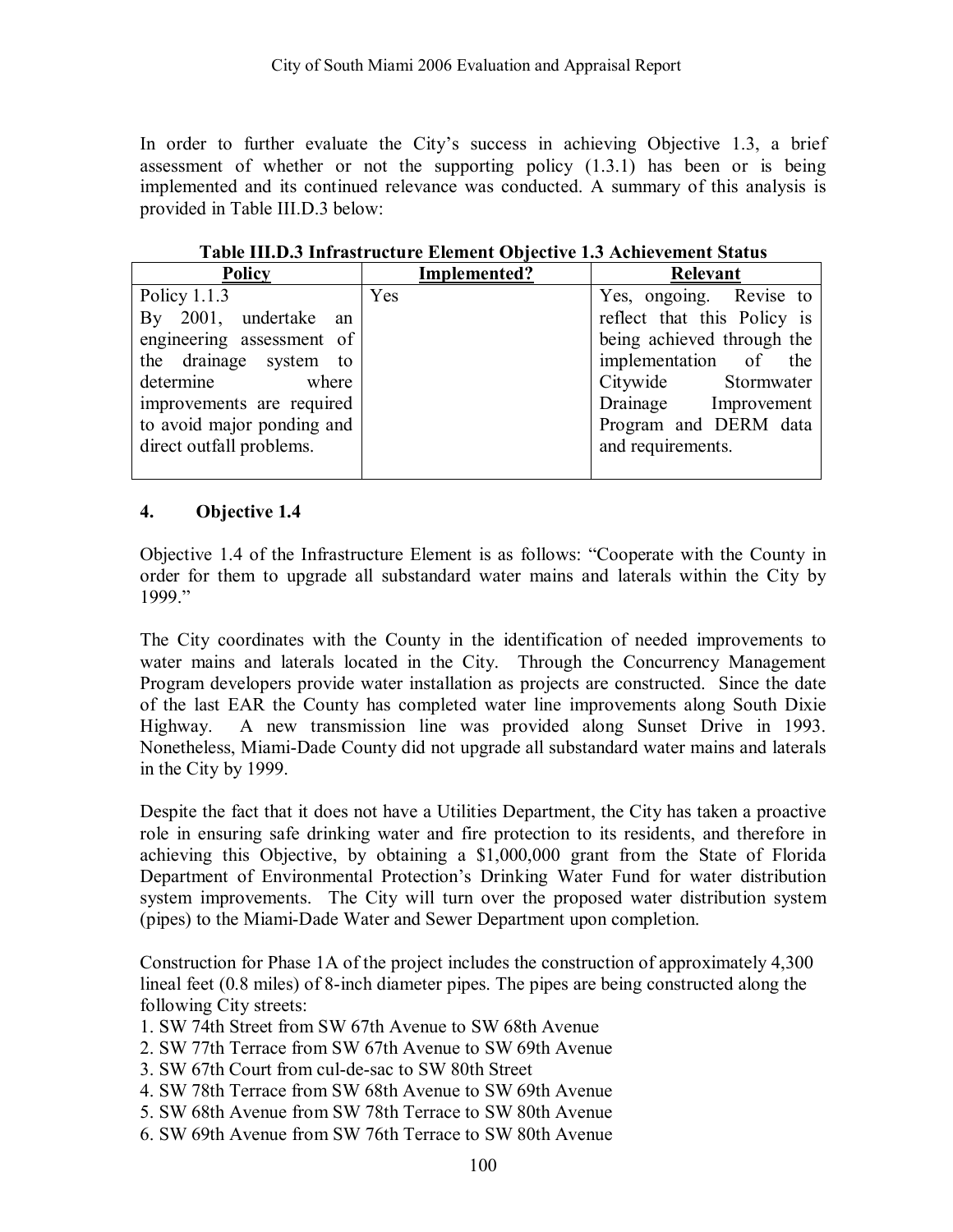Phase 1B of the project includes 3,200 lineal feet of 8-inch diameter pipes. The pipes are being constructed along the following City streets:

- 1. SW 65th Court from SW 74th Street to SW 75th Terrace.
- 2. SW 75th Terrace from SW 67th Avenue to SW 65th Place
- 3. SW 77th Terrace from SW 67th Avenue to SW 66th Street
- 4. SW 78th Terrace from SW 67th Avenue to SW 65th Place
- 5. SW 79th Street from SW 67th Avenue to Manor Lane.

This project is providing much needed potable drinking water to City residents and businesses, eliminating the use of well water for domestic uses and preventing the possibility of health hazards. Major safety problems are being corrected with this project by providing enhanced fire protection capacity and services.<sup>58</sup>

In order to further evaluate the City's success in achieving Objective 1.4, a brief assessment of whether or not the supporting policy (1.4.1) has been or is being implemented and its continued relevance was conducted. A summary of this analysis is provided in Table III.D.4 below:

| <b>Policy</b>                          | Implemented?               | <b>Relevant</b> |
|----------------------------------------|----------------------------|-----------------|
| Policy $1.4.1$                         | Yes, through the City's    | Yes             |
| The City shall monitor                 | Water<br>Main<br>Extension |                 |
| pressure in the<br>water               | Program                    |                 |
| distribution system<br>and             |                            |                 |
| cooperate with the County              |                            |                 |
| on a program to<br>set                 |                            |                 |
| priorities for replacing               |                            |                 |
| undersized lines, thereby              |                            |                 |
| correcting<br>existing                 |                            |                 |
| deficiencies and meeting               |                            |                 |
| future needs ( <i>i.e.</i> , the areas |                            |                 |
| of the lowest water pressure           |                            |                 |
| receive highest priority).             |                            |                 |

#### **Table III.D.4 Infrastructure Element Objective 1.4 Achievement Status**

#### **5. Objective 1.5**

Objective 1.5 of the Infrastructure Element is as follows: "The City shall cooperate with the County in its maintenance of the current water level of service."

The potable water network within the City of South Miami is an interconnected countywide system. The City cooperates with Miami-Dade County WASAD and Miami-Dade Fire Rescue to jointly develop methodologies and procedures for biannually updating estimates of system demand and capacity, and to ensure sufficient capacity to serve development needs.

 $\overline{a}$ 58 wwe.cityofsouthmiami.net/cip.htm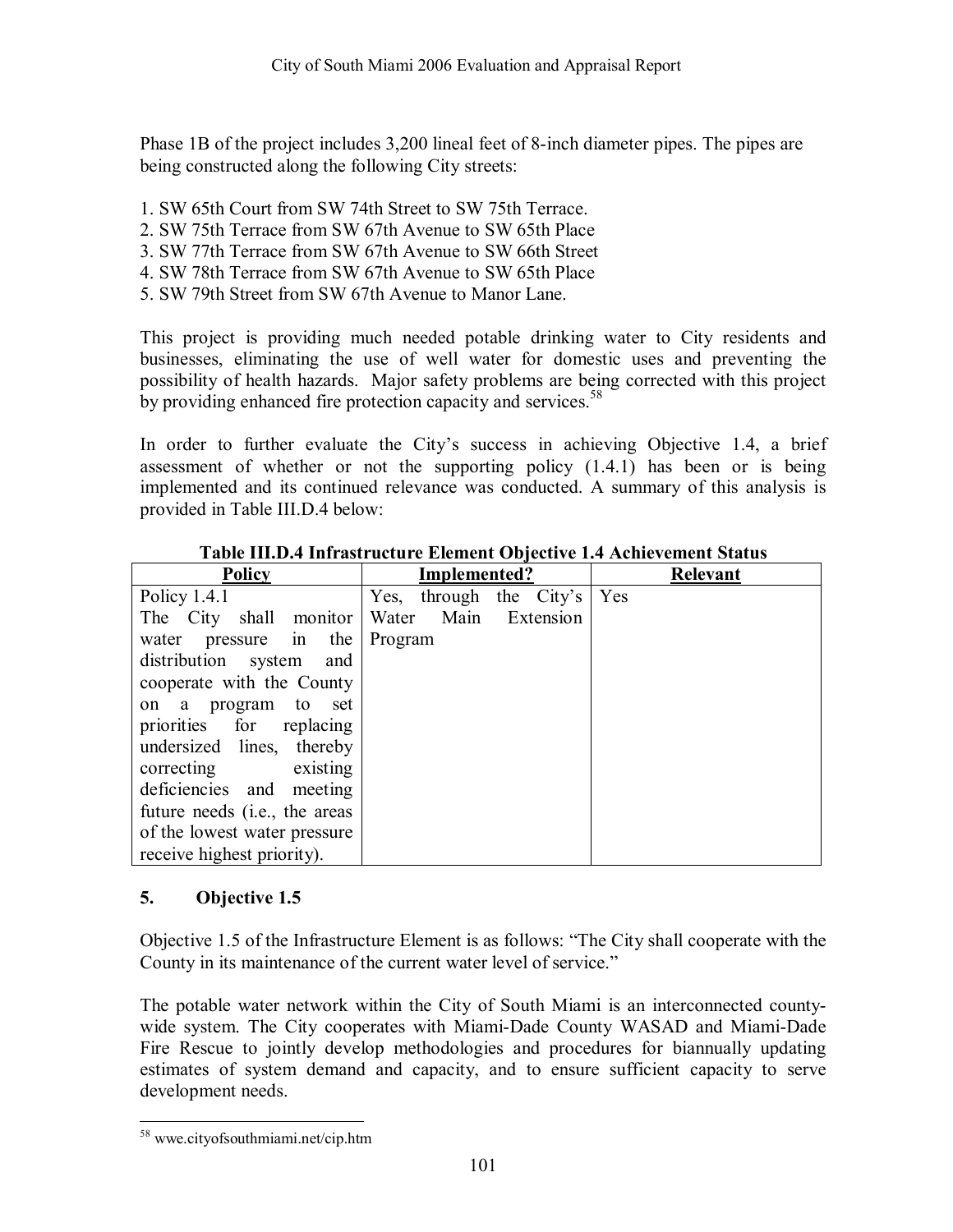According to Miami-Dade County's 2003 Evaluation and Appraisal Report<sup>59</sup>, in 2003 the capacity of Miami-Dade County's water system was 454.77 million gallons per day, which exceeded average daily demand of 346.10 million gallons per day and provided adequate capacity to meet and exceed the City's Level of Service standard. The EAR further reported that no areas of fire flow deficiency existed in the City of South Miami. Miami-Dade County currently has programmed \$883 million in water capital improvements projects in order to ensure its ability to continue to provide the capacity needed to address existing and projected demand for potable water. Based on this information, the City does not anticipate any problems in meeting and exceeding its potable water Level of Service standard by 2015 or 2025.

In order to further evaluate the Cityís success in achieving Objective 1.5, a brief assessment of whether or not the supporting policy (1.5.1) has been or is being implemented and its continued relevance was conducted. A summary of this analysis is provided in Table III.D.5 below:

| <b>Policy</b>                                        | Implemented?                                          | <b>Relevant</b> |
|------------------------------------------------------|-------------------------------------------------------|-----------------|
| Policy $1.5.1$                                       | Yes, the City has met the Yes                         |                 |
| The County shall provide a Level of Service Standard |                                                       |                 |
|                                                      | level of service such that since the date of the last |                 |
| the project flow plus the EAR                        |                                                       |                 |
| maximum day flow (the                                |                                                       |                 |
| average of the five highest                          |                                                       |                 |
| daily flows) of the                                  |                                                       |                 |
| preceding calendar year                              |                                                       |                 |
| shall not exceed 98 percent                          |                                                       |                 |
| of the County treatment                              |                                                       |                 |
| system's rated.                                      |                                                       |                 |

#### **6. Objective 1.6**

Objective 1.6 of the Infrastructure Element is as follows: "Assist the County in implementing its proposed water conservation program."

The City implements this Policy through on-going intergovernmental coordination with the South Florida Water Management District and Miami-Dade Water and Sewer Department, and disseminating information on water conservation programs to its residents and businesses through its public information programs.

In order to further evaluate the Cityís success in achieving Objective 1.6, a brief assessment of whether or not the supporting policy (1.6.1) has been or is being implemented and its continued relevance was conducted. A summary of this analysis is provided in Table III.D.6 below:

 $\overline{a}$ *59 Miami Dade County Adopted 2003 Evaluation and Appraisal Report*, Miami-Dade Department of Planning and Zoning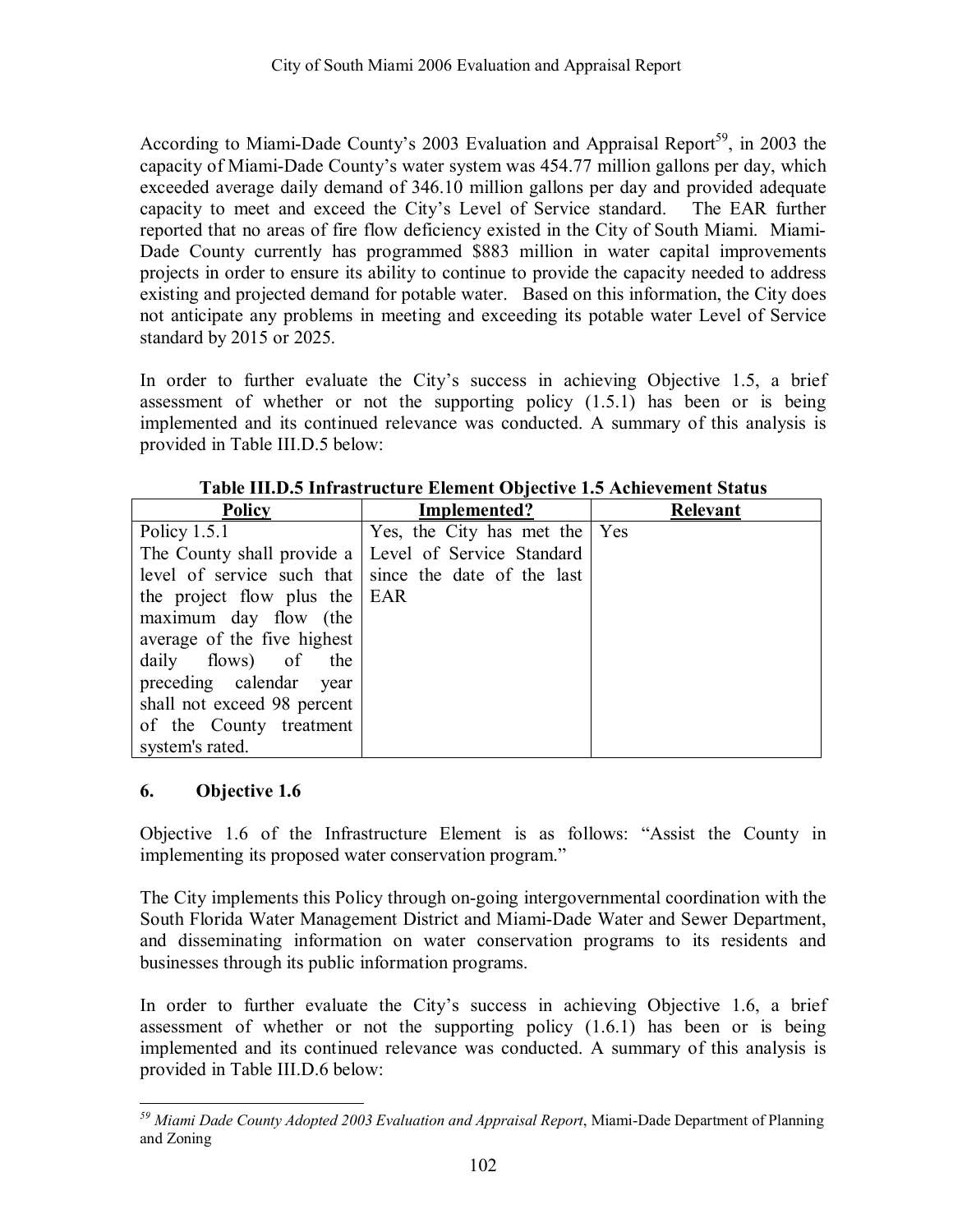| <b>Policy</b>                | Implemented? | <b>Relevant</b> |
|------------------------------|--------------|-----------------|
| Policy $1.6.1$               | Yes, ongoing | Yes             |
| Assist the<br>County<br>1n   |              |                 |
| implementing<br>its<br>water |              |                 |
| conservation<br>program      |              |                 |
| plumbing<br>including        |              |                 |
| inspections and xeriscape    |              |                 |
| park or median plantings.    |              |                 |

**Table III.D.6 Infrastructure Element Objective 1.6 Achievement Status** 

Objective 1.7 of the Infrastructure Element is as follows: "Cooperate with County, regional and State agencies in the protection of natural groundwater aquifer recharge." The City, through its land development regulations (Chapter 20 of its Code of Ordinances, "Zoning") regulates land use in order to ensure adequate drainage and recharge by limiting maximum impervious area. Single family permit applications are reviewed by the City for on-site retention capacity, while multi-family and commercial uses are referred to Miami-Dade Countyís Department of Environmental Resources Management (DERM) for drainage facility approval. DERM is also responsible for natural drainage into Brewer Canal. The South Florida Water Management District permits uses that might impact the basin yield of Snapper Creek Canal. The City implements this Objective on an on-going basis through its land development regulations and intergovernmental coordination mechanisms.

In order to further evaluate the Cityís success in achieving Objective 1.7, a brief assessment of whether or not the supporting policy (1.7.1) has been or is being implemented and its continued relevance was conducted. A summary of this analysis is provided in Table III.D.7 below:

| <b>Policy</b>               | Implemented? | <b>Relevant</b>    |
|-----------------------------|--------------|--------------------|
| Policy $1.7.1$              | Yes, ongoing | Yes, delete "code" |
| Continue to require natural |              |                    |
| infiltration of stormwater  |              |                    |
| runoff into the groundwater |              |                    |
| through development code    |              |                    |
| reviews of new construction |              |                    |
| and drainage improvements.  |              |                    |

**Table III.D.7 Infrastructure Element Objective 1.7 Achievement Status**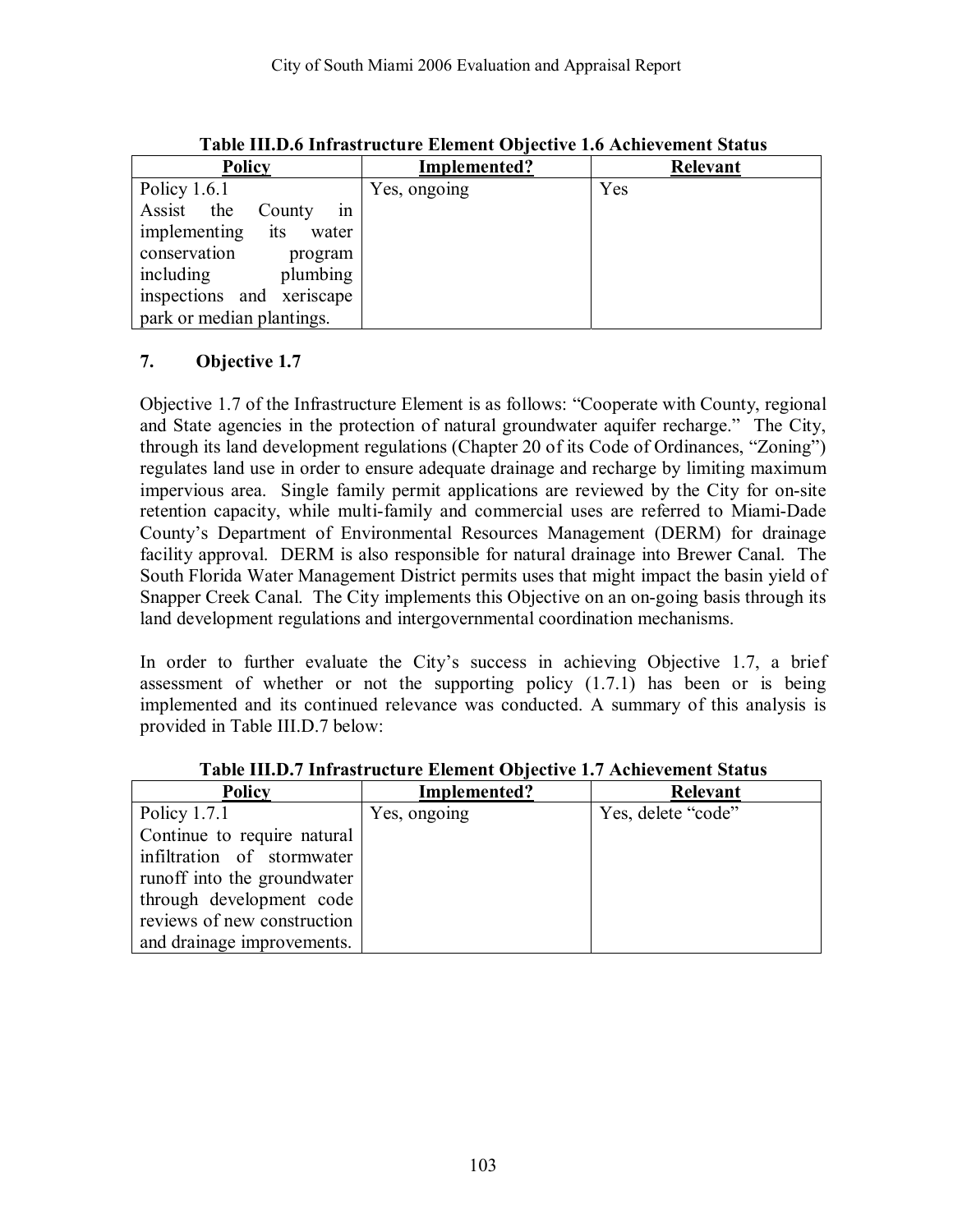#### **III.E. Conservation Element**

#### **1. Objective 1.1**

Objective 1.1 of the Conservation Element is as follows:  $\hat{I}$  order to help achieve compliance with the State Department of Environmental Regulation on air quality, include appropriate landscaping provisions in a revised development code, and include public landscaping and bikeway improvements, in the general fund."

Air quality standards are monitored by Miami-Dade County DERM which has established 14 air monitoring stations throughout the County. As noted in the County's 2003 EAR, since 1995 no National Ambient Quality Standards were exceeded in the County, including in the City of South Miami. Since the last EAR Miami-Dade County has codified Chapter 18A, *Landscape Ordinance* which establishes countywide landscape guidelines and standards. The City complies with these standards, and has included landscaping requirements in its land development regulations for all districts.<sup>60</sup>

As per the land development regulations, the City's Environmental Review and Preservation Board (ERPB) reviews the quantity, quality and arrangement of all proposed landscaping and open space features. The ERPB makes recommendations to the City Commission based on its review. 61 Moreover, in 2002, the City adopted the Hometown Intermodal Transportation Study. This Study identified a number of deficiencies in bicycle and pedestrian facilities in the City, including the lack of bicycle facilities along many major road facilities, the lack of sidewalks on some streets, the lack of shade trees in many areas, and the need for specific infrastructure improvements. The City is making progress in implementing landscaping and bikeway improvements through the City's capital improvements programs, South Miami Community Redevelopment Agency streetscape design and beautification programs, and its land development regulations.

In order to further evaluate the City's success in achieving Objective 1.1, a brief assessment of whether or not the supporting policies (1.1.1 through 1.1.3) have been or are being implemented and their continued relevance was conducted. A summary of this analysis is provided in Table III.E.1 below:

| <b>Policy</b>                | Implemented? | <b>Relevant</b> |
|------------------------------|--------------|-----------------|
|                              |              |                 |
| Policy $1.1.1$               | Yes          | Yes             |
| Continue to both require     |              |                 |
| landscaping as a part of new |              |                 |
| private development and      |              |                 |
| landscape public areas in    |              |                 |
| order to minimize<br>air     |              |                 |
| pollution.                   |              |                 |

**Table III.E.1 Conservation Element Objective 1.1 Achievement Status** 

 $60$  Chapter 20, "Zoning", City of South Miami Code of Ordinances

<sup>&</sup>lt;sup>61</sup> Chapter 2, "Administration and City Government, and Chapter 20, "Land Development Regulations", City *of South Miami Code of Ordinances*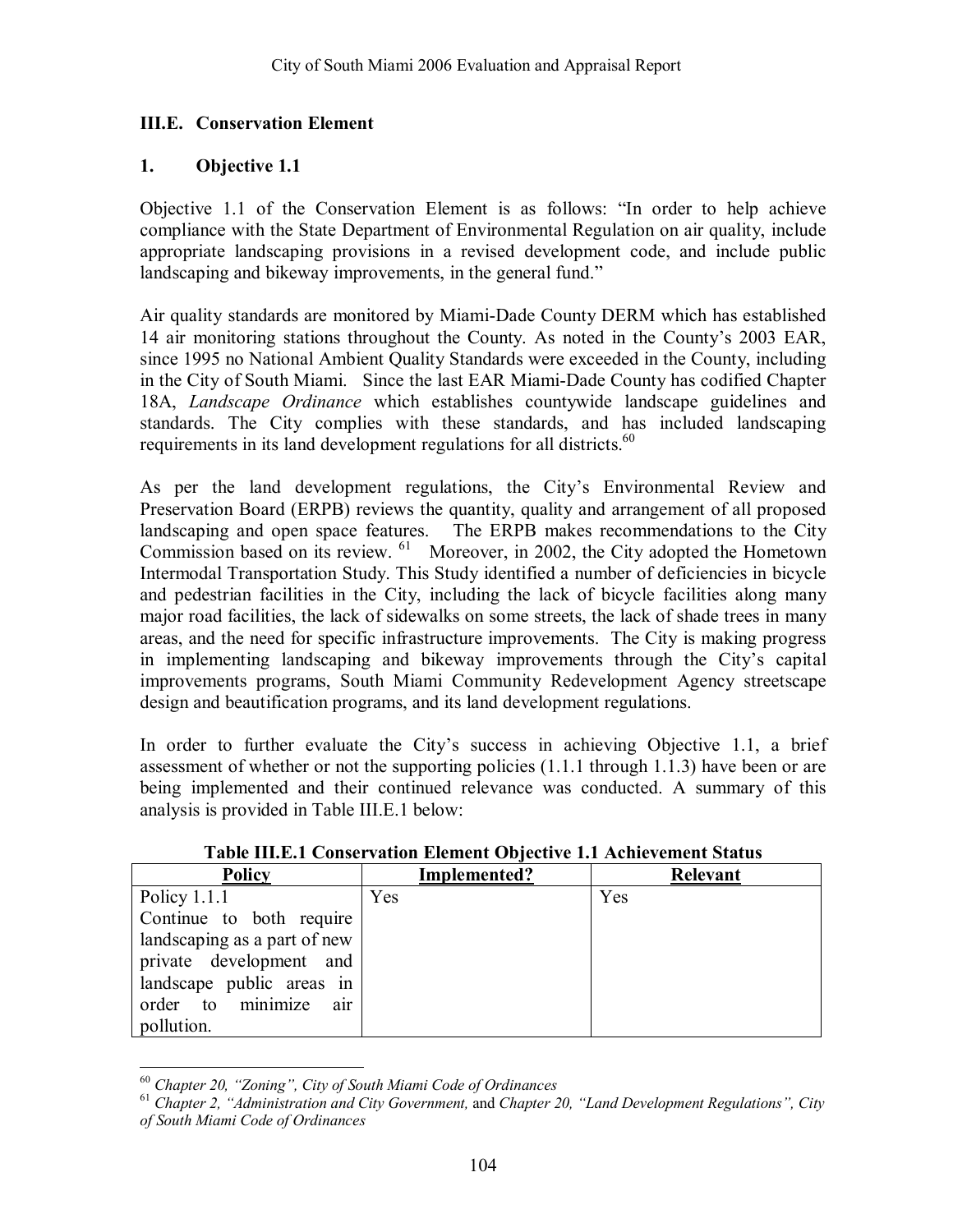| Policy $1.1.2$                | Yes                        | Yes |
|-------------------------------|----------------------------|-----|
| The Traffic Element           |                            |     |
| emphasizes<br>of<br>use       |                            |     |
| expressways by commuters      |                            |     |
| in order to minimize traffic  |                            |     |
| idling on streets within      |                            |     |
| South Miami; work with the    |                            |     |
| Metropolitan Planning         |                            |     |
| Organization [MPO] in this    |                            |     |
| regard.                       |                            |     |
| Policy $1.1.3$                | Partially, improvements to | Yes |
| Continue to encourage the     | sidewalks Citywide<br>are  |     |
| use of Metrorail, bicycles    | ongoing                    |     |
| and other alternatives to the |                            |     |
| automobile through capital    |                            |     |
| improvements.                 |                            |     |

Objective 1.2 of the Conservation Element is as follows: "Utilize drainage practices to minimize water pollution particularly in the Snapper Creek Canal and Alexander Orr wellfield cone of influence; supplement with improvement projects."

The Cityís Public Works Department has implemented this Objective by overseeing the City's participation in, and compliance with, the National Stormwater Pollutant Discharge Elimination (NPDES) Program, and through the implementation of the Citywide Drainage Improvements Program. Specifically, four drainage improvement projects are currently in the Cityís Capital Budget as part of the Citywide Drainage Improvement Program. Moreover, he City, through its land development regulations (Chapter 20 of its Code of Ordinances, "Zoning") regulates land use in order to ensure adequate drainage and recharge. Single family permit applications are reviewed by the City for on-site retention capacity, while multi-family and commercial uses are referred to Miami-Dade Countyís Department of Environmental Resources Management (DERM) for drainage facility approval. DERM is also responsible for natural drainage into Brewer Canal. The South Florida Water Management District permits uses that might impact the basin yield of Snapper Creek Canal. The City implements this Objective on an on-going basis through its land development regulations and intergovernmental coordination mechanisms.

In order to further evaluate the City's success in achieving Objective 1.2, a brief assessment of whether or not the supporting policies (1.2.1 through 1.2.5) have been or are being implemented and their continued relevance was conducted. A summary of this analysis is provided in Table III.E.2 below: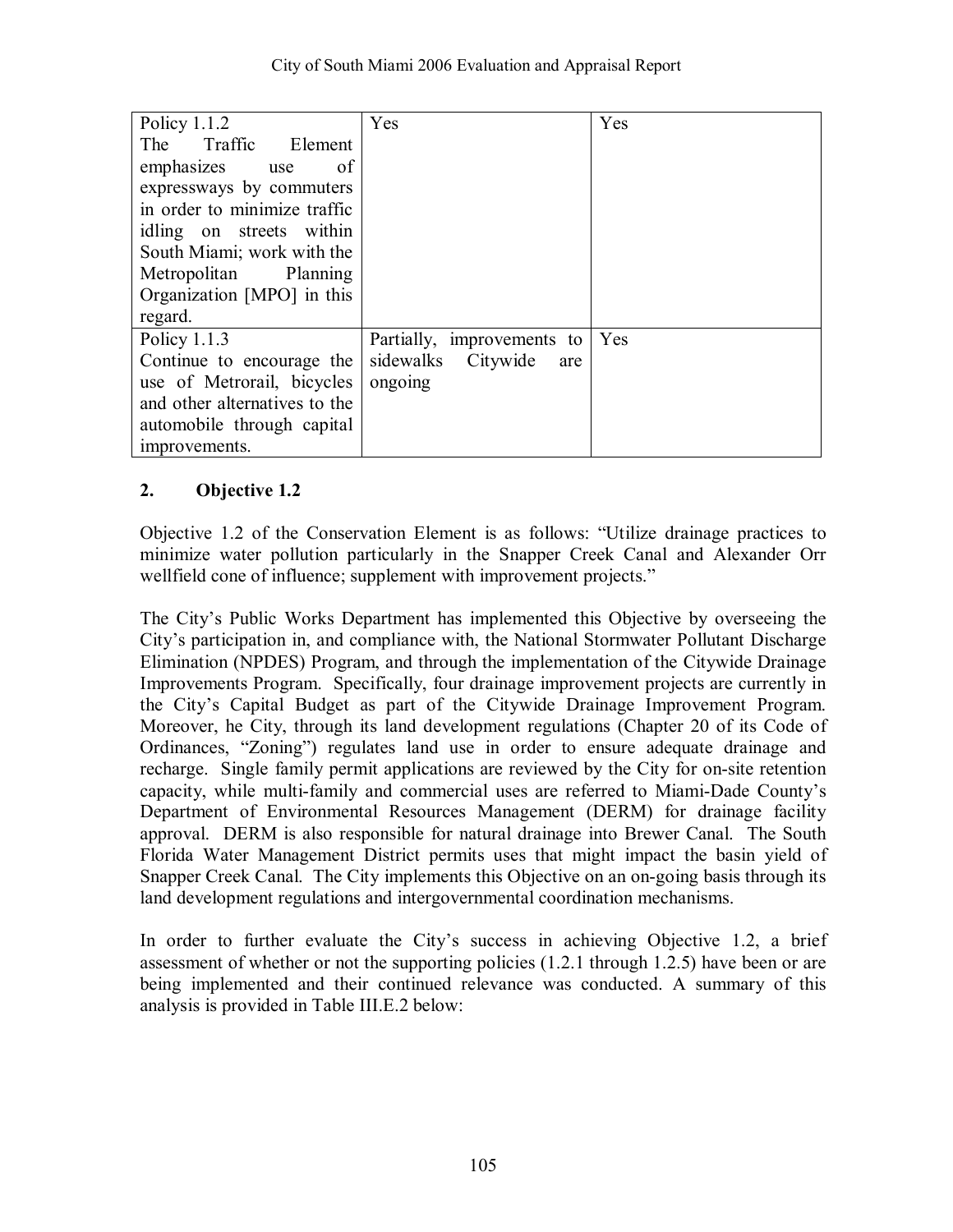| <b>Policy</b>                  | Implemented? | Relevant                           |
|--------------------------------|--------------|------------------------------------|
| Policy 1.2.1                   | Yes, ongoing | Yes                                |
| of<br>The<br>City's<br>review  |              |                                    |
| development<br>applications    |              |                                    |
| (and any City drainage         |              |                                    |
| projects) shall use retention  |              |                                    |
| and, subsurface drains, that   |              |                                    |
| are acceptable to the South    |              |                                    |
| Florida Water Management       |              |                                    |
| and<br>the<br>District<br>Dade |              |                                    |
| Department<br>County<br>of     |              |                                    |
| Environmental Resources        |              |                                    |
| and Management.                |              |                                    |
| Policy $1.2.2$                 | Yes          | Yes                                |
| The City shall cooperate       |              |                                    |
| State<br>and<br>County<br>with |              |                                    |
| agencies in protecting the     |              |                                    |
| wellfield that<br>abuts the    |              |                                    |
| City's western boundary;       |              |                                    |
| in<br>include<br>revised       |              |                                    |
| development<br>code<br>as      |              |                                    |
| including<br>necessary,        |              |                                    |
| hazardous waste controls.      |              |                                    |
| Policy $1.2.3$                 | Partially    | Yes, specifically<br>$\sin$<br>the |
| The City shall cooperate       |              | Brewer Canal area                  |
| with the Miami-Dade Water      |              |                                    |
| and Sewer Department in        |              |                                    |
| the extension of sanitary      |              |                                    |
| sewer lines in order to        |              |                                    |
| replace septic tank usage      |              |                                    |
| (particularly in the Brewer    |              |                                    |
| Canal corridor).               |              |                                    |
| Policy $1.2.4$                 | Yes          | Yes                                |
| Cooperate with the Dade        |              |                                    |
| County DERM to eliminate       |              |                                    |
| future<br>leaking<br>any       |              |                                    |
| underground tanks or clean-    |              |                                    |
| up sites.                      |              |                                    |
| Policy 1.2.5                   | Yes          | Yes                                |
| The City shall continue to     |              |                                    |
| preserve its natural areas     |              |                                    |
| and open space to ensure       |              |                                    |
| protection<br>the<br>and       |              |                                    |
| enhancement<br>of              |              |                                    |
| groundwater<br>quality<br>and  |              |                                    |
| recharge capacity.             |              |                                    |

**Table III.E.2 Conservation Element Objective 1.2 Achievement Status**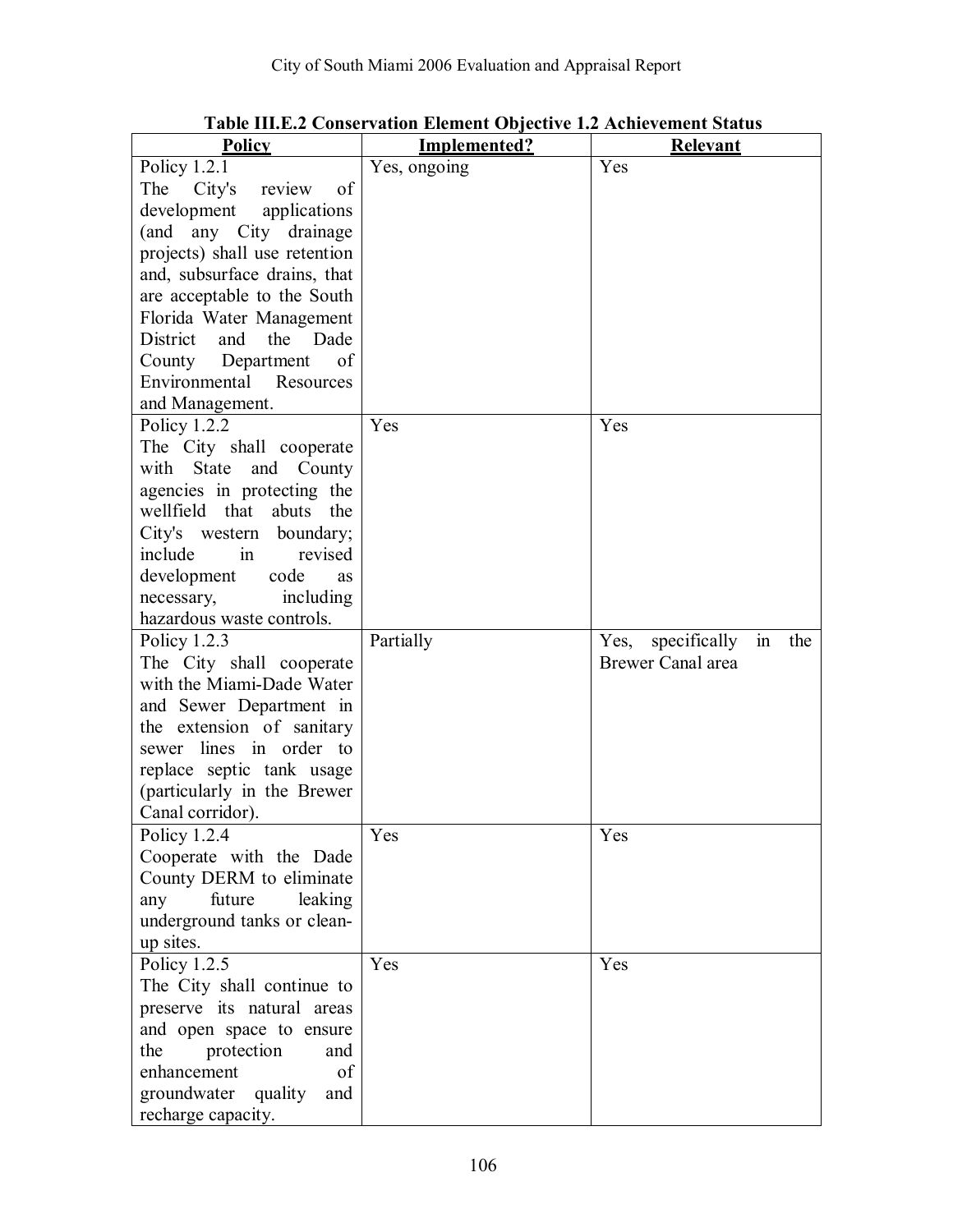Objective 1.3 of the Conservation Element is as follows: "Continue to protect, restore and enhance remaining tree stands, natural plant communities, and other significant vegetation and wild life habitats."

The City has not seen any decrease in the acres of tree stands, natural plant communities, other significant vegetation and wild life habitats. In 2001 the City completed the Fuchs Parks Ecological Enhancement Project which furthers this objective. Moreover, there are three acres of City-owned pineland located at 6609 SW 60 Street. The subject property was designated as a Natural Forest Community by the Miami-Dade County's Department of Environmental Resources Management (DERM) in 1989 and is under protection as a preserve area. The City will continue to coordinate with DERM in preserving this resource. The only wetlands in the City are located along the City's canal system, and are maintained and monitored by Miami-Dade County. Their location in the canal right-orways affords their protection. The City will continue to coordinate with DERM in preserving these wetlands. There are no other significant natural resource areas in the City.

In order to further evaluate the City's success in achieving Objective 1.3, a brief assessment of whether or not the supporting policies (1.1.1 through 1.1.3) have been or are being implemented and their continued relevance was conducted. A summary of this analysis is provided in Table III.E.3 below:

| Policy                       | Implemented? | <b>Relevant</b>              |
|------------------------------|--------------|------------------------------|
| Policy $1.3.1$               | Yes          | Yes, but delete reference to |
| The City's Environmental     |              | "Environmental Review and    |
| Review and Preservation      |              | Preservation Board" as this  |
| Board will continue to       |              | is not the Board's charge    |
| monitor<br>and<br>preserve   |              |                              |
| vegetative communities and   |              |                              |
| the natural functioning of   |              |                              |
| the City's soils, canals and |              |                              |
| wild life habitat.           |              |                              |
| Policy 1.3.2                 | Yes          | Yes                          |
| Retain the natural features  |              |                              |
| character of Fuchs, Dante    |              |                              |
| Fascell and Brewer parks.    |              |                              |
| Policy $1.3.3$               | Yes          | Yes, recently the<br>City    |
| The City shall undertake the |              | purchased approximately 10   |
| acquisition of natural areas |              | acres (former Y.M.C.A.       |
| and open space, using a      |              | property) for recreation and |
| variety of grant funding     |              | open space purposes while    |
| methods, in coordination     |              | the acquisition of Van       |
| with Federal, State<br>and   |              | Smith is an example of a     |
| County agencies and          |              | natural area                 |
| nonprofit organizations.     |              |                              |

**Table III.E.3 Conservation Element Objective 1.3 Achievement Status**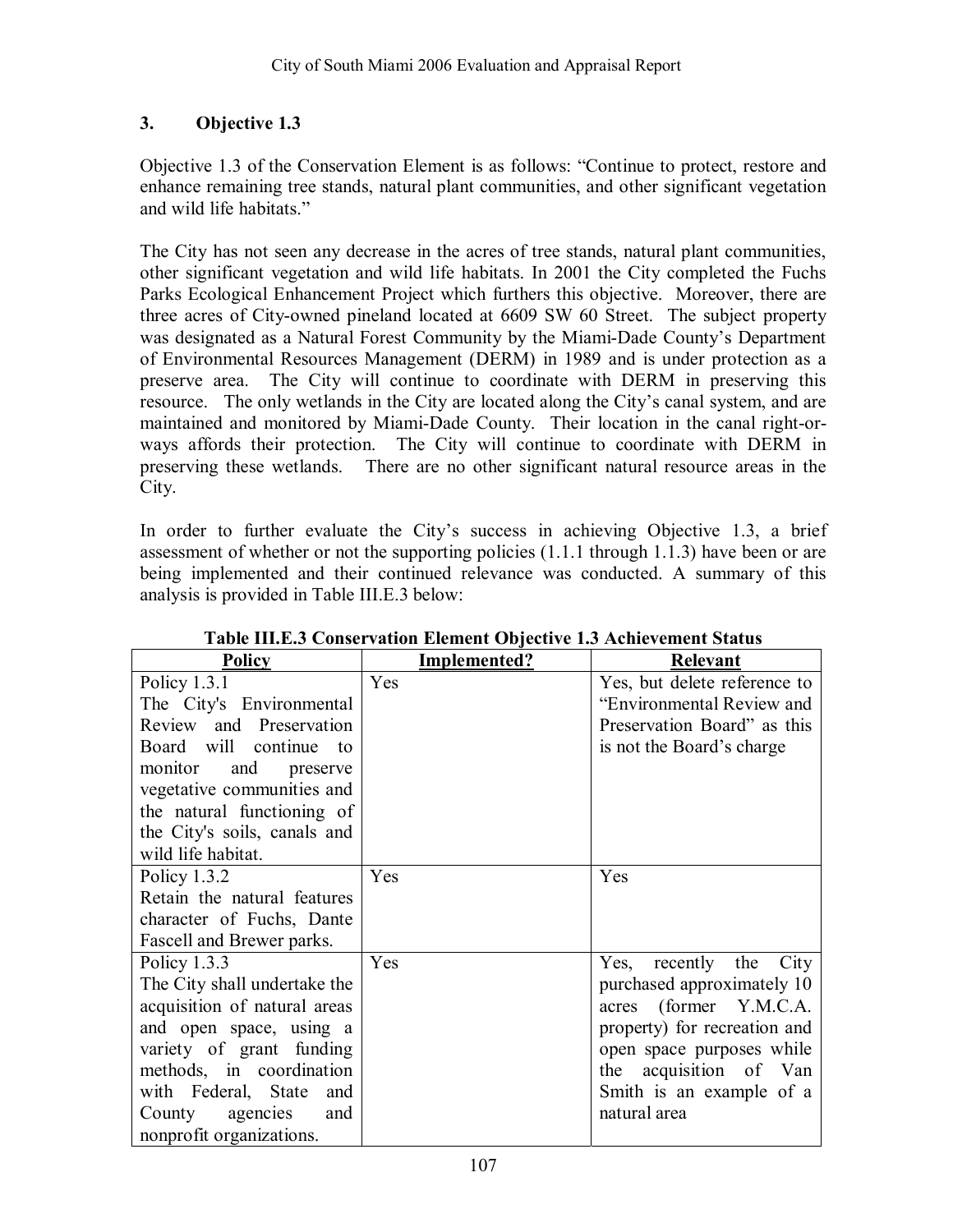Objective 1.4 of the Conservation Element is as follows: "Assist the County in implementation of its proposed water conservation program."

The City implements this Policy through on-going intergovernmental coordination with the South Florida Water Management District and Miami-Dade Water and Sewer Department, and disseminating information on water conservation programs to its residents and businesses through its public information programs.

In order to further evaluate the City's success in achieving Objective 1.4, a brief assessment of whether or not the supporting policy (1.4.1) has been or is being implemented and its continued relevance was conducted. A summary of this analysis is provided in Table III.E.4 below:

| <b>Policy</b>               | Implemented? | Relevant |
|-----------------------------|--------------|----------|
| Policy $1.4.1$              | Yes          | Yes      |
| The City shall assist the   |              |          |
| County in its proposed      |              |          |
| conservation<br>waster      |              |          |
| program through plumbing    |              |          |
| requirements, and xeriscape |              |          |
| plant materials in medians  |              |          |
| and parks.                  |              |          |

**Table III.E.4 Conservation Element Objective 1.4 Achievement Status**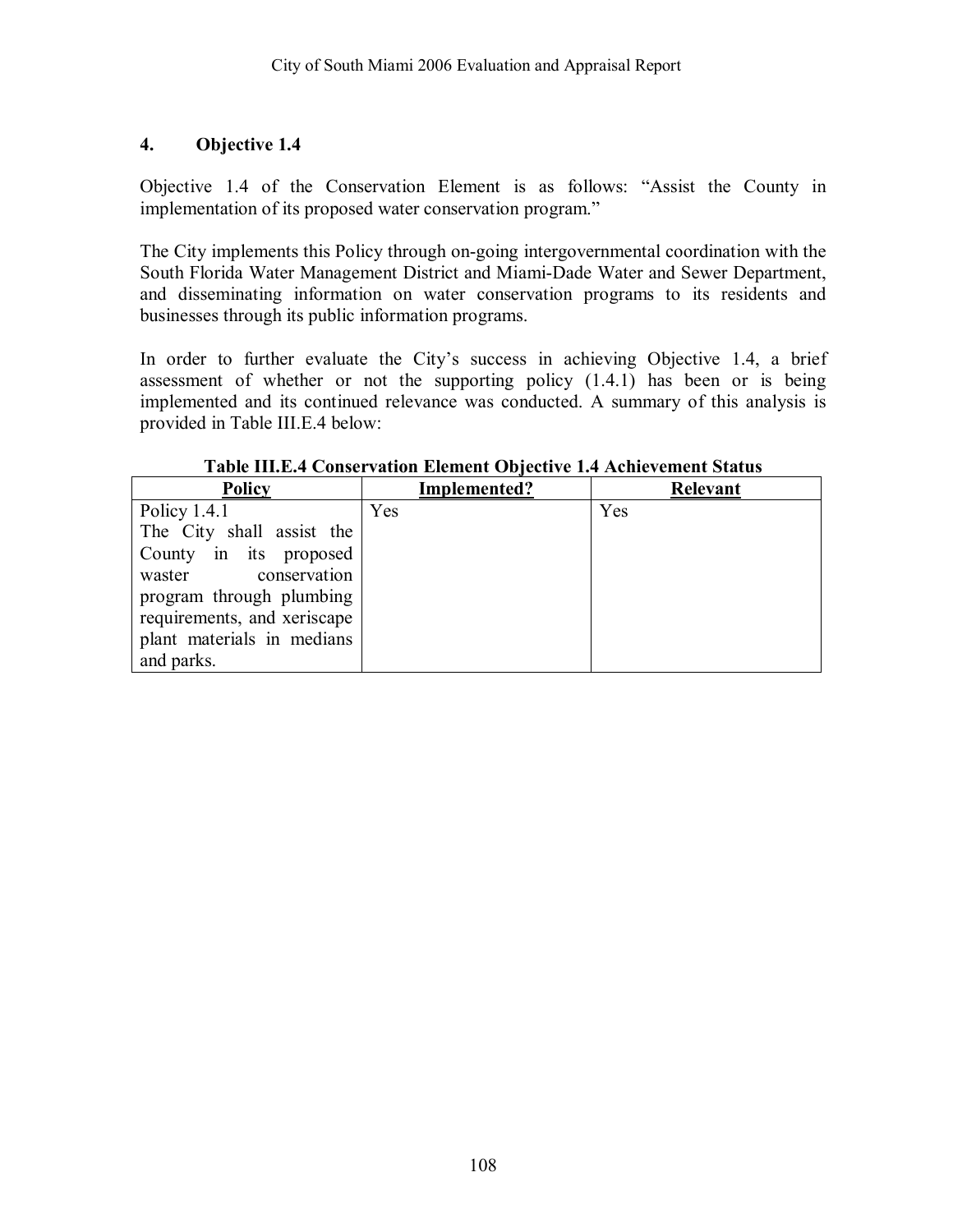## **III.F. Recreation and Open Space Element**

### **1. Objective 1.1**

Objective 1.1 of the Recreation and Open Space Element is as follows: "Operate a City park facilities system of at least 31 acres."

Table II.C.1. in Chapter II.C. identifies the City's public and park/school recreation and open space by type and acreage. The City is providing 51.54 acres of recreation and open space, exceeding its adopted Level of Service Standard by four acres. Of this total, 40.04 acres are in City-owned parks. The City is therefore meeting this Objective.

In order to further evaluate the City's success in achieving Objective 1.1, a brief assessment of whether or not the supporting policies (1.1.1 through 1.1.4) have been or are being implemented and their continued relevance was conducted. A summary of this analysis is provided in Table III.F.1 below:

| <b>Policy</b>                                                                                                                                                                                                                                                                                                                                                                             | Implemented?                                                                                                                                    | Relevant |
|-------------------------------------------------------------------------------------------------------------------------------------------------------------------------------------------------------------------------------------------------------------------------------------------------------------------------------------------------------------------------------------------|-------------------------------------------------------------------------------------------------------------------------------------------------|----------|
| Policy 1.1.1<br>Retain the existing park*<br>acreage<br>and<br>facilities,<br>thereby providing a level of<br>service standard of 4 acres<br>per 1,000 population. See<br>Table 6-3 for<br>facility<br>standard guidelines.                                                                                                                                                               | Yes, the City is providing<br>45.64 acres of recreation<br>and open space, exceeding<br>its adopted Level of Service<br>Standard by 2.24 acres. | Yes      |
| *Includes City and School<br>Board recreation acreage.                                                                                                                                                                                                                                                                                                                                    |                                                                                                                                                 |          |
| Policy $1.1.2$<br>Continue the recent budget<br>emphasis upon park facility<br>maintenance<br>plus<br>enhancement projects such<br>as lighting and rest rooms;<br>undertake<br>additional<br>acquisition of property for<br>recreation and open space<br>additional<br>population<br><b>as</b><br>conjunction<br>in<br>warrants,<br>with a variety of available<br>grant funding options. | Yes, includes the recent<br>purchase of the YMCA<br>property which increases<br>park and recreation open<br>space by 9.6 acres                  | Yes      |
| Policy 1.1.3<br>Monitor citizen views on<br>facility needs<br>park<br>and<br>usage as a basis for facility<br>and program planning.                                                                                                                                                                                                                                                       | Yes, the City conducts<br>resident surveys                                                                                                      | Yes      |

#### **Table III.F.1 Recreation and Open Space Element Objective 1.1 Achievement Status**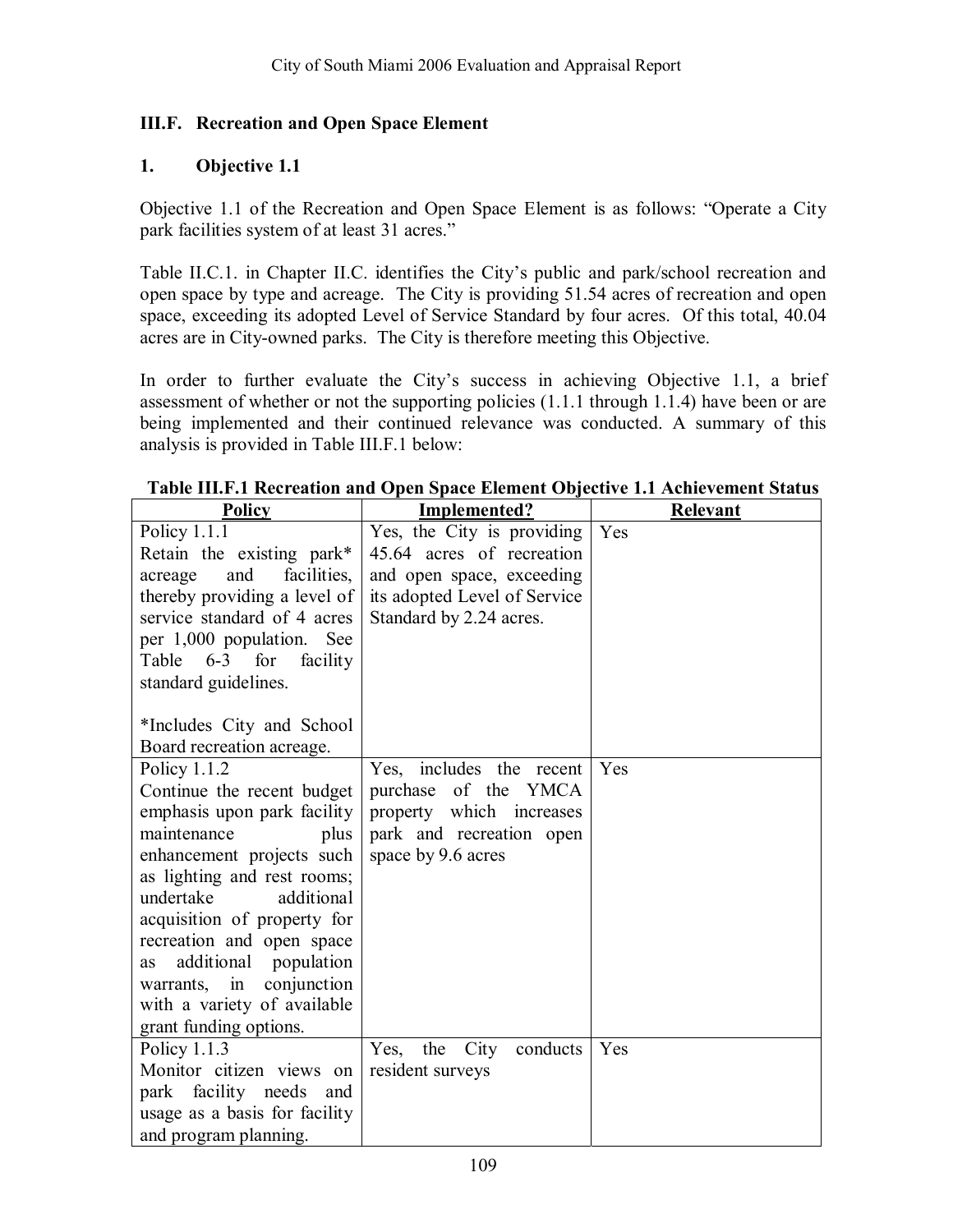| Policy $1.1.4$              | Yes |      | Yes, delete reference to |  |
|-----------------------------|-----|------|--------------------------|--|
| Although current services   |     | 2001 |                          |  |
| exceed national standards,  |     |      |                          |  |
| the community via the       |     |      |                          |  |
| Hometown Too Charrette      |     |      |                          |  |
| process has shown a strong  |     |      |                          |  |
| desire for additional       |     |      |                          |  |
| services and a Community    |     |      |                          |  |
| facility to provide for a   |     |      |                          |  |
| variety of recreational and |     |      |                          |  |
| social programs within the  |     |      |                          |  |
| community. Provide new      |     |      |                          |  |
| facility by the year 2001.  |     |      |                          |  |

Objective 1.2 of the Recreation and Open Space Element is as follows: "Through coordination with public and private agencies, the City shall make certain that the six supplemental recreational and open space facilities in the City plus two nearby County parks remain available at reasonable hours and conditions."

The referenced supplemental facilities include the four park/schools listed in Chapter II.C., as well as the 3.5 acre Girl Scout House and the 9.6 acre Y.M.C.A. The City ensures public access to the three park/schools through interlocal agreements with Miami-Dade County Public Schools. As noted earlier, the City recently acquired the 9.6 acre Y.M.C.A. facility, thereby ensuring continued public access. The City also owns the Girl Scout House, which is designated as a Natural Forest Community since 1989. The City will continue to coordinate with Miami-Dade County to ensure access to nearby County parks.

In order to further evaluate the Cityís success in achieving Objective 1.2, a brief assessment of whether or not the supporting policies (1.2.1 through 1.2.3) have been or are being implemented and their continued relevance was conducted. A summary of this analysis is provided in Table III.F.2 below:

| <b>Policy</b>                  | Implemented? |                    | <b>Relevant</b>            |
|--------------------------------|--------------|--------------------|----------------------------|
| Policy $1.2.1$                 | Yes,         | through interlocal | Yes                        |
| The City shall work with       | agreements   |                    |                            |
| County school and park         |              |                    |                            |
| officials to assure that their |              |                    |                            |
| recreation facilities continue |              |                    |                            |
| to help meet South Miami       |              |                    |                            |
| citizen needs.                 |              |                    |                            |
| Policy $1.2.2$                 | Yes          |                    | Yes, modify to reflect the |
| The City Recreation            |              |                    | purchase of the Y.M.C.A.   |
| Department shall continue      |              |                    |                            |
| coordinate<br>its<br>to        |              |                    |                            |
| programming with<br>such       |              |                    |                            |

### **Table III.F.2 Recreation and Open Space Element Objective 1.2 Achievement Status**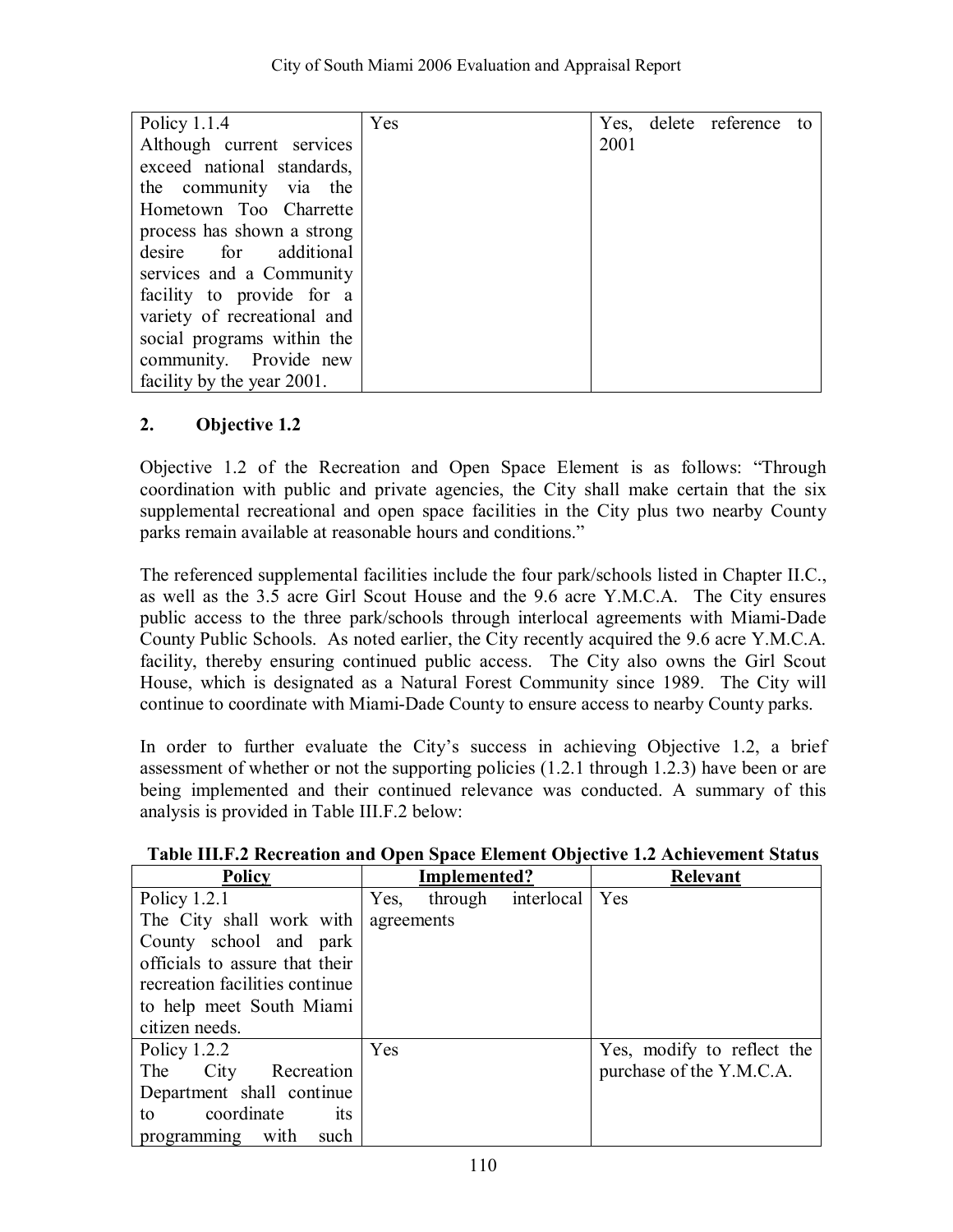| quasi-public facilities as the     |                                                       |  |
|------------------------------------|-------------------------------------------------------|--|
| YMCA.                              |                                                       |  |
| Policy $1.2.3$                     | Yes, through the Hometown   Yes                       |  |
|                                    | Participate in planning for Intermodal Transportation |  |
|                                    | greenways and trails, in Study and Miami-Dade         |  |
| conjunction with State, County MPO |                                                       |  |
| County, and other local            |                                                       |  |
| government jurisdictions.          |                                                       |  |

Objective 1.3 of the Recreation and Open Space Element is as follows: "To retain public access to all seven City parks plus the two community centers, (including shoreline access at the three canal-front parks)."

Since the date of the last EAR the number of City-owned parks has increased to ten. The City maintains public access to all City-owned parks, including the three canal front parks (Brewer Park, Fuchs Park, and Dante Fascell Park).

In order to further evaluate the City's success in achieving Objective 1.3, a brief assessment of whether or not the supporting policies (1.3.1 and 1.3.2) have been or are being implemented and their continued relevance was conducted. A summary of this analysis is provided in Table III.F.3 below:

| <b>Policy</b>                | Implemented?              | Relevant |
|------------------------------|---------------------------|----------|
| Policy 1.3.1                 | Yes, community center has | Yes      |
| The City shall continue to   | been provided at Murray   |          |
| assure full public access to | Park and at the new YMCA  |          |
| its parks, park shore lines  | facility                  |          |
| along the canals and (at     |                           |          |
| appropriate<br>hours)<br>the |                           |          |
| community center. Also,      |                           |          |
| provide for<br>a<br>new      |                           |          |
| community center by 2001.    |                           |          |
| Undertake opportunities for  |                           |          |
| additional<br>waterfront     |                           |          |
| recreation facilities, when  |                           |          |
| suitable properties become   |                           |          |
| available.                   |                           |          |
| Policy $1.3.2$               | Yes                       | Yes      |
| The City shall assist the    |                           |          |
| Metropolitan Dade County     |                           |          |
| Department<br>of             |                           |          |
| Environmental<br>Resource    |                           |          |
| Management<br>the<br>1n      |                           |          |
| protection and preservation  |                           |          |
| of the Girl Scout Park as a  |                           |          |

# **Table III.F.3 Recreation and Open Space Element Objective 1.3 Achievement Status**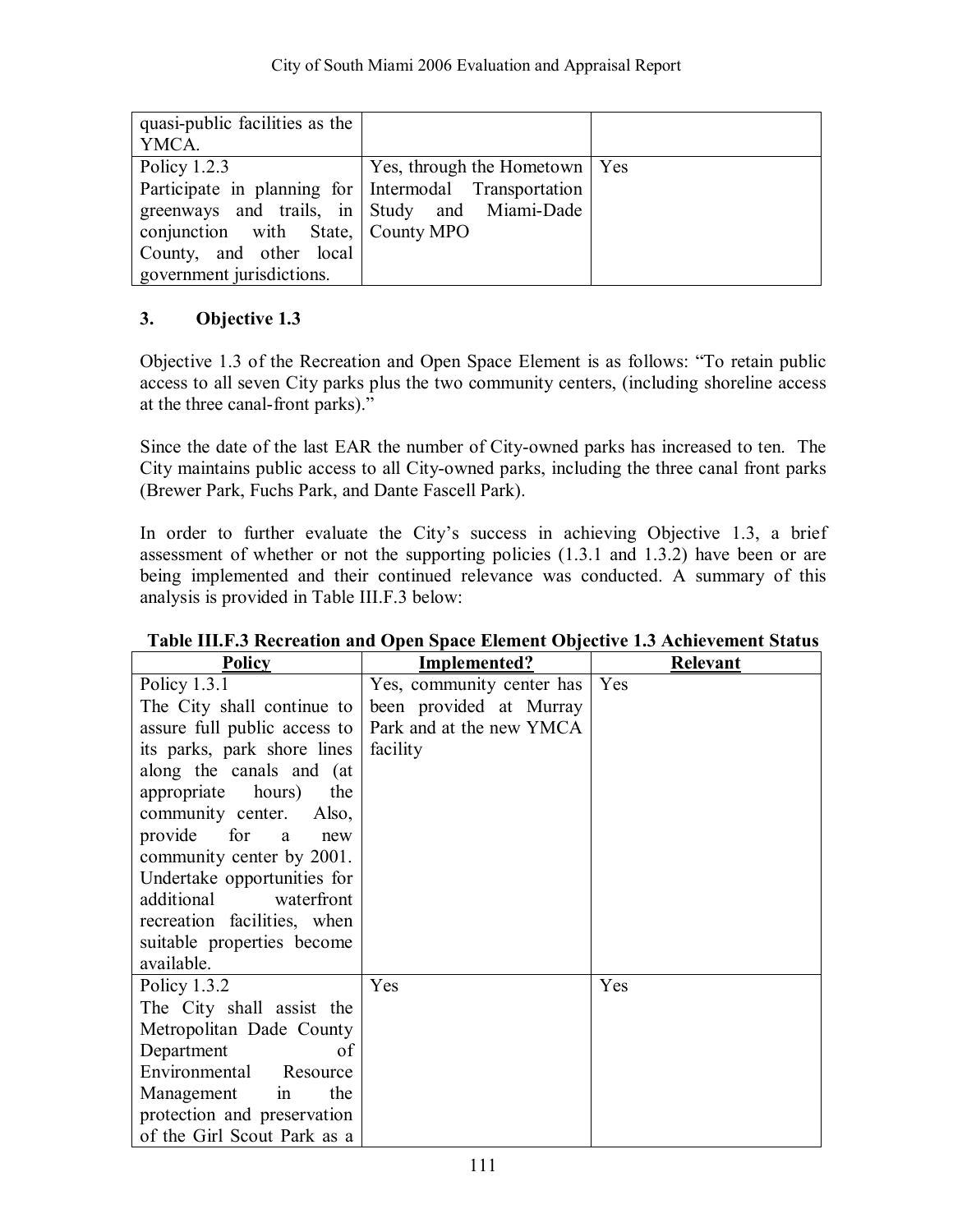| "natural forest community", |  |
|-----------------------------|--|
| for as long as the park is  |  |
| designated by DERM as a     |  |
| "natural forest community." |  |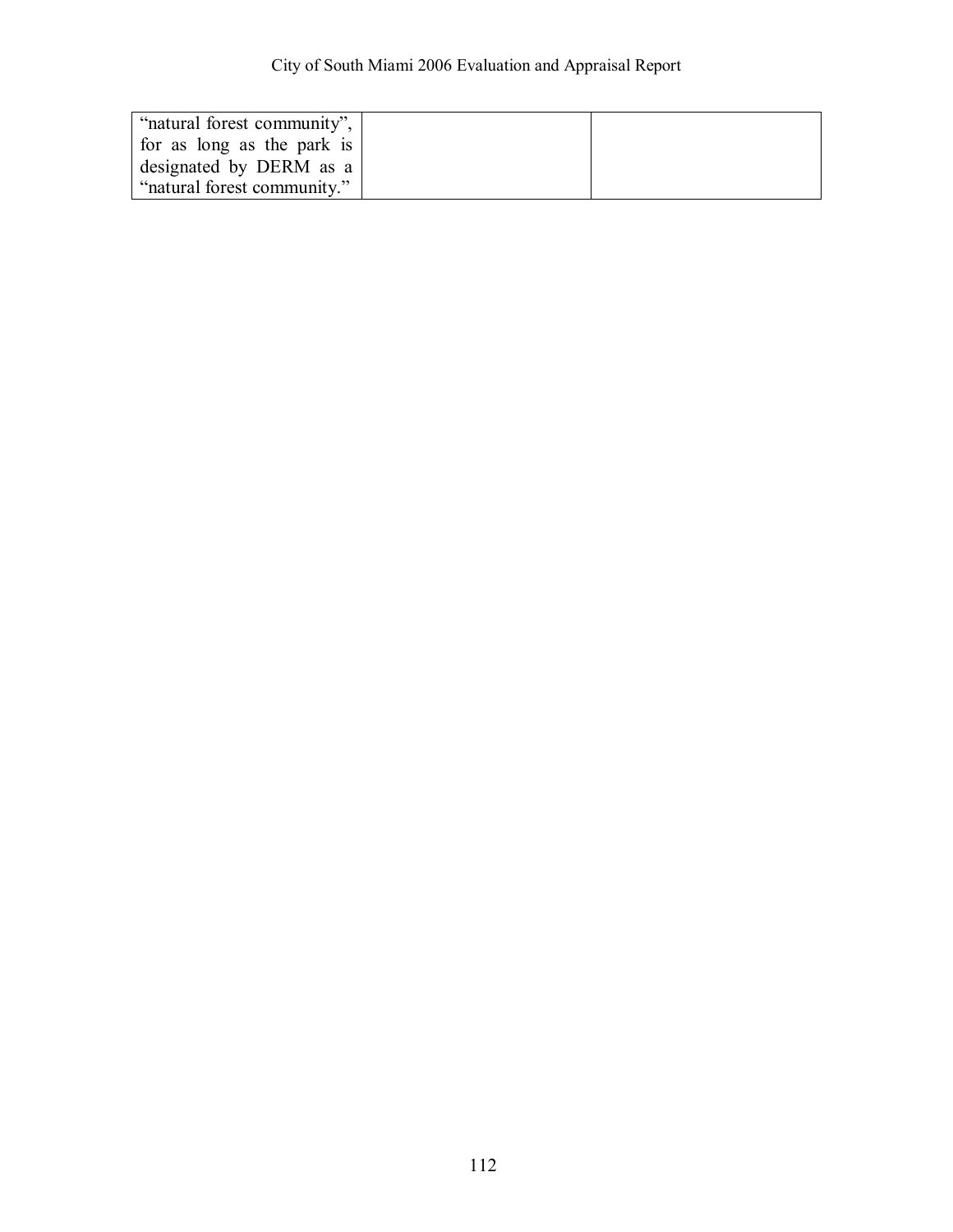#### **III.G. Intergovernmental Element**

#### **1. Objective 1.1**

Objective 1.1 of the Intergovernmental Element is as follows: "The City shall annually review the comprehensive plans of other jurisdictions which impact the City of South Miami, in order to identify and resolve conflicts with the City's Comprehensive Plan, including concurrency related issues."

The City through Intergovernmental Coordination efforts reviews as necessary the Comprehensive Plans and Comprehensive Plan Amendments of the City of Coral Gables, the Village of Pinecrest and Miami-Dade County. The City further participates in the Miami-Dade Planners' Technical Committee and other intergovernmental coordination mechanisms as appropriate.

In order to further evaluate the City's success in achieving Objective 1.1, a brief assessment of whether or not the supporting policies (1.1.1 through 1.1.4) have been or are being implemented and their continued relevance was conducted. A summary of this analysis is provided in Table III.G.1 below:

| <b>Policy</b>                 | <b>Implemented?</b>            | <b>Relevant</b> |
|-------------------------------|--------------------------------|-----------------|
| Policy $1.1.1$                | Yes                            | Yes             |
| The City shall annually       |                                |                 |
| review the comprehensive      |                                |                 |
| of Miami-Dade<br>plans        |                                |                 |
| County, City of Coral         |                                |                 |
| Gables, Village<br>of         |                                |                 |
| Pinecrest,<br>and<br>other    |                                |                 |
| abutting jurisdictions.       |                                |                 |
| Policy $1.1.2$                | Yes                            | Yes             |
| The City will annually        |                                |                 |
| review the plans and reports  |                                |                 |
| of special district service   |                                |                 |
| providers including but not   |                                |                 |
| limited to: Miami-Dade        |                                |                 |
| Water and Sewer Authority;    |                                |                 |
| the South Florida Water       |                                |                 |
| Management District; and      |                                |                 |
| the South Florida Regional    |                                |                 |
| Planning Council.             |                                |                 |
| Policy $1.1.3$                | Yes, most especially with      | Yes             |
| The City will coordinate      | Miami-Dade County since        |                 |
| with the above listed service | the County provides water,     |                 |
| providers that have<br>no     | solid<br>and<br>sewer<br>waste |                 |
| regulatory authority over     | distribution,<br>fire<br>and   |                 |
| the use of land to develop    | collection services.           |                 |
| recommendations<br>that       |                                |                 |

#### **Table III.G.1 Intergovernmental Element Objective 1.1 Achievement Status**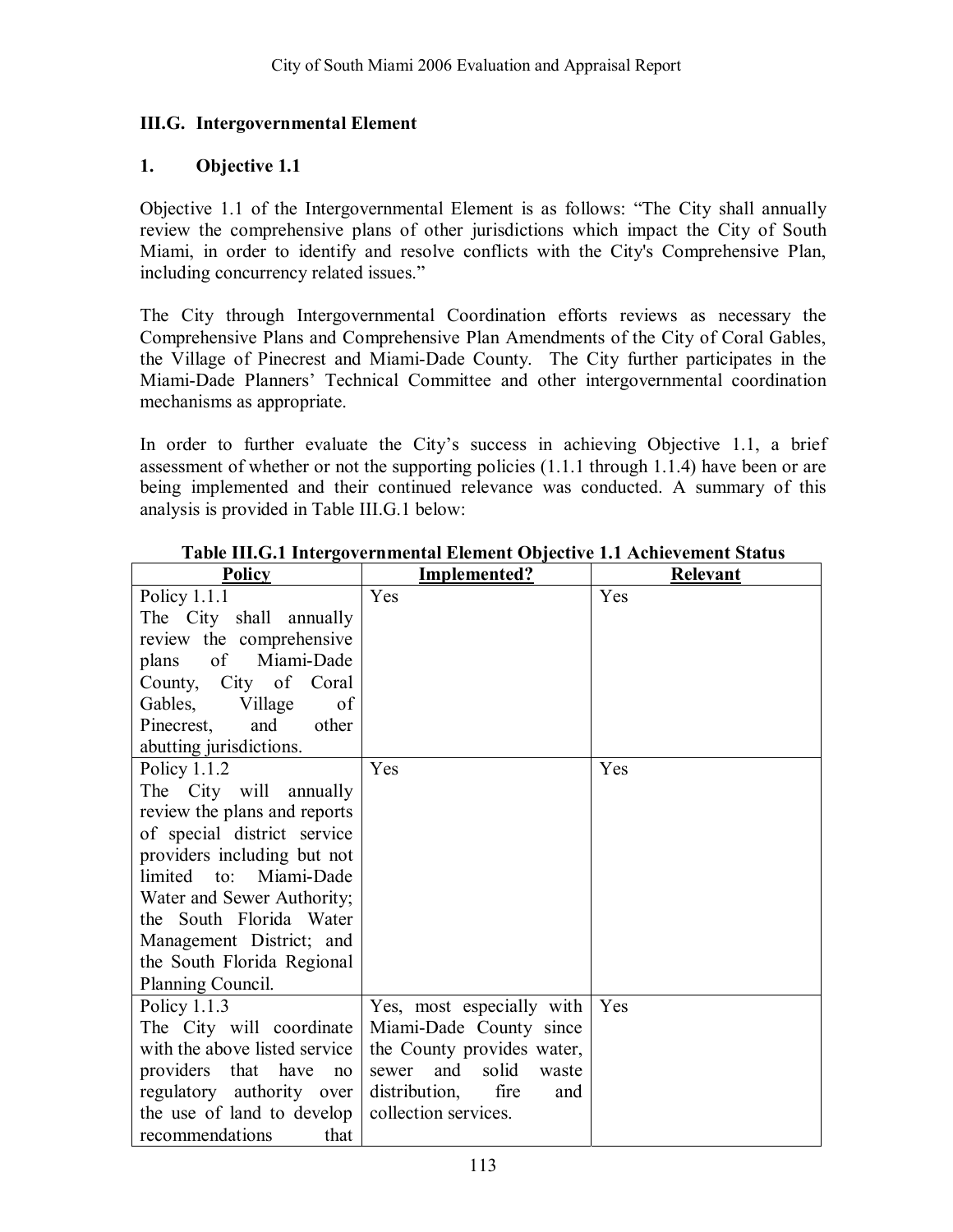| improve coordination of the  |     |                            |
|------------------------------|-----|----------------------------|
| City's concurrency           |     |                            |
| management                   |     |                            |
| methodologies, systems,      |     |                            |
| and levels of services.      |     |                            |
| Policy $1.1.4$               | Yes | with<br>Yes. Specifically  |
| The City will coordinate     |     | Miami-Dade County and      |
| with staffs of<br>the        |     | the South Florida Regional |
| independent special district |     | <b>Planning Council</b>    |
| authorities in order to      |     |                            |
| resolve conflicts and to     |     |                            |
| identify appropriate         |     |                            |
| amendments to the City's     |     |                            |
| Comprehensive Plan.          |     |                            |

Objective 1.2 of the Intergovernmental Element is as follows: "The City will identify and implement procedures to allow for joint planning areas and the resolution of issues generated in joint planning areas."

The City to date has not had the need to implement said procedures, but when necessary the City along with Coral Gables, Pinecrest, Miami-Dade County and/or the South Florida Regional Planning Council will do so. Recently, at the City of Coral Gables EAR Scoping Meeting, the City suggested co-funding of a traffic management study for the SW  $57<sup>th</sup>$ Avenue corridor.

In order to further evaluate the City's success in achieving Objective 1.2, a brief assessment of whether or not the supporting policies (1.2.1 through 1.2.5) have been or are being implemented and their continued relevance was conducted. A summary of this analysis is provided in Table III.G.2 below:

| <b>Policy</b>                   | Implemented?                                    | Relevant                                             |
|---------------------------------|-------------------------------------------------|------------------------------------------------------|
| Policy $1.2.1$                  | Yes                                             | Yes, Chapter 20,                                     |
| The City shall confer with      |                                                 | <i>Municipalities</i> , Article I,                   |
| Miami-Dade County and           |                                                 | Boundary Change                                      |
| other <i>jurisdictions</i> , as |                                                 | Procedure, Code of Miami-                            |
| appropriate, to establish a     |                                                 | Dade County establishes                              |
| coordinated approach to the     |                                                 | guidelines for annexation                            |
| consideration of future         |                                                 | proposals and<br>service                             |
| annexation efforts and to       |                                                 | delivery                                             |
| the delivery of municipal       |                                                 |                                                      |
| services to enclaves            |                                                 |                                                      |
| (unincorporated areas).         |                                                 |                                                      |
| Policy $1.2.2$                  | Yes,                                            | Chapter $20$ , Yes, the City is reviewing            |
| The City will review the        |                                                 | Municipalities, Article I, and considering potential |
| appropriateness                 | of <i>Boundary Change</i> areas for annexation. | See                                                  |

### **Table III.G.2 Intergovernmental Element Objective 1.2 Achievement Status**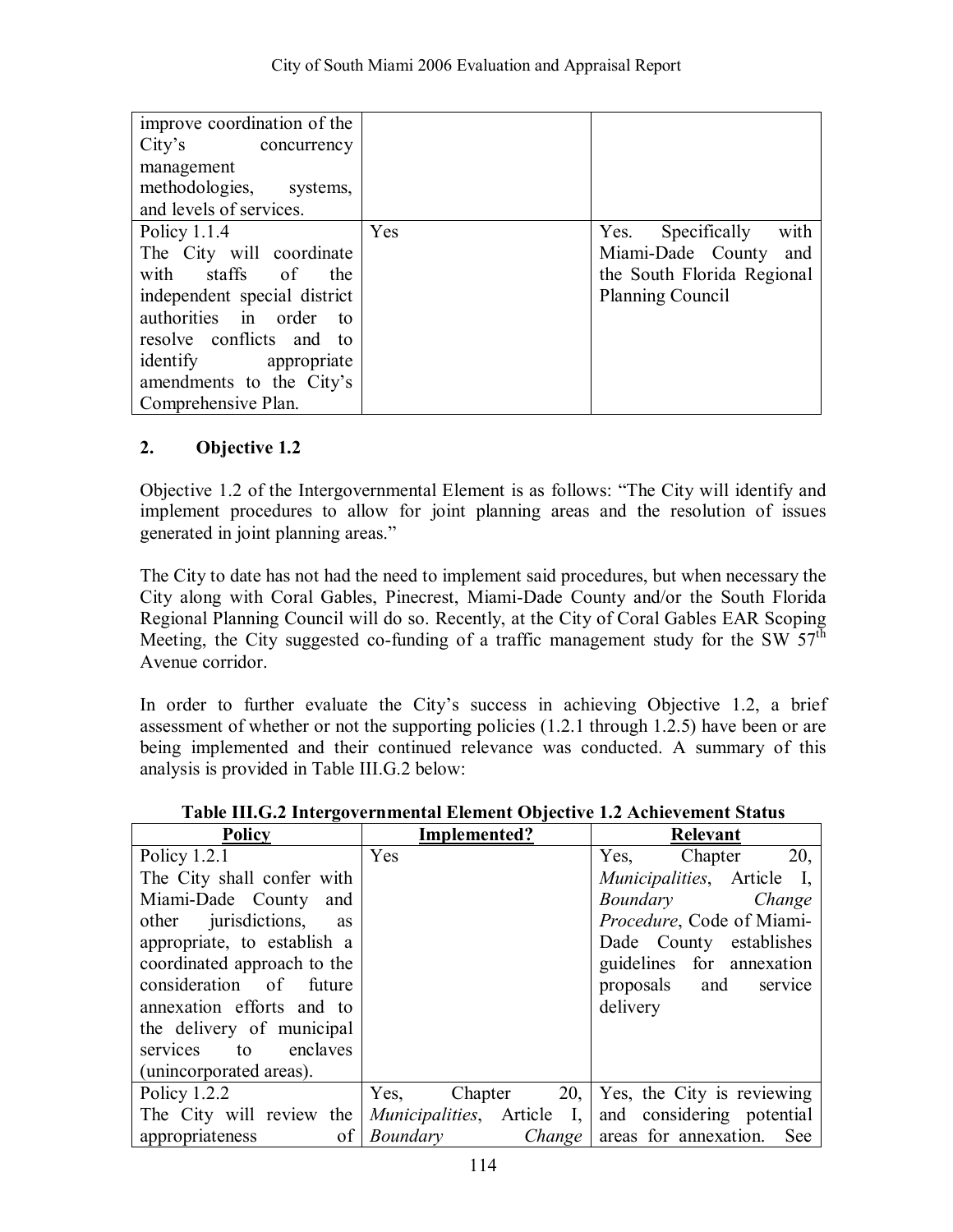| submitted                                                  | annexation   <i>Procedure</i> , Code of Miami- | Chapter II.D. |
|------------------------------------------------------------|------------------------------------------------|---------------|
| specifically<br>requests<br>to                             | Dade County establishes the                    |               |
| determine<br>the<br>levels<br>of                           | process and procedures for                     |               |
| service to be provided, the                                | annexation                                     |               |
| of<br>annexation<br>cost<br>to                             |                                                |               |
| taxpayers,<br>revenue                                      |                                                |               |
| estimates, expenditures,                                   |                                                |               |
| consistency<br>and                                         |                                                |               |
| of<br>compatibility                                        |                                                |               |
| development patterns, and                                  |                                                |               |
| the contiguity of proposed                                 |                                                |               |
| boundaries.                                                |                                                |               |
| Policy $1.2.3$                                             | Yes, the City has entered                      | Yes           |
| The City shall coordinate                                  | into<br>interlocal<br>numerous                 |               |
| with officials from Miami-                                 | agreements for provision of                    |               |
| Dade County, the City of                                   | services,<br>aid,<br>mutual                    |               |
| Gables, and the<br>Coral                                   | schools                                        |               |
| Village of Pinecrest, the                                  |                                                |               |
| Florida<br>Department<br>of                                |                                                |               |
| Transportation, the South                                  |                                                |               |
| Florida Water Management                                   |                                                |               |
| District, and the<br>South                                 |                                                |               |
|                                                            |                                                |               |
| Florida Regional Planning<br>Council in order to establish |                                                |               |
|                                                            |                                                |               |
| a planning process<br>to                                   |                                                |               |
| identify,<br>review,<br>and                                |                                                |               |
| address issues of mutual                                   |                                                |               |
| interest relating to abutting                              |                                                |               |
| boundaries and to enter into                               |                                                |               |
| with<br>these<br>agreements                                |                                                |               |
| jurisdictions in regards to                                |                                                |               |
| compatibility,<br>appearance,                              |                                                |               |
| service delivery, and mutual                               |                                                |               |
| aid.                                                       |                                                |               |
| Policy 1.2.4                                               | Yes                                            | Yes           |
| The City may use the South                                 |                                                |               |
| Florida Regional Planning                                  |                                                |               |
| Council's dispute resolution                               |                                                |               |
| process when necessary to                                  |                                                |               |
| mediate the resolution of                                  |                                                |               |
| conflicts with other local                                 |                                                |               |
| governments and regional                                   |                                                |               |
| agencies as it pertains to                                 |                                                |               |
| land uses and the goals,                                   |                                                |               |
| objectives, and policies of                                |                                                |               |
| the Comprehensive Plan.                                    |                                                |               |
| Policy 1.2.5                                               | Yes                                            | Yes           |
| The City will participate as                               |                                                |               |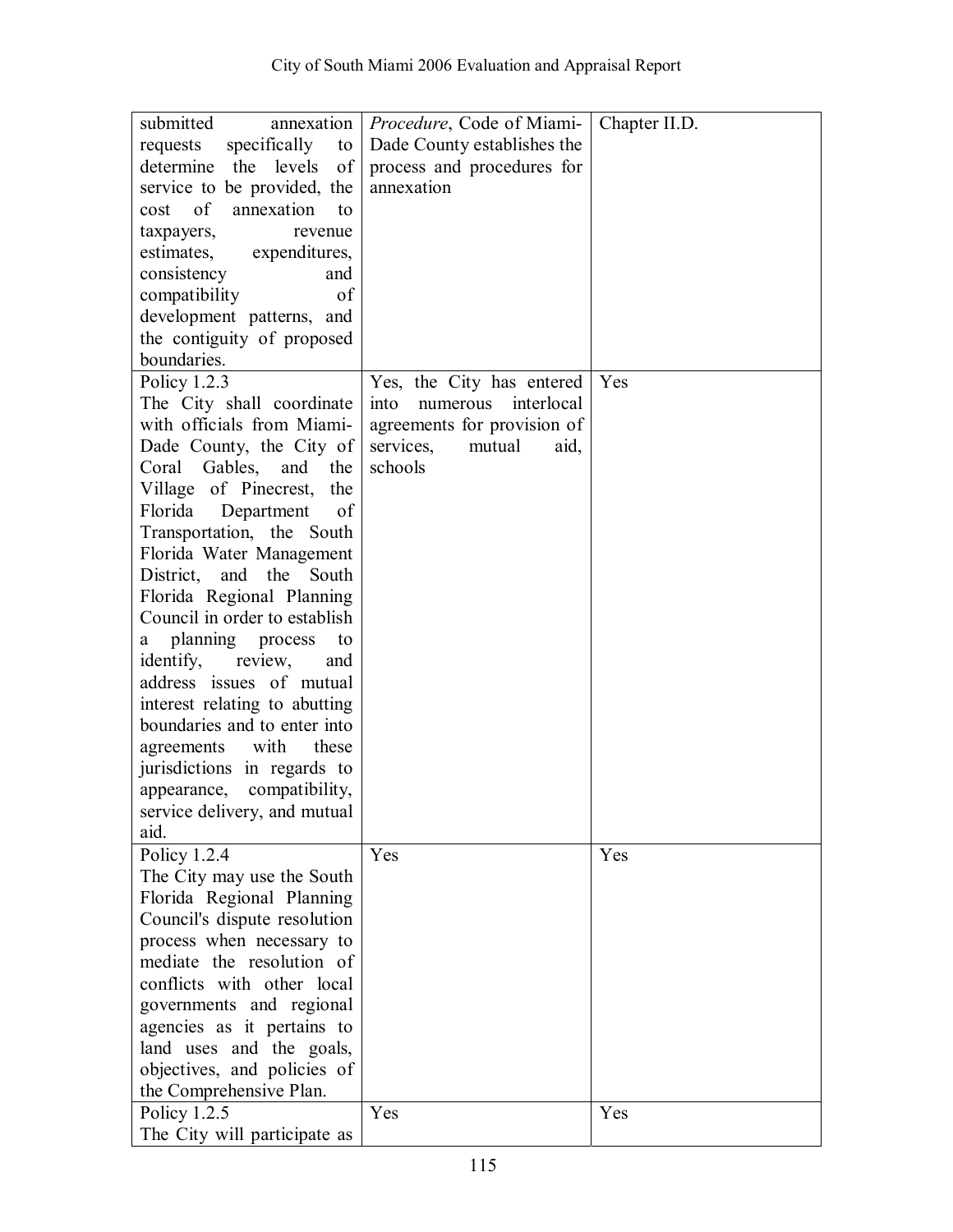| a member of the Miami-       |  |
|------------------------------|--|
|                              |  |
| Dade Planners Technical      |  |
| Committee<br>will<br>and     |  |
| encourage implementation     |  |
| of co-operative policies and |  |
| procedures as may<br>be      |  |
| developed<br>by<br>the       |  |
| Committee.                   |  |

Objective 1.3 of the Intergovernmental Element is as follows: "The City will identify and establish joint processes with other local agencies for collaborative planning on population projections, school siting, facilities subject to concurrency, facilities with countywide significance, and problematic land uses."

This Objective has been met through a variety of processes including utilization of Miami-Dade County data collected on a metropolitan level, the *Interlocal Agreement for Public School Facility Planning In Miami-Dade County*, and other mechanisms. In order to further evaluate the City's success in achieving Objective 1.3, a brief assessment of whether or not the supporting policies  $(1.3.1$  through 1.3.12) have been or are being implemented and their continued relevance was conducted. A summary of this analysis is provided in Table III.G.3 below:

| <b>Policy</b>               | Implemented?                | Relevant |
|-----------------------------|-----------------------------|----------|
| Policy $1.3.1$              | Yes                         | Yes      |
| The City will coordinate    |                             |          |
| the Miami-Dade<br>with      |                             |          |
| Planning<br>County          |                             |          |
| Department in order to      |                             |          |
| develop<br>countywide       |                             |          |
| population projections that |                             |          |
| include expected growth     |                             |          |
| changes;<br>and/or<br>said  |                             |          |
| changes to be shown in the  |                             |          |
| South<br>Miami              |                             |          |
| Comprehensive Plan.         |                             |          |
| Policy 1.3.2                | Yes, with the assistance of | Yes      |
| The City will advise the    | the Miami-Dade County       |          |
| Miami-Dade Public School    | Department of Planning and  |          |
| System of population        | Zoning                      |          |
| projections used in its     |                             |          |
| Comprehensive Plan as it    |                             |          |
| relates to the future needs |                             |          |
| for school improvements     |                             |          |
| and school expansions in    |                             |          |
| South Miami.                |                             |          |

### **Table III.G.3 Intergovernmental Element Objective 1.3 Achievement Status**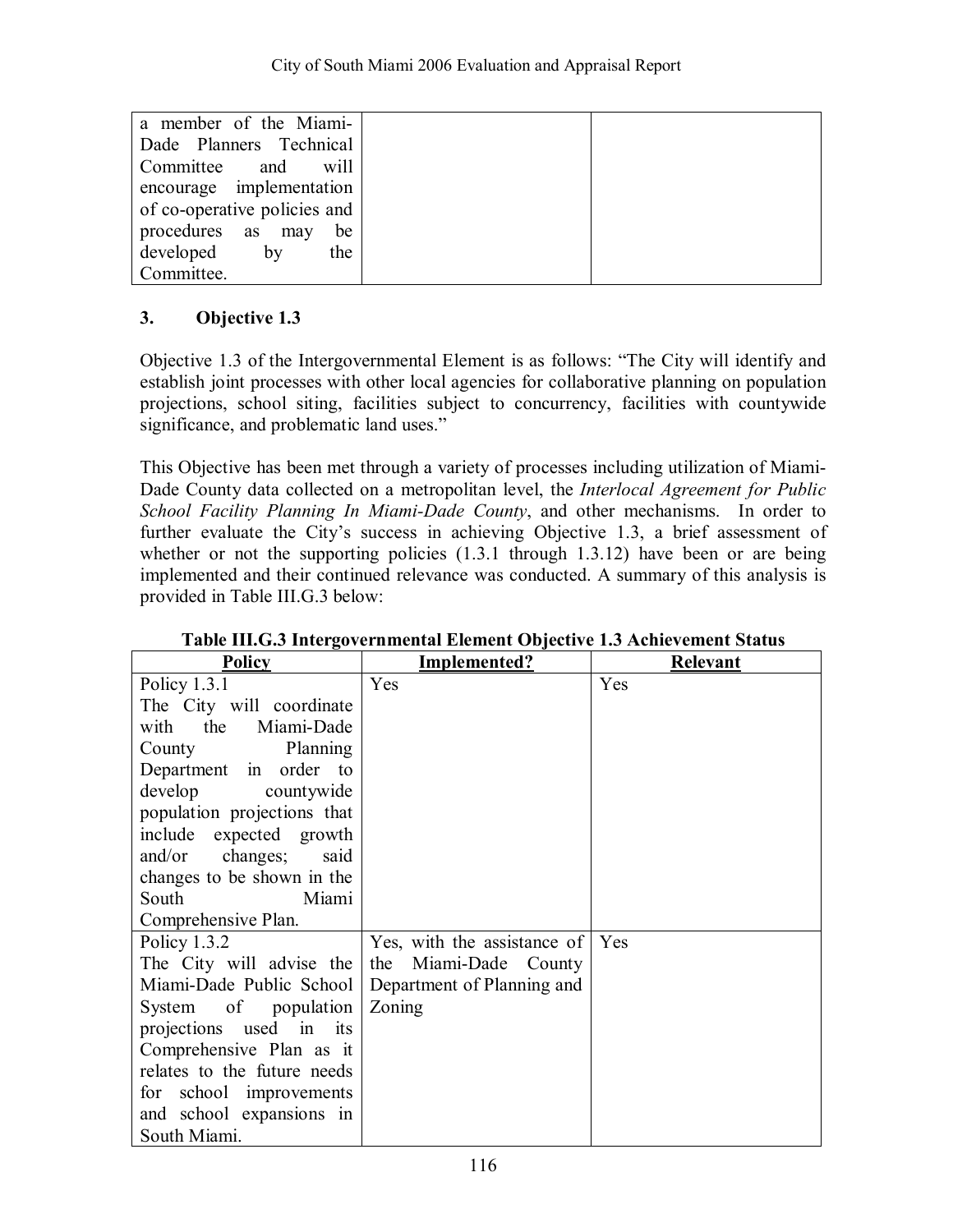| Policy 1.3.3                   | Yes, through the Interlocal | Yes                           |
|--------------------------------|-----------------------------|-------------------------------|
| The City will annually         | Agreement                   |                               |
| the<br>Miami-Dade<br>review    |                             |                               |
| Public School's 5, 10, and     |                             |                               |
| 15-year facility plans for     |                             |                               |
| siting of new schools and      |                             |                               |
| the expansion of existing      |                             |                               |
| schools within the City's      |                             |                               |
| jurisdiction for consistency   |                             |                               |
| with<br>the<br>City's          |                             |                               |
| Comprehensive Plan. This       |                             |                               |
| review will be done at the     |                             |                               |
| level                          |                             |                               |
| staff<br>and<br>by             |                             |                               |
| public<br>attendance<br>at     |                             |                               |
| hearings conducted by the      |                             |                               |
| Miami-Dade Public School       |                             |                               |
| System for specific site       |                             |                               |
| plans.                         |                             |                               |
| Policy $1.3.4$                 | Yes, through the Interlocal | Yes                           |
| The City will notify the       | Agreement                   |                               |
| School Board of<br>any         |                             |                               |
| land<br>proposed<br>use        |                             |                               |
| amendments<br>the<br>to        |                             |                               |
| Comprehensive Plan which       |                             |                               |
| could impact the Board's       |                             |                               |
| long range facility plans.     |                             |                               |
| Policy 1.3.5                   | the<br>Interlocal<br>Yes,   | Yes, since implemented,       |
| By November 2000 the City      | Agreement was approved      | change policy to reflect      |
| shall enter into an interlocal | by the City and The Miami-  | City's intent to abide by the |
| agreement or other formal      | Dade County School Board    | terms and conditions of the   |
| agreement with the Miami-      | in February 2003            | Agreement                     |
| Dade Public School System,     |                             |                               |
| as required by Section         |                             |                               |
| $163.3177(6)(h)(2)$ .          |                             |                               |
| Policy $1.3.6$                 | Yes, there is coordination  | Yes                           |
| In particular, City officials  | between the City, Miami-    |                               |
| shall work with State and      | Dade County and FDOT        |                               |
| County officials to agree      |                             |                               |
| upon acceptable roadway        |                             |                               |
| level of service standards,    |                             |                               |
| and WASD.                      |                             |                               |
| Policy $1.3.7$                 | Yes                         | Yes                           |
| The City will coordinate       |                             |                               |
| with<br>the<br>appropriate     |                             |                               |
| agencies in order to assure    |                             |                               |
| adequate provision<br>of       |                             |                               |
| countywide facilities. These   |                             |                               |
| agencies shall include, but    |                             |                               |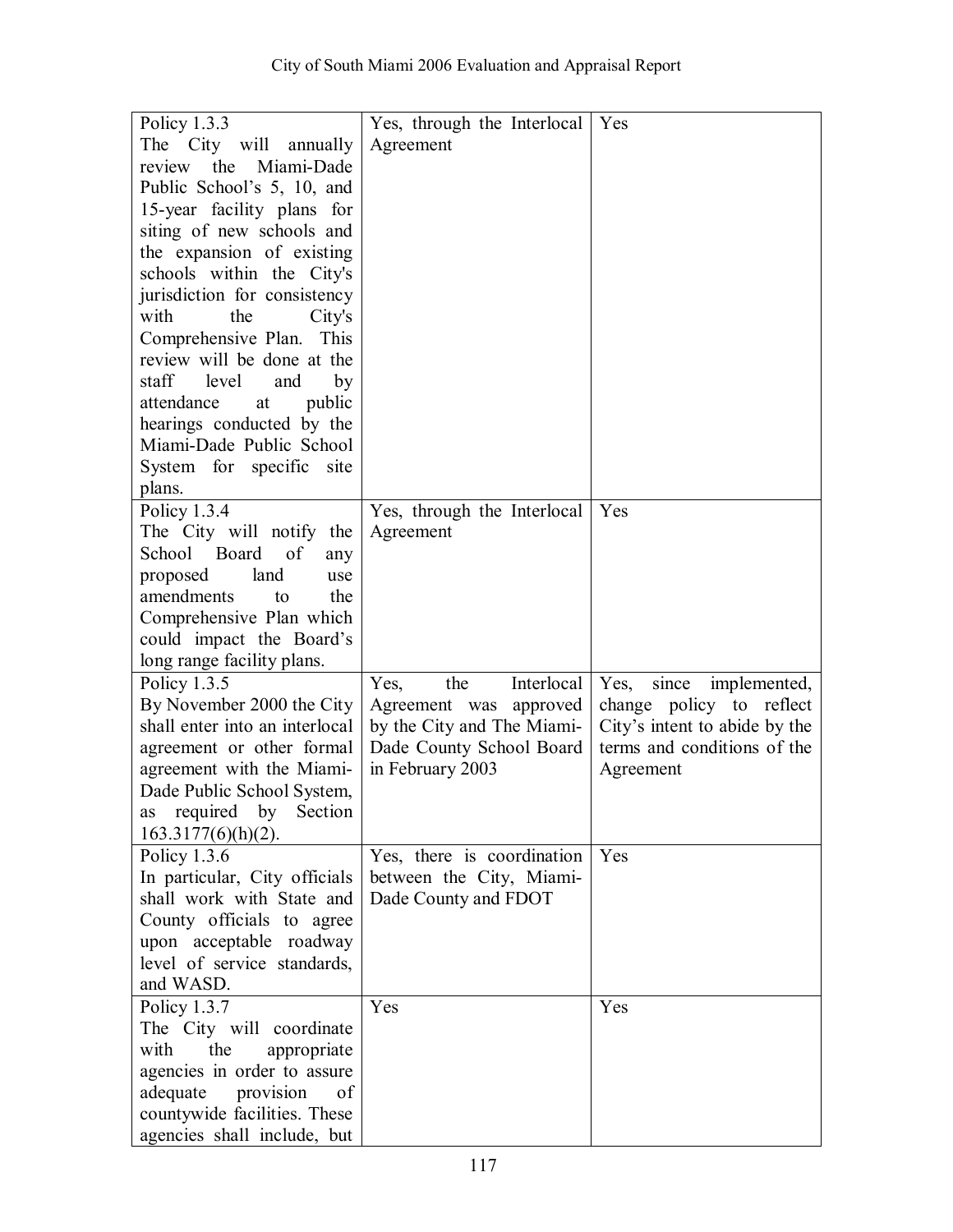| are not limited to, Miami-                                        |                              |                           |
|-------------------------------------------------------------------|------------------------------|---------------------------|
| Dade Waste Collection -                                           |                              |                           |
|                                                                   |                              |                           |
| for waste disposal; Miami-                                        |                              |                           |
| Transit Department<br>Dade                                        |                              |                           |
| the<br>Metropolitan<br>and                                        |                              |                           |
| Planning Organization for                                         |                              |                           |
| transit;<br>the<br>and<br>mass                                    |                              |                           |
| Miami-Dade Public Works                                           |                              |                           |
|                                                                   |                              |                           |
| Department and the Florida                                        |                              |                           |
| Department<br>of                                                  |                              |                           |
| Transportation<br>for                                             |                              |                           |
| maintenance of roads and                                          |                              |                           |
| bridges.                                                          |                              |                           |
| Policy $1.3.8$                                                    | Yes                          | Yes                       |
| The City will coordinate                                          |                              |                           |
| the<br>with<br>emergency                                          |                              |                           |
|                                                                   |                              |                           |
| management<br>program<br>of                                       |                              |                           |
| Miami-Dade<br>County<br>by                                        |                              |                           |
| notifying the County of any                                       |                              |                           |
| current or future land use                                        |                              |                           |
| policies<br>population<br>or                                      |                              |                           |
| changes which would affect                                        |                              |                           |
| shelters<br>hurricane<br><sub>or</sub>                            |                              |                           |
| evacuation<br>emergency                                           |                              |                           |
| routes.                                                           |                              |                           |
|                                                                   | Yes                          | Yes                       |
| Policy 1.3.9                                                      |                              |                           |
| The City shall coordinate                                         |                              |                           |
| with the following agencies                                       |                              |                           |
| that<br>its<br>to<br>assure                                       |                              |                           |
| concurrency data and level                                        |                              |                           |
| of<br>services<br>(LOS)<br>for                                    |                              |                           |
| roadways,<br>drainage,<br>and                                     |                              |                           |
| potable water supply are                                          |                              |                           |
| Florida<br>appropriate:                                           |                              |                           |
| of<br>Department                                                  |                              |                           |
| Miami-<br>Transportation,                                         |                              |                           |
| Dade County Water and                                             |                              |                           |
|                                                                   |                              |                           |
| Sewer Department, South                                           |                              |                           |
| Florida Water Management                                          |                              |                           |
| District.<br>and<br>the<br>South                                  |                              |                           |
| Florida Regional Planning                                         |                              |                           |
| Council.                                                          |                              |                           |
| Policy 1.3.10                                                     | Yes, no conflicts identified | Yes, but suggest defining |
| The City will review its                                          |                              | problematic or unwanted   |
| locational<br>standards<br>$\alpha$ n                             |                              | uses                      |
| problematic<br>(unwanted)                                         |                              |                           |
|                                                                   |                              |                           |
| order<br>land<br>uses<br>in<br>to<br>determine if conflicts exist |                              |                           |
|                                                                   |                              |                           |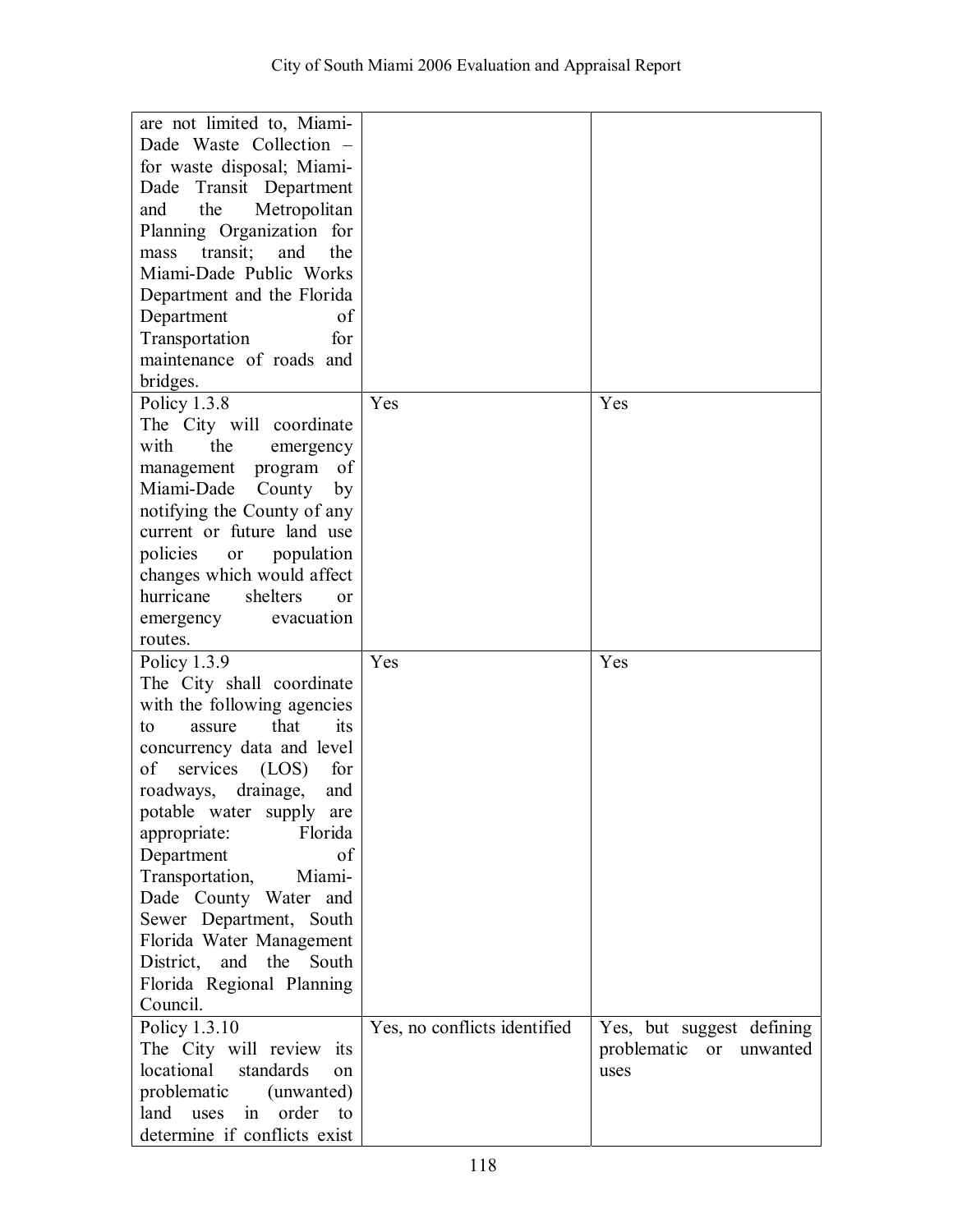| between its regulations and  |                          |                           |
|------------------------------|--------------------------|---------------------------|
| neighboring jurisdiction     |                          |                           |
| regulations, and to consider |                          |                           |
| how to resolve any conflicts |                          |                           |
| found.                       |                          |                           |
| Policy 1.3.11                | Yes                      | Yes, but suggest defining |
| The City may participate     |                          | problematic or unwanted   |
| with Miami-Dade County,      |                          | uses                      |
| the South Florida Regional   |                          |                           |
| Planning Council, or other   |                          |                           |
| appropriate committees, in   |                          |                           |
| order to promote a more      |                          |                           |
| efficient regional approach  |                          |                           |
| location<br>the<br>of<br>tο  |                          |                           |
| problematic or unwanted      |                          |                           |
| land uses.                   |                          |                           |
| Policy 1.3.12                | Yes, through the City's  | Yes                       |
| The City will participate    | <b>Police Department</b> |                           |
| with Miami-Dade County in    |                          |                           |
| the<br>planning<br>and       |                          |                           |
| implementation of<br>the     |                          |                           |
| County's Hazard Mitigation   |                          |                           |
| Plan, as it impacts the City |                          |                           |
| of South Miami.              |                          |                           |

Objective 1.4 of the Intergovernmental Element is as follows: "The City will implement a program to identify and resolve conflicts between its regulations and the land use of neighboring jurisdictions."

Yes, the City and the surrounding municipalities meet informally if there are conflicts but will make use of the South Florida Regional Planning Council's dispute resolution process if necessary. The City has not had to utilize these processes since the date of the last EAR.

In order to further evaluate the City's success in achieving Objective 1.4, a brief assessment of whether or not the supporting policies (1.4.1 through 1.4.3) have been or are being implemented and their continued relevance was conducted. A summary of this analysis is provided in Table III.G.4 below:

| Table III.G.4 Intergovernmental Element Objective 1.4 Achievement Status |
|--------------------------------------------------------------------------|
|--------------------------------------------------------------------------|

| <b>Policy</b>                      | Implemented?                                       | <b>Relevant</b> |
|------------------------------------|----------------------------------------------------|-----------------|
| Policy $1.4.1$                     | Yes, the City sends public   Yes                   |                 |
| The City will notify and notice to | adjacent                                           |                 |
|                                    | solicit comments from jurisdictions as a matter of |                 |
| adjacent jurisdictions and policy  |                                                    |                 |
| the School Board of any            |                                                    |                 |
| requests for land<br>use           |                                                    |                 |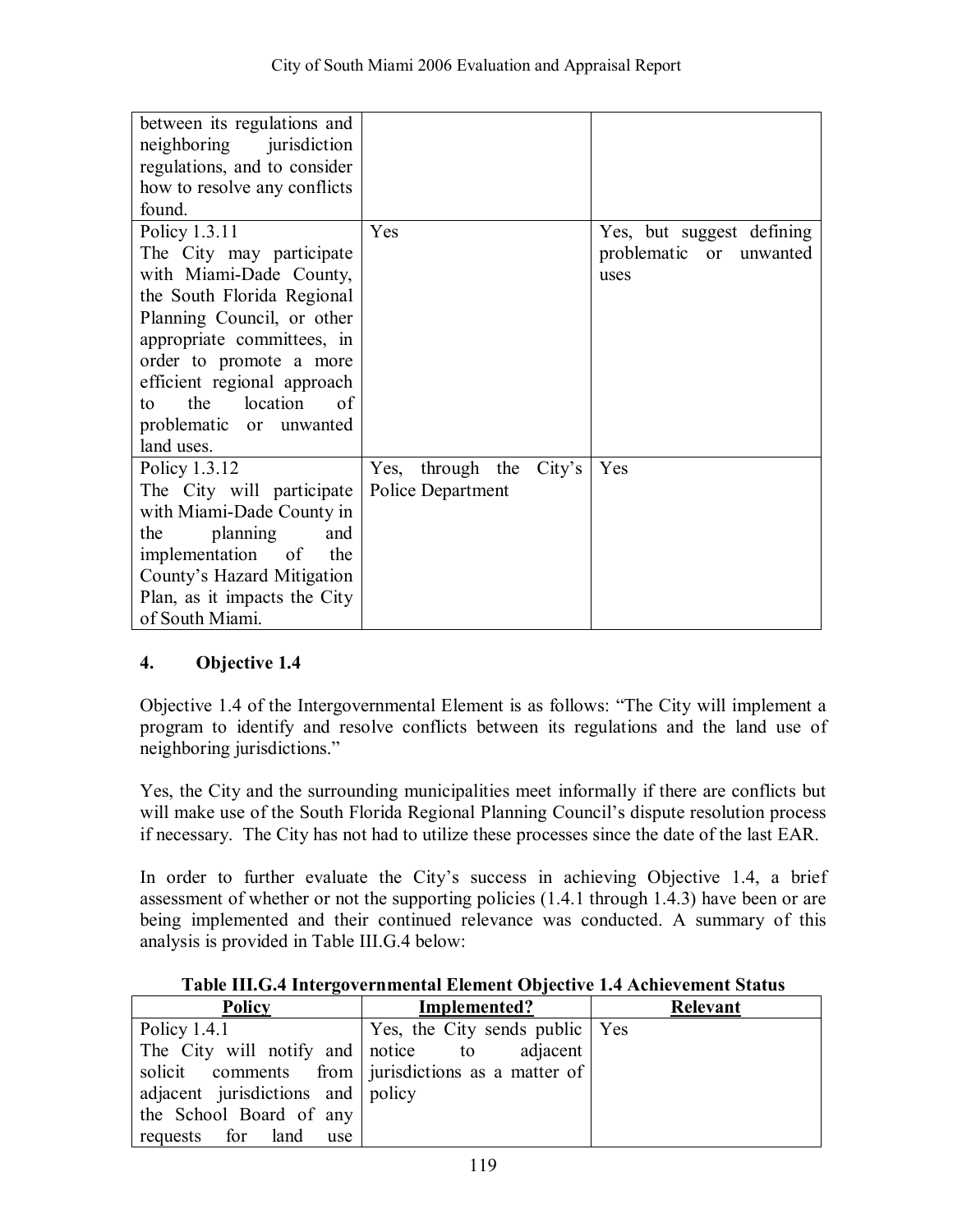| amendment, variance,            |                              |     |
|---------------------------------|------------------------------|-----|
| conditional uses or site plan   |                              |     |
| approvals which impact          |                              |     |
| property within 500 feet of     |                              |     |
| a public school or within       |                              |     |
| 500 feet of the boundaries      |                              |     |
| of an adjacent jurisdiction.    |                              |     |
| Policy $1.4.2$                  | Yes, the City sends public   | Yes |
| City<br>The<br>will notify      | notice<br>adjacent<br>to     |     |
| neighboring jurisdictions       | jurisdictions as a matter of |     |
| and the School Board of         | policy                       |     |
| any proposals to expand or      |                              |     |
| create<br>Community<br>a        |                              |     |
| Redevelopment<br>Area,          |                              |     |
| CDBG target area or an          |                              |     |
| historic district if it impacts |                              |     |
| property within 500 feet of     |                              |     |
| a public school or adjacent     |                              |     |
| jurisdiction.                   |                              |     |
| Policy 1.4.3                    | Yes, the City sends public   | Yes |
| The City will notify and        | notice<br>adjacent<br>to     |     |
| solicit<br>comments<br>from     | jurisdictions as a matter of |     |
| adjacent jurisdictions and      | policy                       |     |
| the School Board of its         |                              |     |
| existing standards<br>$\alpha$  |                              |     |
| proposed regulations being      |                              |     |
| considered for problematic      |                              |     |
| or incompatible land uses.      |                              |     |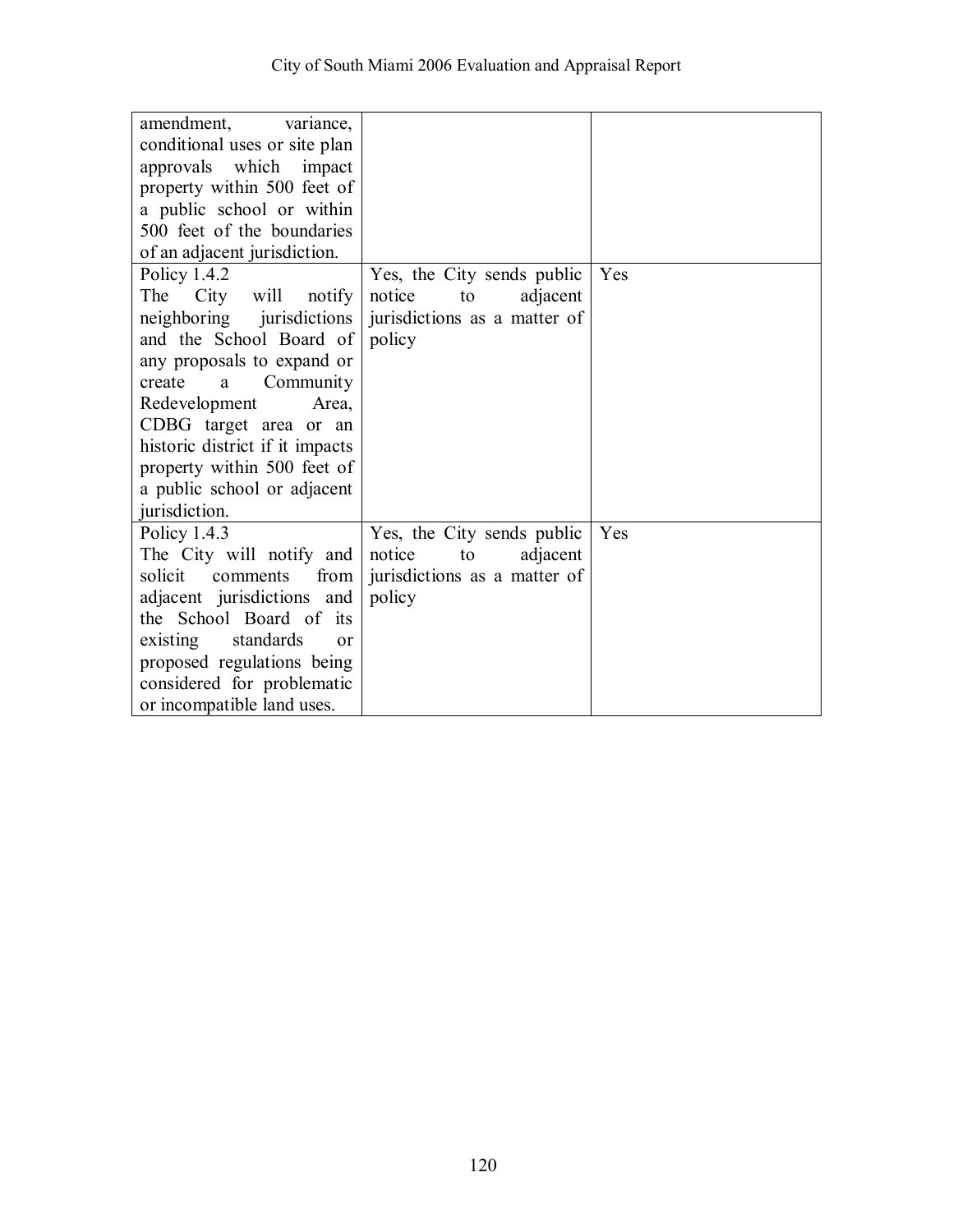### **III.H. Capital Improvement Element**

### **1. Objective 1.1**

Objective 1.1 of the Capital Improvement Element is as follows: "A revised Capital Improvement Element shall be used as the basis for detailing the City's public facility deficiencies and planning corrective capital projects."

The City's adopts a five-year Capital Improvements Program, and updates its annually updated to maintain a current listing of capital improvements. The City's website www.cityofsouthmiami.net has a listing of capital improvements projects under the Public Works and Engineering Department. As noted in Chapter II.D., in May 2005 the State of Florida amended its growth management laws to require that five-year capital improvement programs be adopted into comprehensive plan capital improvement elements. The new requirements further direct that comprehensive plans be amended annually to reflect Capital Improvement Program updates.

These new requirements provide the City with an opportunity to ensure that its Capital Improvements Program is directly linked to its long- and short-term planning programs. Capital projects can therefore be more effectively targeted to address existing and projected planning needs. In order to implement these new requirements, it is recommended that the City's Planning Department play an active role in working with other City departments in developing and amending the Capital Improvements Program. Moreover, capital improvement projects must be demonstrated to further short- and/or long-term planning objectives, as detailed in the Comprehensive Plan, and prioritized accordingly. The City's Capital Improvements Program will be required to be formally adopted into the Cityís Capital Improvements Element of the Comprehensive Plan. Future updates to the Capital Improvements Program should be adopted into the Comprehensive Plan by amendment on an annual basis.

In order to further evaluate the City's success in achieving Objective 1.1, a brief assessment of whether or not the supporting policies (1.1.1 through 1.1.4) have been or are being implemented and their continued relevance was conducted. A summary of this analysis is provided in Table III.H.1 below:

| <b>Policy</b>                 | Implemented? | <b>Relevant</b> |
|-------------------------------|--------------|-----------------|
| Policy $1.1.1$                | Yes          | Yes             |
| The operating budget shall    |              |                 |
| continue to accommodate       |              |                 |
| annual<br>systematic          |              |                 |
| replacements such as police   |              |                 |
| cars, trash trucks and street |              |                 |
| overlaying.                   |              |                 |
| Policy $1.1.2$                | Yes          | Yes             |
| Staff and<br>engineering      |              |                 |
| studies shall form the basis  |              |                 |

#### **Table III.H.1 Intergovernmental Element Objective 1.1 Achievement Status**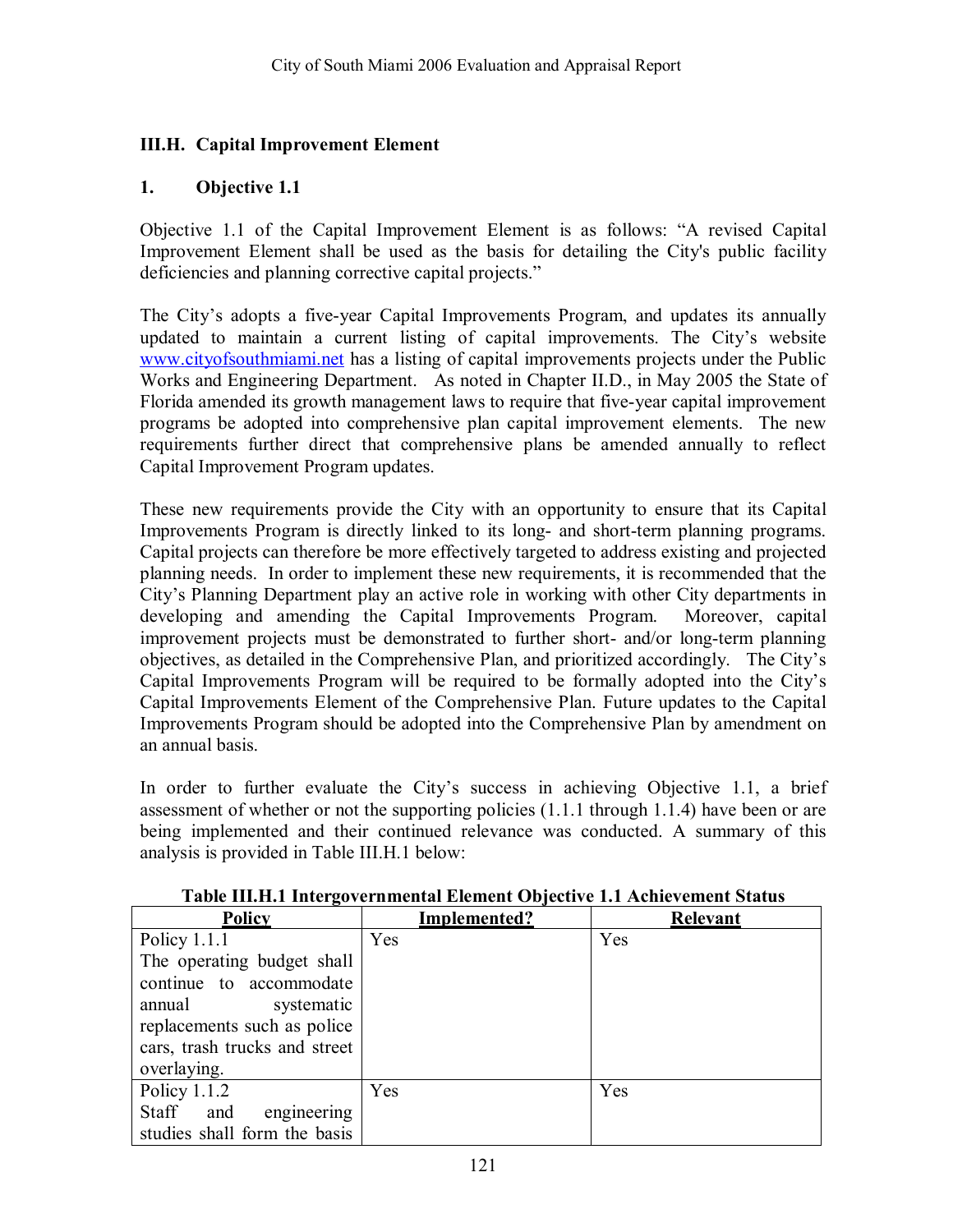| for an annual preparation of         |                              |                               |
|--------------------------------------|------------------------------|-------------------------------|
| five<br>capital<br>year<br>a         |                              |                               |
| improvement program.                 |                              |                               |
| Policy 1.1.3                         | Yes                          | Yes                           |
| The City's fiscal policies for       |                              |                               |
| directing<br>capital                 |                              |                               |
|                                      |                              |                               |
| expenditures<br>shall<br>give        |                              |                               |
| highest priority to those            |                              |                               |
| that<br>projects<br>enhance          |                              |                               |
| residential<br>neighborhoods         |                              |                               |
| and the downtown, as per             |                              |                               |
| Land Use Plan and other              |                              |                               |
| elements.                            |                              |                               |
| Policy 1.1.4                         | Yes, on an ongoing basis     | Yes, these priorities will be |
| In setting priorities, the           | through<br>Capital<br>the    | updated yearly through the    |
| following kinds of criteria          | <b>Improvements Schedule</b> | Capital Program for a 5-      |
| will be used:                        |                              | year planning period          |
| Public<br>safety                     |                              |                               |
| implications: a project to           |                              |                               |
| address a threat to public           |                              |                               |
| safety will receive first            |                              |                               |
| priority.                            |                              |                               |
| Level of service or                  |                              |                               |
| capacity problems: next in           |                              |                               |
| priority would be projects           |                              |                               |
| maintain the<br>needed to            |                              |                               |
| stated Level of Service.             |                              |                               |
| Ability to finance: a                |                              |                               |
| third<br>criteria<br>is<br>the       |                              |                               |
| budgetary impact; will it            |                              |                               |
| exceed budget projections?           |                              |                               |
| New development:                     |                              |                               |
| redevelopment and tax base           |                              |                               |
| enhancement<br>projects<br><i>is</i> |                              |                               |
| next in priority.                    |                              |                               |
| State projects: City                 |                              |                               |
| projects in support thereof.         |                              |                               |
| Quality<br>of<br>life                |                              |                               |
| lowest priority<br>projects:         |                              |                               |
| would be those projects not          |                              |                               |
| in categories 1-5 but that           |                              |                               |
| would enhance the quality            |                              |                               |
| of life.                             |                              |                               |

Objective 1.2 of the Capital Improvement Element is as follows: "City officials shall continue to utilize a concurrency management system that uses both the Future Land Use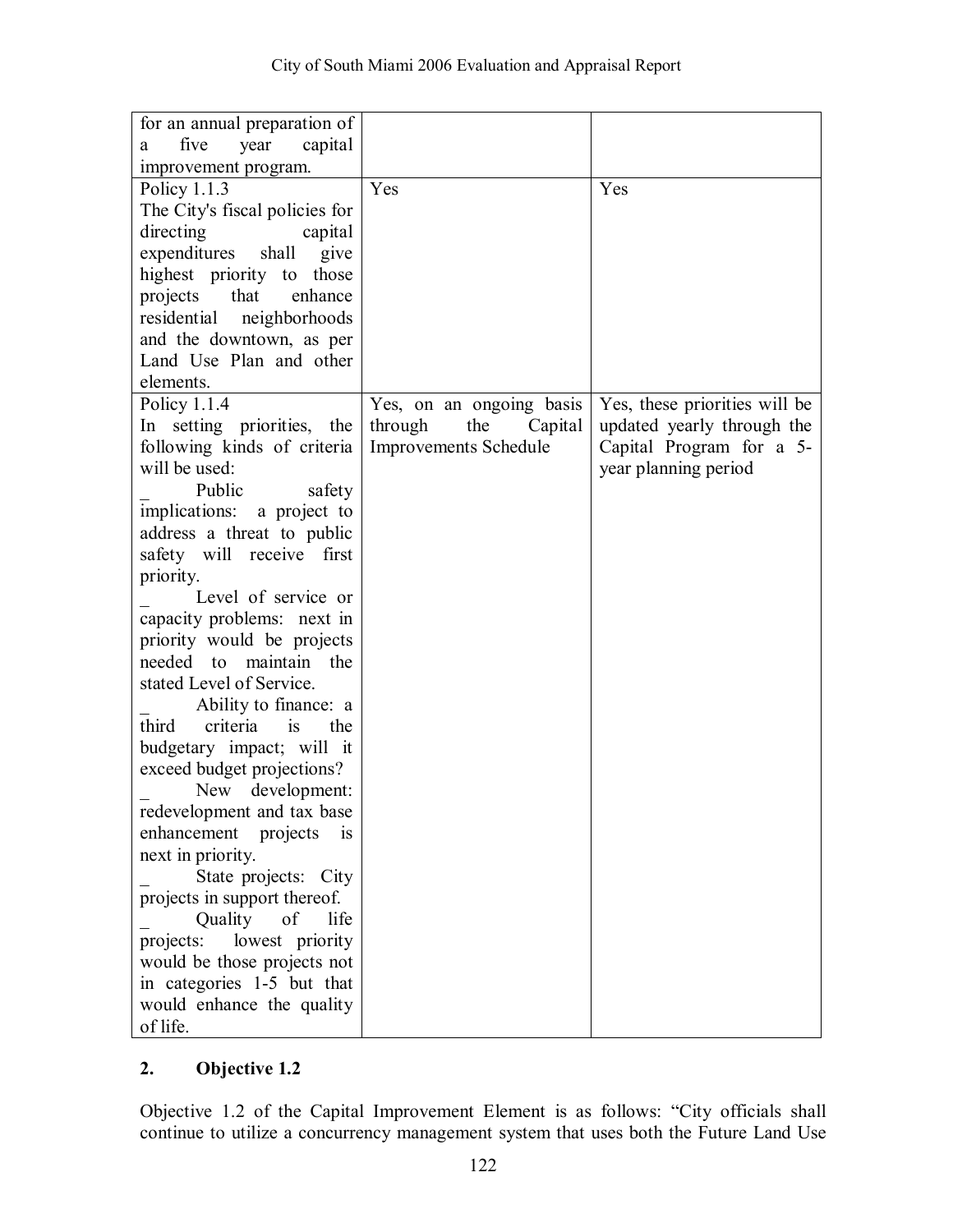Plan and financial analyses of the kind contained herein as a basis for reviewing development applications, in order to maintain an adequate facility level-of-service."

The City ensures adequate public facilities to serve new development through its Concurrency Management System, as detailed in Chapter 20, *Land Development Code,*  Article IV *Other Regulations*, Section 20-4.1 *Adequate Public Facilities and Services*. Public facilities have been made available to serve new development and redevelopment in the City since the date of the last EAR.

In order to further evaluate the City's success in achieving Objective 1.2, a brief assessment of whether or not the supporting policies (1.2.1 and 1.2.2) have been or are being implemented and their continued relevance was conducted. A summary of this analysis is provided in Table III.H.2 below:

| Policy                       | Implemented?                   | Relevant                 |
|------------------------------|--------------------------------|--------------------------|
| Policy 1.2.1                 | Yes                            | Yes                      |
| Adequate level-of-service    |                                |                          |
| standards as established in  |                                |                          |
| the adopted objectives and   |                                |                          |
| policies contained in this   |                                |                          |
| Comprehensive Plan shall     |                                |                          |
| be the measure for the       |                                |                          |
| financial analysis required  |                                |                          |
| under this Element.          |                                |                          |
| Policy $1.2.2$               | Yes, partially the City relies | Yes, but need to adopt a |
| The City shall continue to   | development  <br>new<br>on     | Traffic<br>Concurrency   |
| monitor the impact of land   | applications to determine      | Management designation   |
| intensity regulations<br>use | impacts, but the City is       |                          |
| and development<br>upon      | within the County's TCEA.      |                          |
| traffic flow.                | The State and County are       |                          |
|                              | responsible for maintaining    |                          |
|                              | traffic counts but they are    |                          |
|                              | out of date. Please see        |                          |
|                              | Chapter II.B. for further      |                          |
|                              | discussion of these issues.    |                          |

**Table III.H.2 Intergovernmental Element Objective 1.2 Achievement Status** 

# **3. Objective 1.3**

Objective 1.3 of the Capital Improvement Element is as follows: "Continue development code and concurrency management system mechanisms whereby public facility requirements generated by new development are adequately funded in a timely manner at the same time assuring implementation of improvements recommended in the other elements and the facilities necessitated by previously issued development orders." As noted above, the City ensures adequate public facilities to serve new development through its Concurrency Management System, as detailed in Chapter 20, *Land Development Code,*  Article IV *Other Regulations*, Section 20-4.1 *Adequate Public Facilities and Services*.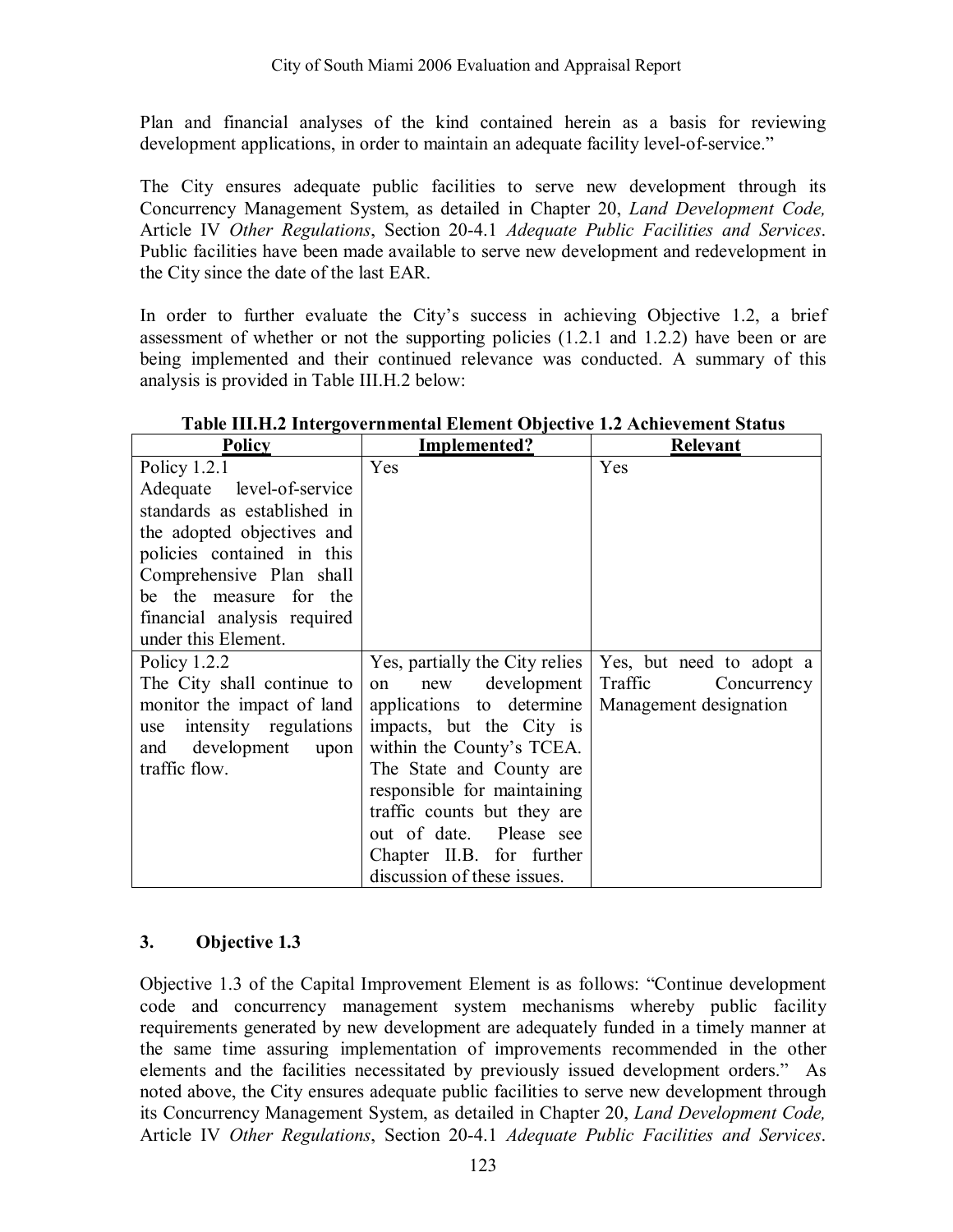Public facilities have been made available to serve new development and redevelopment in the City since the date of the last EAR.

In order to further evaluate the City's success in achieving Objective 1.3, a brief assessment of whether or not the supporting policy (1.3.1) has been or is being implemented and its continued relevance was conducted. A summary of this analysis is provided in Table III.H.3 below:

| Policy                         | Implemented? | <b>Relevant</b> |
|--------------------------------|--------------|-----------------|
| Policy $1.3.1$                 | Yes          | Yes             |
| The development code shall     |              |                 |
| continue to specify that no    |              |                 |
| development permit shall be    |              |                 |
| issued unless assurance is     |              |                 |
| given that the public          |              |                 |
| facilities necessitated by the |              |                 |
| project (in order to meet      |              |                 |
| level-of-service standards     |              |                 |
| established in the FLUE and    |              |                 |
| other elements) will be in     |              |                 |
| place concurrent with the      |              |                 |
| impacts of the development.    |              |                 |

**Table III.H.3 Intergovernmental Element Objective 1.3 Achievement Status**